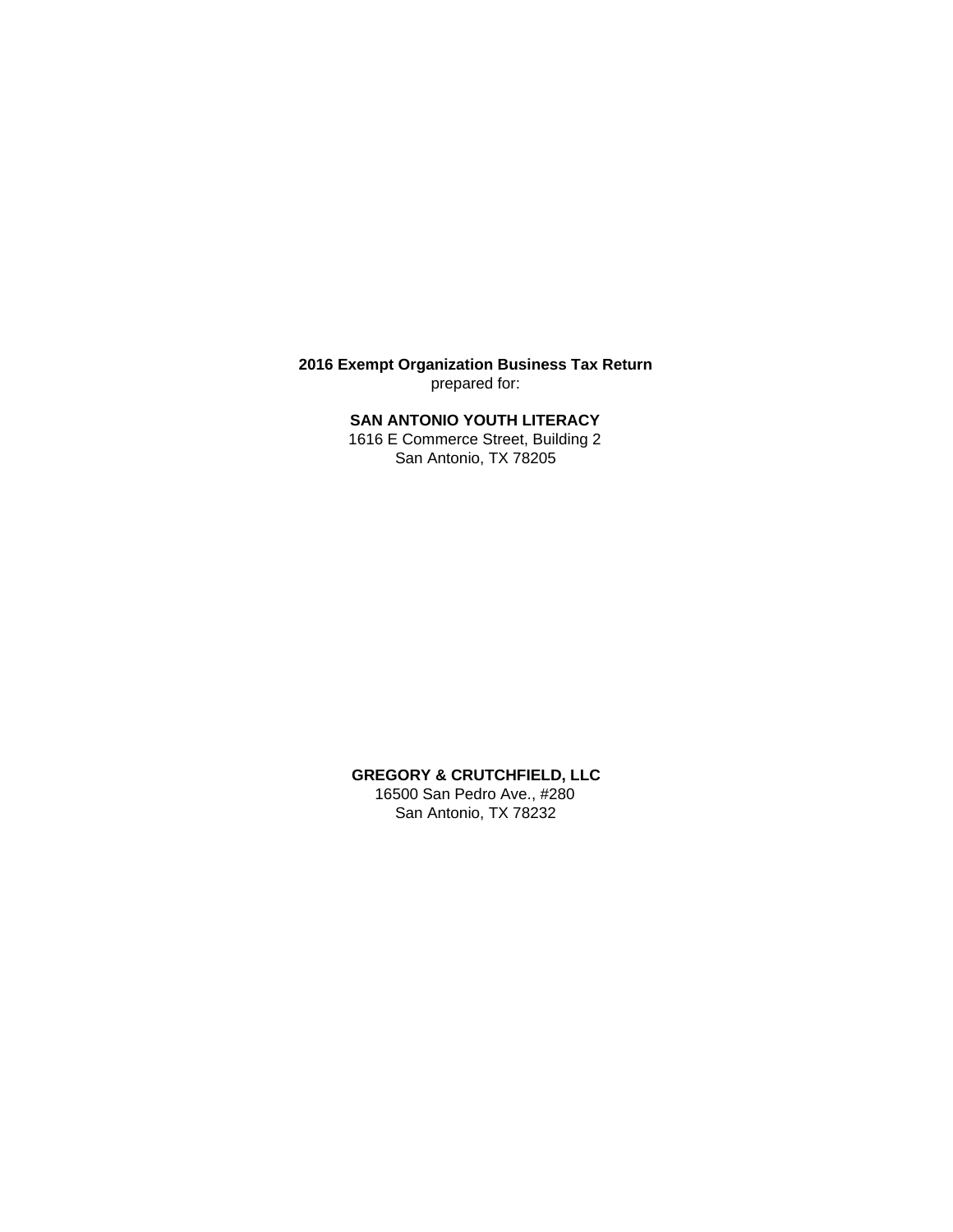Form **990**

# **Return of Organization Exempt From Income Tax 2016**

**Under section 501(c), 527, or 4947(a)(1) of the Internal Revenue Code (except private foundations)** Department of the Treasury **Depen to Public**<br>Department of the Treasury **Depen to Public**<br>Internal Revenue Service **Depen to Public Depen internal Revenue Service internal Revenue Service <b>Depen to Public** 

OMB No. 1545-0047

|                                        | Internal Revenue Service |                                      |                                                                                                                         |            |                                                                            |                             | <b>INTO THE UP TO BE THE 21 THAN 10 THE UP TO BE UP TO BE UP TO BE UP TO BE THE UP TO BE THE UP TO BE THE UP TO B</b>                                                                         |                      |        |                                                                                   |            | mspection                           |
|----------------------------------------|--------------------------|--------------------------------------|-------------------------------------------------------------------------------------------------------------------------|------------|----------------------------------------------------------------------------|-----------------------------|-----------------------------------------------------------------------------------------------------------------------------------------------------------------------------------------------|----------------------|--------|-----------------------------------------------------------------------------------|------------|-------------------------------------|
| А                                      |                          |                                      | For the 2016 calendar year, or tax year beginning $Jul 1$                                                               |            |                                                                            |                             |                                                                                                                                                                                               | $, 2016,$ and ending | Jun 30 |                                                                                   |            | , 2017                              |
| в                                      | Check if applicable:     |                                      | C Name of organization                                                                                                  |            |                                                                            |                             | SAN ANTONIO YOUTH LITERACY                                                                                                                                                                    |                      |        |                                                                                   |            | D Employer identification number    |
|                                        |                          | Address change                       | Doing business as                                                                                                       |            |                                                                            |                             |                                                                                                                                                                                               |                      |        |                                                                                   | 74-2325098 |                                     |
|                                        | Name change              |                                      |                                                                                                                         |            | Number and street (or P.O. box if mail is not delivered to street address) |                             |                                                                                                                                                                                               | Room/suite           |        | E Telephone number                                                                |            |                                     |
|                                        | Initial return           |                                      | 1616 E Commerce Street                                                                                                  |            |                                                                            |                             |                                                                                                                                                                                               | Building 2           |        |                                                                                   |            | $(210)$ 299-1533                    |
|                                        |                          | Final return/terminated              |                                                                                                                         |            | City or town, state or province, country, and ZIP or foreign postal code   |                             |                                                                                                                                                                                               |                      |        |                                                                                   |            |                                     |
|                                        |                          | Amended return                       | San Antonio                                                                                                             |            |                                                                            |                             | TХ                                                                                                                                                                                            | 78205                |        | G Gross receipts $\hat{S}$                                                        |            | 388,901.                            |
|                                        |                          | Application pending                  | F Name and address of principal officer:                                                                                |            |                                                                            |                             |                                                                                                                                                                                               |                      |        | H(a) Is this a group return for subordinates?                                     |            | $\overline{X}$ No<br>Yes            |
|                                        |                          |                                      |                                                                                                                         |            |                                                                            |                             | Dr. Deborah Valdez 1616 E Commerce Street San Antonio TX 78205                                                                                                                                |                      |        | H(b) Are all subordinates included?<br>If 'No,' attach a list. (see instructions) |            | No<br>Yes                           |
|                                        | Tax-exempt status        |                                      | X 501(c)(3)                                                                                                             | $501(c)$ ( |                                                                            | (insert no.)                | 4947(a)(1) or                                                                                                                                                                                 | 527                  |        |                                                                                   |            |                                     |
| J                                      | Website: ►               | N/A                                  |                                                                                                                         |            |                                                                            |                             |                                                                                                                                                                                               |                      |        | $H(c)$ Group exemption number $\blacktriangleright$                               |            |                                     |
| Κ                                      |                          | Form of organization:                | $X$ Corporation                                                                                                         | Trust      | Association                                                                | Other $\blacktriangleright$ |                                                                                                                                                                                               | L Year of formation: | 1984   |                                                                                   |            | M State of legal domicile:<br>TХ    |
| <b>Part I</b>                          |                          | <b>Summary</b>                       |                                                                                                                         |            |                                                                            |                             |                                                                                                                                                                                               |                      |        |                                                                                   |            |                                     |
|                                        | 1                        |                                      | Briefly describe the organization's mission or most significant activities:                                             |            |                                                                            |                             |                                                                                                                                                                                               |                      |        |                                                                                   |            | Educational/Promote literacy skills |
|                                        |                          |                                      |                                                                                                                         |            |                                                                            |                             |                                                                                                                                                                                               |                      |        |                                                                                   |            |                                     |
|                                        |                          |                                      |                                                                                                                         |            |                                                                            |                             |                                                                                                                                                                                               |                      |        |                                                                                   |            |                                     |
| <b>Activities &amp; Governance</b>     |                          |                                      |                                                                                                                         |            |                                                                            |                             |                                                                                                                                                                                               |                      |        |                                                                                   |            |                                     |
|                                        | 2                        | Check this box $\blacktriangleright$ |                                                                                                                         |            |                                                                            |                             | if the organization discontinued its operations or disposed of more than 25% of its net assets.                                                                                               |                      |        |                                                                                   |            |                                     |
|                                        | 3                        |                                      |                                                                                                                         |            |                                                                            |                             |                                                                                                                                                                                               |                      |        |                                                                                   | 3          | 16                                  |
|                                        | 4<br>5                   |                                      |                                                                                                                         |            |                                                                            |                             | Number of independent voting members of the governing body (Part VI, line 1b)<br>Total number of individuals employed in calendar year 2016 (Part V, line 2a)                                 |                      |        |                                                                                   | 4<br>5     | 16                                  |
|                                        | 6                        |                                      |                                                                                                                         |            |                                                                            |                             |                                                                                                                                                                                               |                      |        |                                                                                   | 6          | 6<br>647                            |
|                                        |                          |                                      |                                                                                                                         |            |                                                                            |                             |                                                                                                                                                                                               |                      |        |                                                                                   | 7a         | 0.                                  |
|                                        |                          |                                      |                                                                                                                         |            |                                                                            |                             |                                                                                                                                                                                               |                      |        |                                                                                   | 7b         | $\mathbf{0}$ .                      |
|                                        |                          |                                      |                                                                                                                         |            |                                                                            |                             |                                                                                                                                                                                               |                      |        | <b>Prior Year</b>                                                                 |            | <b>Current Year</b>                 |
|                                        | 8                        |                                      |                                                                                                                         |            |                                                                            |                             |                                                                                                                                                                                               |                      |        | 353,593.                                                                          |            | 388,645.                            |
| Revenue                                | 9                        |                                      |                                                                                                                         |            |                                                                            |                             |                                                                                                                                                                                               |                      |        |                                                                                   |            |                                     |
|                                        | 10                       |                                      |                                                                                                                         |            |                                                                            |                             | Investment income (Part VIII, column $(A)$ , lines 3, 4, and 7d) $\ldots$ , , , ,                                                                                                             |                      |        |                                                                                   |            | 256.                                |
|                                        | 11                       |                                      |                                                                                                                         |            |                                                                            |                             | Other revenue (Part VIII, column $(A)$ , lines 5, 6d, 8c, 9c, 10c, and 11e) $\cdots$                                                                                                          |                      |        |                                                                                   | 0.         |                                     |
|                                        | 12                       |                                      |                                                                                                                         |            |                                                                            |                             | Total revenue $-$ add lines 8 through 11 (must equal Part VIII, column (A), line 12) $\ldots \ldots$                                                                                          |                      |        | 353,593.                                                                          |            | 388,901.                            |
|                                        | 13                       |                                      |                                                                                                                         |            |                                                                            |                             | Grants and similar amounts paid (Part IX, column (A), lines $1-3$ ) $\ldots$                                                                                                                  |                      |        |                                                                                   |            |                                     |
|                                        | 14                       |                                      |                                                                                                                         |            |                                                                            |                             | Benefits paid to or for members (Part IX, column (A), line 4)                                                                                                                                 |                      |        |                                                                                   |            |                                     |
|                                        | 15                       |                                      |                                                                                                                         |            |                                                                            |                             | Salaries, other compensation, employee benefits (Part IX, column (A), lines 5-10)                                                                                                             |                      |        | 269,932.                                                                          |            | 287, 221.                           |
| Expenses                               |                          |                                      |                                                                                                                         |            |                                                                            |                             | <b>16a</b> Professional fundraising fees (Part IX, column (A), line 11e)                                                                                                                      |                      |        |                                                                                   |            |                                     |
|                                        |                          |                                      | <b>b</b> Total fundraising expenses (Part IX, column (D), line 25) $\blacktriangleright$                                |            |                                                                            |                             |                                                                                                                                                                                               | 23,652.              |        |                                                                                   |            |                                     |
|                                        | 17                       |                                      |                                                                                                                         |            |                                                                            |                             | Other expenses (Part IX, column (A), lines 11a-11d, 11f-24e).                                                                                                                                 |                      |        | 97,393.                                                                           |            | 94,316.                             |
|                                        | 18                       |                                      |                                                                                                                         |            |                                                                            |                             | Total expenses. Add lines 13-17 (must equal Part IX, column (A), line 25)                                                                                                                     |                      |        | 367, 325.                                                                         |            | 381,537.                            |
|                                        | 19                       |                                      |                                                                                                                         |            |                                                                            |                             |                                                                                                                                                                                               |                      |        | $-13,732.$                                                                        |            | 7,364.                              |
|                                        |                          |                                      |                                                                                                                         |            |                                                                            |                             |                                                                                                                                                                                               |                      |        | <b>Beginning of Current Year</b>                                                  |            | <b>End of Year</b>                  |
|                                        | 20                       |                                      |                                                                                                                         |            |                                                                            |                             |                                                                                                                                                                                               |                      |        | 135,641.                                                                          |            | 145,662.                            |
|                                        | 21                       |                                      | Total liabilities (Part X, line 26)                                                                                     |            |                                                                            |                             |                                                                                                                                                                                               |                      |        |                                                                                   | 1,929.     | 4,585.                              |
| <b>Net Assets or<br/>Fund Balances</b> | 22                       |                                      |                                                                                                                         |            |                                                                            |                             | Net assets or fund balances. Subtract line 21 from line 20                                                                                                                                    |                      |        | 133,712.                                                                          |            | 141,077.                            |
|                                        | Part II                  | <b>Signature Block</b>               |                                                                                                                         |            |                                                                            |                             |                                                                                                                                                                                               |                      |        |                                                                                   |            |                                     |
|                                        |                          |                                      |                                                                                                                         |            |                                                                            |                             | Under penalties of perjury, I declare that I have examined this return, including accompanying schedules and statements, and to the best of my knowledge and belief, it is true, correct, and |                      |        |                                                                                   |            |                                     |
|                                        |                          |                                      | complete. Declaration of preparer (other than officer) is based on all information of which preparer has any knowledge. |            |                                                                            |                             |                                                                                                                                                                                               |                      |        |                                                                                   |            |                                     |
|                                        |                          |                                      |                                                                                                                         |            |                                                                            |                             |                                                                                                                                                                                               |                      |        |                                                                                   |            |                                     |
| Sign                                   |                          |                                      | Signature of officer                                                                                                    |            |                                                                            |                             |                                                                                                                                                                                               |                      | Date   |                                                                                   |            |                                     |
| Here                                   |                          |                                      | Dr. Deborah Valdez                                                                                                      |            |                                                                            |                             |                                                                                                                                                                                               |                      |        | Executive Director                                                                |            |                                     |
|                                        |                          |                                      | Type or print name and title                                                                                            |            |                                                                            |                             |                                                                                                                                                                                               |                      |        |                                                                                   |            |                                     |
|                                        |                          |                                      | Print/Type preparer's name                                                                                              |            | Preparer's signature                                                       |                             |                                                                                                                                                                                               | Date                 |        | Check                                                                             | if         | <b>PTIN</b>                         |
| Paid                                   |                          |                                      | Bill J. Gregory, CPA                                                                                                    |            |                                                                            |                             |                                                                                                                                                                                               | 10/31/17             |        | self-employed                                                                     |            | P00254894                           |
|                                        | <b>Preparer</b>          | Firm's name                          |                                                                                                                         |            | GREGORY & CRUTCHFIELD,                                                     | LLC                         |                                                                                                                                                                                               |                      |        |                                                                                   |            |                                     |
|                                        | Use Only                 | Firm's address                       |                                                                                                                         |            | 16500 San Pedro Ave.,                                                      | #280                        |                                                                                                                                                                                               |                      |        | Firm's EIN                                                                        |            | 26-3996959                          |
|                                        |                          |                                      |                                                                                                                         |            |                                                                            |                             |                                                                                                                                                                                               |                      |        |                                                                                   |            |                                     |

 Phone no. San Antonio TX 78232 (210) 495-6776 May the IRS discuss this return with the preparer shown above? (see instructions) **Yes No BAA For Paperwork Reduction Act Notice, see the separate instructions.** TEEA0101 11/16/16 Form 990 (2016) X Yes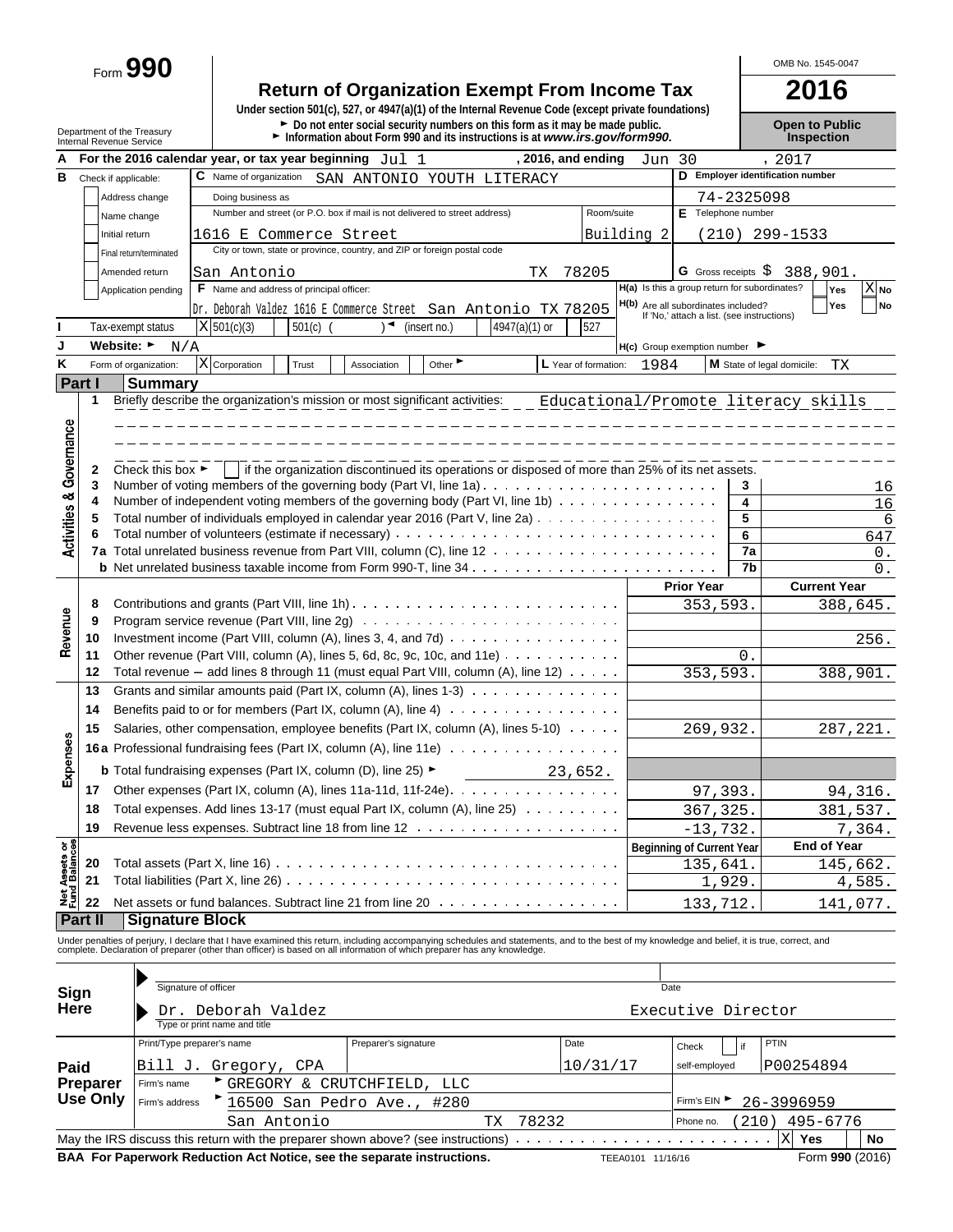| Form 990 (2016) | SAN ANTONIO YOUTH LITERACY                                                                                                                                                                                                                                                                                                                      |                                 | 74-2325098                           | Page 2          |
|-----------------|-------------------------------------------------------------------------------------------------------------------------------------------------------------------------------------------------------------------------------------------------------------------------------------------------------------------------------------------------|---------------------------------|--------------------------------------|-----------------|
| <b>Part III</b> | <b>Statement of Program Service Accomplishments</b>                                                                                                                                                                                                                                                                                             |                                 |                                      |                 |
|                 |                                                                                                                                                                                                                                                                                                                                                 |                                 |                                      |                 |
| 1               | Briefly describe the organization's mission:                                                                                                                                                                                                                                                                                                    |                                 |                                      |                 |
|                 | Educational/Promote literacy skills                                                                                                                                                                                                                                                                                                             |                                 | ____________________________________ |                 |
|                 |                                                                                                                                                                                                                                                                                                                                                 |                                 | ________________________________     |                 |
|                 |                                                                                                                                                                                                                                                                                                                                                 |                                 |                                      |                 |
|                 |                                                                                                                                                                                                                                                                                                                                                 |                                 |                                      |                 |
| 2.              | Did the organization undertake any significant program services during the year which were not listed on the prior                                                                                                                                                                                                                              |                                 |                                      |                 |
|                 | If 'Yes,' describe these new services on Schedule O.                                                                                                                                                                                                                                                                                            |                                 |                                      | Yes<br>No<br>Χ  |
| 3.              | Did the organization cease conducting, or make significant changes in how it conducts, any program services?                                                                                                                                                                                                                                    |                                 |                                      | X<br>No<br>Yes  |
|                 | If 'Yes,' describe these changes on Schedule O.                                                                                                                                                                                                                                                                                                 |                                 |                                      |                 |
| 4               | Describe the organization's program service accomplishments for each of its three largest program services, as measured by expenses.<br>Section $501(c)(3)$ and $501(c)(4)$ organizations are required to report the amount of grants and allocations to others, the total expenses,<br>and revenue, if any, for each program service reported. |                                 |                                      |                 |
| 4 a (Code:      | ) (Expenses \$                                                                                                                                                                                                                                                                                                                                  | 296,844. including grants of \$ | 53,887.) (Revenue \$                 | $244, 202.$ )   |
|                 | Provide tutoring to reduce functional illiteracy and promote literacy __________                                                                                                                                                                                                                                                                |                                 |                                      |                 |
|                 | skills for elementary school children who read below their grade level.                                                                                                                                                                                                                                                                         |                                 |                                      |                 |
|                 | Approximately 647 volunteers serving 1,157 students in 67 schools.                                                                                                                                                                                                                                                                              |                                 |                                      |                 |
|                 |                                                                                                                                                                                                                                                                                                                                                 |                                 | ___________________________          |                 |
|                 |                                                                                                                                                                                                                                                                                                                                                 |                                 |                                      |                 |
|                 |                                                                                                                                                                                                                                                                                                                                                 |                                 |                                      |                 |
|                 |                                                                                                                                                                                                                                                                                                                                                 |                                 |                                      |                 |
|                 |                                                                                                                                                                                                                                                                                                                                                 |                                 |                                      |                 |
|                 |                                                                                                                                                                                                                                                                                                                                                 |                                 |                                      |                 |
|                 |                                                                                                                                                                                                                                                                                                                                                 |                                 |                                      |                 |
|                 |                                                                                                                                                                                                                                                                                                                                                 |                                 |                                      |                 |
|                 |                                                                                                                                                                                                                                                                                                                                                 |                                 |                                      |                 |
| 4 b (Code:      | ) (Expenses \$                                                                                                                                                                                                                                                                                                                                  | including grants of<br>\$       | ) (Revenue                           |                 |
|                 |                                                                                                                                                                                                                                                                                                                                                 |                                 |                                      |                 |
|                 |                                                                                                                                                                                                                                                                                                                                                 |                                 |                                      |                 |
|                 |                                                                                                                                                                                                                                                                                                                                                 |                                 |                                      |                 |
|                 |                                                                                                                                                                                                                                                                                                                                                 |                                 |                                      |                 |
|                 |                                                                                                                                                                                                                                                                                                                                                 |                                 |                                      |                 |
|                 |                                                                                                                                                                                                                                                                                                                                                 |                                 |                                      |                 |
|                 |                                                                                                                                                                                                                                                                                                                                                 |                                 |                                      |                 |
|                 |                                                                                                                                                                                                                                                                                                                                                 |                                 |                                      |                 |
|                 |                                                                                                                                                                                                                                                                                                                                                 |                                 |                                      |                 |
|                 |                                                                                                                                                                                                                                                                                                                                                 |                                 |                                      |                 |
|                 |                                                                                                                                                                                                                                                                                                                                                 |                                 |                                      |                 |
| 4 c (Code:      | ) (Expenses \$                                                                                                                                                                                                                                                                                                                                  | including grants of \$          | ) (Revenue \$                        |                 |
|                 |                                                                                                                                                                                                                                                                                                                                                 |                                 |                                      |                 |
|                 |                                                                                                                                                                                                                                                                                                                                                 |                                 |                                      |                 |
|                 |                                                                                                                                                                                                                                                                                                                                                 |                                 |                                      |                 |
|                 |                                                                                                                                                                                                                                                                                                                                                 |                                 |                                      |                 |
|                 |                                                                                                                                                                                                                                                                                                                                                 |                                 |                                      |                 |
|                 |                                                                                                                                                                                                                                                                                                                                                 |                                 |                                      |                 |
|                 |                                                                                                                                                                                                                                                                                                                                                 |                                 |                                      |                 |
|                 |                                                                                                                                                                                                                                                                                                                                                 |                                 |                                      |                 |
|                 |                                                                                                                                                                                                                                                                                                                                                 |                                 |                                      |                 |
|                 |                                                                                                                                                                                                                                                                                                                                                 |                                 |                                      |                 |
|                 |                                                                                                                                                                                                                                                                                                                                                 |                                 |                                      |                 |
|                 |                                                                                                                                                                                                                                                                                                                                                 |                                 |                                      |                 |
|                 | 4 d Other program services (Describe in Schedule O.)                                                                                                                                                                                                                                                                                            |                                 |                                      |                 |
|                 | (Expenses<br>\$                                                                                                                                                                                                                                                                                                                                 | including grants of<br>\$       | ) (Revenue \$                        |                 |
|                 | 4 e Total program service expenses                                                                                                                                                                                                                                                                                                              | 296,844.                        |                                      | Form 990 (2016) |
| <b>BAA</b>      |                                                                                                                                                                                                                                                                                                                                                 | TEEA0102 11/16/16               |                                      |                 |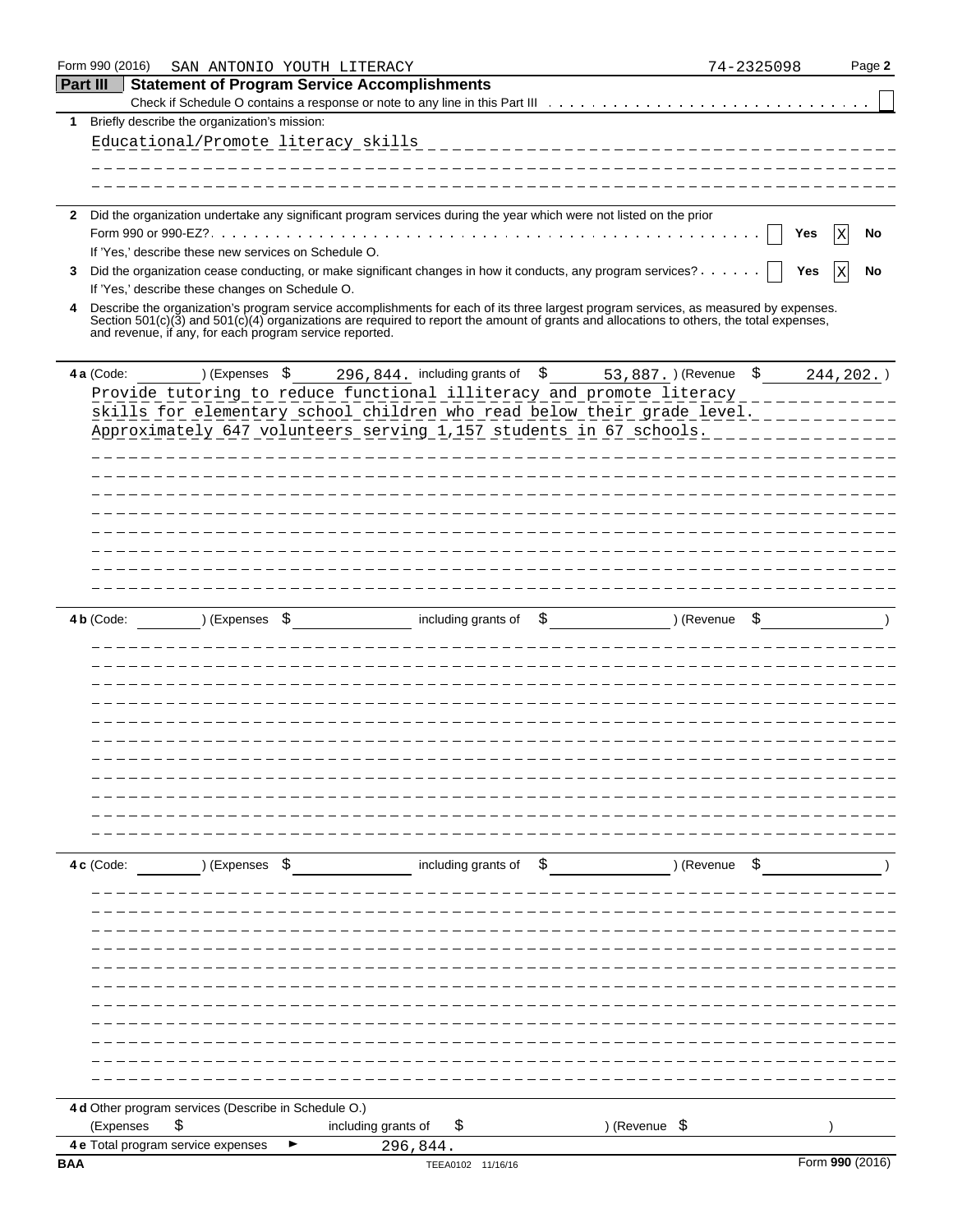Form 990 (2016) Page **3** SAN ANTONIO YOUTH LITERACY 74-2325098

|              | <b>Checklist of Required Schedules</b><br><b>Part IV</b>                                                                                                                                                                                                |                 |     |                 |
|--------------|---------------------------------------------------------------------------------------------------------------------------------------------------------------------------------------------------------------------------------------------------------|-----------------|-----|-----------------|
|              |                                                                                                                                                                                                                                                         |                 | Yes | No.             |
|              | Is the organization described in section 501(c)(3) or $4947(a)(1)$ (other than a private foundation)? If 'Yes,' complete                                                                                                                                |                 | Χ   |                 |
|              | Is the organization required to complete Schedule B, Schedule of Contributors (see instructions)?                                                                                                                                                       | $\mathbf{1}$    | X   |                 |
| $\mathbf{2}$ |                                                                                                                                                                                                                                                         | $\mathbf{2}$    |     |                 |
| 3            | Did the organization engage in direct or indirect political campaign activities on behalf of or in opposition to candidates                                                                                                                             | 3               |     | Χ               |
| 4            | Section 501(c)(3) organizations. Did the organization engage in lobbying activities, or have a section 501(h) election<br>in effect during the tax year? If 'Yes,' complete Schedule C, Part II                                                         | 4               |     | Χ               |
| 5            | Is the organization a section $501(c)(4)$ , $501(c)(5)$ , or $501(c)(6)$ organization that receives membership dues,<br>assessments, or similar amounts as defined in Revenue Procedure 98-19? If 'Yes,' complete Schedule C, Part III                  | 5               |     | Χ               |
| 6            | Did the organization maintain any donor advised funds or any similar funds or accounts for which donors have the right<br>to provide advice on the distribution or investment of amounts in such funds or accounts? If 'Yes,' complete Schedule D,      | 6               |     | Χ               |
| 7            | Did the organization receive or hold a conservation easement, including easements to preserve open space, the                                                                                                                                           | $\overline{7}$  |     | Χ               |
| 8            | Did the organization maintain collections of works of art, historical treasures, or other similar assets? If 'Yes,'                                                                                                                                     | 8               |     | Χ               |
| 9            | Did the organization report an amount in Part X, line 21, for escrow or custodial account liability, serve as a custodian<br>for amounts not listed in Part X; or provide credit counseling, debt management, credit repair, or debt negotiation        | 9               |     | Χ               |
| 10           | Did the organization, directly or through a related organization, hold assets in temporarily restricted endowments,                                                                                                                                     | 10              |     | Χ               |
| 11           | If the organization's answer to any of the following questions is 'Yes', then complete Schedule D, Parts VI, VII, VIII, IX,<br>or X as applicable.                                                                                                      |                 |     |                 |
|              | a Did the organization report an amount for land, buildings, and equipment in Part X, line 10? If 'Yes,' complete Schedule                                                                                                                              | 11 a            | Χ   |                 |
|              | <b>b</b> Did the organization report an amount for investments – other securities in Part X, line 12 that is 5% or more of its total                                                                                                                    | 11 <sub>b</sub> |     | Χ               |
|              | c Did the organization report an amount for investments $-$ program related in Part X, line 13 that is 5% or more of its total                                                                                                                          | 11c             |     | Χ               |
|              | d Did the organization report an amount for other assets in Part X, line 15 that is 5% or more of its total assets reported                                                                                                                             | 11d             |     | Χ               |
|              | e Did the organization report an amount for other liabilities in Part X, line 25? If 'Yes,' complete Schedule D, Part X                                                                                                                                 | 11 <sub>e</sub> |     | Χ               |
|              | f Did the organization's separate or consolidated financial statements for the tax year include a footnote that addresses<br>the organization's liability for uncertain tax positions under FIN 48 (ASC 740)? If 'Yes,' complete Schedule D, Part X     | 11f             |     | Χ               |
|              | 12a Did the organization obtain separate, independent audited financial statements for the tax year? If 'Yes,' complete                                                                                                                                 | 12a             | Χ   |                 |
|              | <b>b</b> Was the organization included in consolidated, independent audited financial statements for the tax year? If 'Yes,' and<br>if the organization answered 'No' to line 12a, then completing Schedule D, Parts XI and XII is optional weaks weaks | 12 <sub>b</sub> |     | Χ               |
| 13           |                                                                                                                                                                                                                                                         | 13              |     | Χ               |
|              |                                                                                                                                                                                                                                                         | 14a             |     | Χ               |
|              | <b>b</b> Did the organization have aggregate revenues or expenses of more than \$10,000 from grantmaking, fundraising,<br>business, investment, and program service activities outside the United States, or aggregate foreign investments valued       | 14b             |     | Χ               |
| 15           | Did the organization report on Part IX, column (A), line 3, more than \$5,000 of grants or other assistance to or for any                                                                                                                               | 15              |     | Χ               |
| 16           | Did the organization report on Part IX, column (A), line 3, more than \$5,000 of aggregate grants or other assistance to                                                                                                                                | 16              |     | Χ               |
| 17           | Did the organization report a total of more than \$15,000 of expenses for professional fundraising services on Part IX,                                                                                                                                 | 17              |     | Χ               |
| 18           | Did the organization report more than \$15,000 total of fundraising event gross income and contributions on Part VIII,                                                                                                                                  | 18              | Χ   |                 |
| 19           | Did the organization report more than \$15,000 of gross income from gaming activities on Part VIII, line 9a? If 'Yes,'                                                                                                                                  | 19              |     | Χ               |
| <b>BAA</b>   | TEEA0103 11/16/16                                                                                                                                                                                                                                       |                 |     | Form 990 (2016) |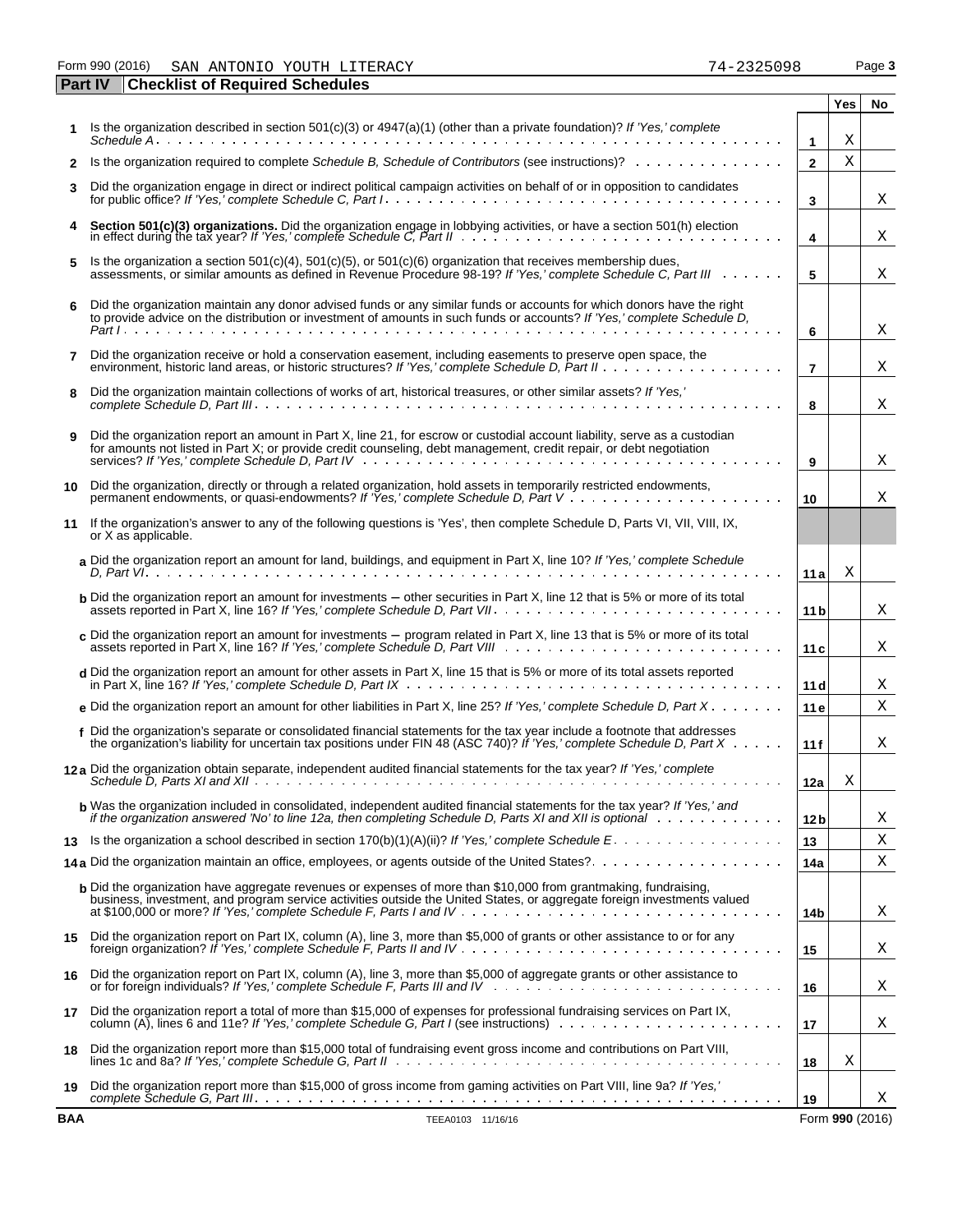Form 990 (2016) Page **4** SAN ANTONIO YOUTH LITERACY 74-2325098

|     | <b>Checklist of Required Schedules</b> (continued)<br><b>Part IV</b>                                                                                                                                                                                  |                 |                 |    |
|-----|-------------------------------------------------------------------------------------------------------------------------------------------------------------------------------------------------------------------------------------------------------|-----------------|-----------------|----|
|     |                                                                                                                                                                                                                                                       |                 | Yes             | No |
|     |                                                                                                                                                                                                                                                       | 20a             |                 | X  |
|     | $\mathbf b$ If 'Yes' to line 20a, did the organization attach a copy of its audited financial statements to this return?                                                                                                                              | 20 <sub>b</sub> |                 |    |
| 21  | Did the organization report more than \$5,000 of grants or other assistance to any domestic organization or                                                                                                                                           | 21              |                 | Χ  |
| 22  | Did the organization report more than \$5,000 of grants or other assistance to or for domestic individuals on Part IX,                                                                                                                                | 22              |                 | Χ  |
| 23  | Did the organization answer 'Yes' to Part VII, Section A, line 3, 4, or 5 about compensation of the organization's current<br>and former officers, directors, trustees, key employees, and highest compensated employees? If 'Yes,' complete          |                 |                 |    |
|     |                                                                                                                                                                                                                                                       | 23              |                 | х  |
|     | 24 a Did the organization have a tax-exempt bond issue with an outstanding principal amount of more than \$100,000 as of the last day of the year, that was issued after December 31, 2002? If 'Yes,' answer lines 24b through                        | 24a             |                 | Χ  |
|     | <b>b</b> Did the organization invest any proceeds of tax-exempt bonds beyond a temporary period exception? $\ldots \ldots \ldots$                                                                                                                     | 24 <sub>b</sub> |                 |    |
|     | $c$ Did the organization maintain an escrow account other than a refunding escrow at any time during the year to defease                                                                                                                              | 24c             |                 |    |
|     | d Did the organization act as an 'on behalf of' issuer for bonds outstanding at any time during the year? $\ldots \ldots \ldots$                                                                                                                      | 24d             |                 |    |
|     | 25 a Section 501(c)(3), 501(c)(4), and 501(c)(29) organizations. Did the organization engage in an excess benefit<br>transaction with a disqualified person during the year? If 'Yes,' complete Schedule L, Part I                                    | 25a             |                 | X  |
|     | b Is the organization aware that it engaged in an excess benefit transaction with a disqualified person in a prior year, and<br>that the transaction has not been reported on any of the organization's prior Forms 990 or 990-EZ? If 'Yes,' complete |                 |                 |    |
|     | Schedule L. Part Industrial and a state of the contract of the contract of the contract of the contract of the                                                                                                                                        | 25 <sub>b</sub> |                 | Χ  |
|     | 26 Did the organization report any amount on Part X, line 5, 6, or 22 for receivables from or payables to any current or<br>former officers, directors, trustees, key employees, highest compensated employees, or disqualified persons?              | 26              |                 | Χ  |
| 27  | Did the organization provide a grant or other assistance to an officer, director, trustee, key employee, substantial<br>contributor or employee thereof, a grant selection committee member, or to a 35% controlled entity or family member           | 27              |                 | Χ  |
| 28  | Was the organization a party to a business transaction with one of the following parties (see Schedule L, Part IV<br>instructions for applicable filing thresholds, conditions, and exceptions):                                                      |                 |                 |    |
|     | a A current or former officer, director, trustee, or key employee? If 'Yes,' complete Schedule L, Part IV                                                                                                                                             | 28a             |                 | X  |
|     | <b>b</b> A family member of a current or former officer, director, trustee, or key employee? If 'Yes,' complete                                                                                                                                       | 28 <sub>b</sub> |                 | Χ  |
|     | c An entity of which a current or former officer, director, trustee, or key employee (or a family member thereof) was an                                                                                                                              | 28c             |                 | Χ  |
| 29  | Did the organization receive more than \$25,000 in non-cash contributions? If 'Yes,' complete Schedule M                                                                                                                                              | 29              |                 | Х  |
| 30  | Did the organization receive contributions of art, historical treasures, or other similar assets, or qualified conservation                                                                                                                           | 30              |                 | Χ  |
| 31  | Did the organization liquidate, terminate, or dissolve and cease operations? If 'Yes,' complete Schedule N, Part I                                                                                                                                    | 31              |                 | X  |
| 32  | Did the organization sell, exchange, dispose of, or transfer more than 25% of its net assets? If 'Yes,' complete                                                                                                                                      | 32              |                 | Χ  |
| 33  | Did the organization own 100% of an entity disregarded as separate from the organization under Regulations sections                                                                                                                                   | 33              |                 | Χ  |
|     | 34 Was the organization related to any tax-exempt or taxable entity? If 'Yes,' complete Schedule R, Part II, III, or IV,                                                                                                                              | 34              |                 | Χ  |
|     |                                                                                                                                                                                                                                                       | 35a             |                 | Χ  |
|     | b If 'Yes' to line 35a, did the organization receive any payment from or engage in any transaction with a controlled                                                                                                                                  | 35 <sub>b</sub> |                 | Χ  |
|     | 36 Section 501(c)(3) organizations. Did the organization make any transfers to an exempt non-charitable related                                                                                                                                       | 36              |                 | Χ  |
| 37  | Did the organization conduct more than 5% of its activities through an entity that is not a related organization and that is                                                                                                                          | 37              |                 | Χ  |
| 38  | Did the organization complete Schedule O and provide explanations in Schedule O for Part VI, lines 11b and 19?                                                                                                                                        | 38              | Χ               |    |
| BAA |                                                                                                                                                                                                                                                       |                 | Form 990 (2016) |    |

|  | 74-2325098 |  |  |
|--|------------|--|--|

| SAN ANTONIO YOUTH LITERAC |  |  | Form 990 (2016) |  |  |  |  |
|---------------------------|--|--|-----------------|--|--|--|--|
|---------------------------|--|--|-----------------|--|--|--|--|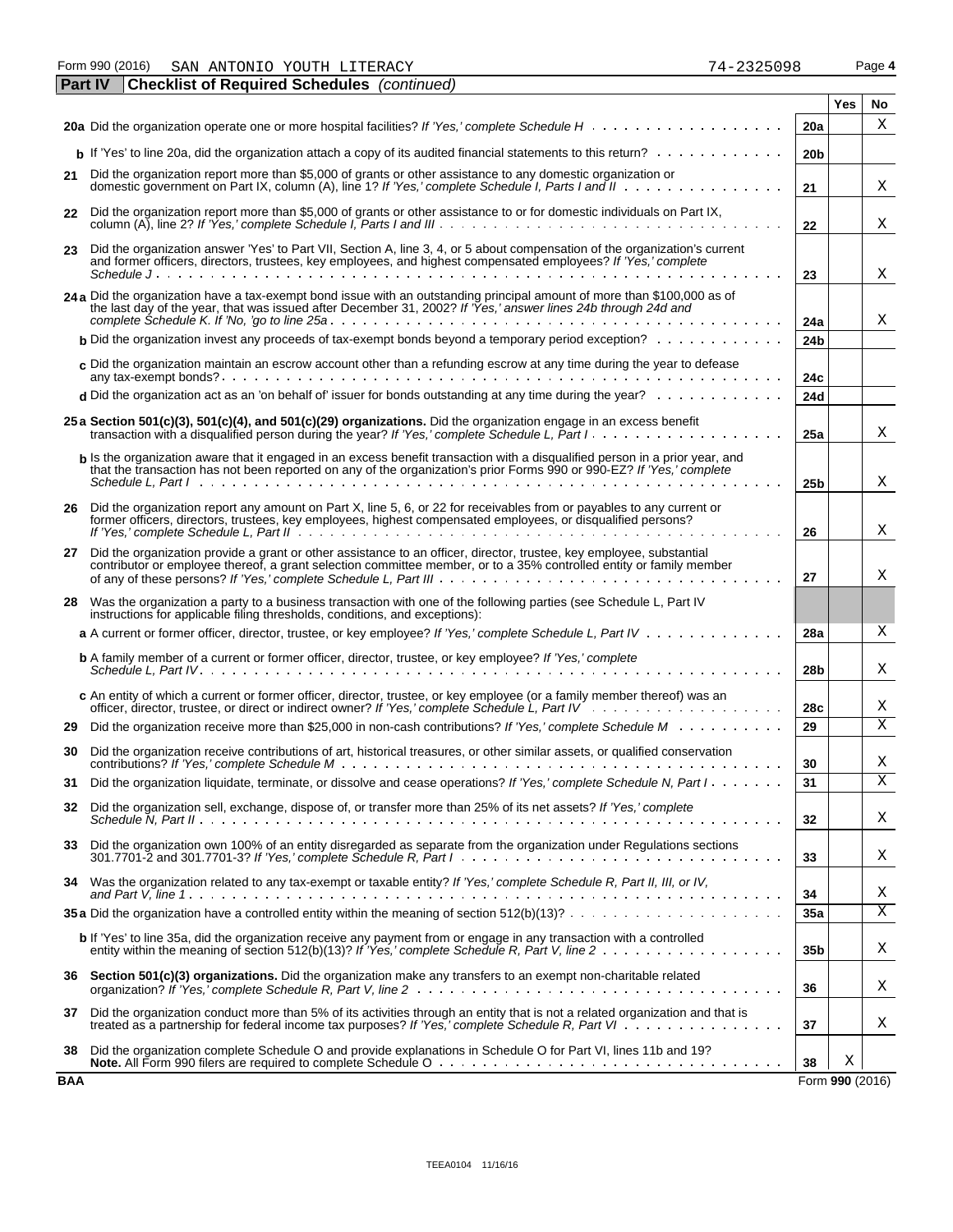|               | Form 990 (2016)<br>74-2325098<br>SAN ANTONIO YOUTH LITERACY                                                                                                                                                                                           |                |                 | Page 5                  |
|---------------|-------------------------------------------------------------------------------------------------------------------------------------------------------------------------------------------------------------------------------------------------------|----------------|-----------------|-------------------------|
| <b>Part V</b> | <b>Statements Regarding Other IRS Filings and Tax Compliance</b>                                                                                                                                                                                      |                |                 |                         |
|               | Check if Schedule O contains a response or note to any line in this Part $V_1, \ldots, \ldots, \ldots, \ldots, \ldots, \ldots, \ldots$                                                                                                                |                |                 |                         |
|               |                                                                                                                                                                                                                                                       |                | Yes             | No                      |
|               | 1 a Enter the number reported in Box 3 of Form 1096. Enter -0- if not applicable<br>1a<br>0                                                                                                                                                           |                |                 |                         |
|               | <b>b</b> Enter the number of Forms W-2G included in line 1a. Enter -0- if not applicable $\dots$<br>1 <sub>b</sub><br>$\Omega$                                                                                                                        |                |                 |                         |
|               | c Did the organization comply with backup withholding rules for reportable payments to vendors and reportable gaming<br>$(gambling)$ winnings to prize winners? $\ldots$ , $\ldots$ , $\ldots$ , $\ldots$ , $\ldots$ , $\ldots$ , $\ldots$ , $\ldots$ | 1 c            |                 |                         |
|               |                                                                                                                                                                                                                                                       |                |                 |                         |
|               | 2 a Enter the number of employees reported on Form W-3, Transmittal of Wage and Tax State-<br>ments, filed for the calendar year ending with or within the year covered by this return<br>2a<br>6                                                     |                |                 |                         |
|               | <b>b</b> If at least one is reported on line 2a, did the organization file all required federal employment tax returns?                                                                                                                               | 2 <sub>b</sub> | Χ               |                         |
|               | Note. If the sum of lines 1a and 2a is greater than 250, you may be required to e-file (see instructions)                                                                                                                                             |                |                 |                         |
|               | 3a Did the organization have unrelated business gross income of \$1,000 or more during the year?                                                                                                                                                      | 3a             |                 | Χ                       |
|               |                                                                                                                                                                                                                                                       | 3 <sub>b</sub> |                 |                         |
|               | 4 a At any time during the calendar year, did the organization have an interest in, or a signature or other authority over, a<br>financial account in a foreign country (such as a bank account, securities account, or other financial account)?     | 4 a            |                 | Χ                       |
|               | <b>b</b> If 'Yes,' enter the name of the foreign country: ►                                                                                                                                                                                           |                |                 |                         |
|               | See instructions for filing requirements for FinCEN Form 114, Report of Foreign Bank and Financial Accounts (FBAR).                                                                                                                                   |                |                 |                         |
|               | 5 a Was the organization a party to a prohibited tax shelter transaction at any time during the tax year?                                                                                                                                             | 5 a            |                 | Χ                       |
|               | <b>b</b> Did any taxable party notify the organization that it was or is a party to a prohibited tax shelter transaction? $\ldots \ldots \ldots$                                                                                                      | 5 <sub>b</sub> |                 | $\overline{\mathrm{x}}$ |
|               |                                                                                                                                                                                                                                                       | 5c             |                 |                         |
|               |                                                                                                                                                                                                                                                       |                |                 |                         |
|               | 6 a Does the organization have annual gross receipts that are normally greater than \$100,000, and did the organization solicit any contributions that were not tax deductible as charitable contributions?                                           | 6 a            |                 | Χ                       |
|               | b If 'Yes,' did the organization include with every solicitation an express statement that such contributions or gifts were                                                                                                                           | 6b             |                 |                         |
| 7             | Organizations that may receive deductible contributions under section 170(c).                                                                                                                                                                         |                |                 |                         |
|               | a Did the organization receive a payment in excess of \$75 made partly as a contribution and partly for goods and                                                                                                                                     |                |                 | Χ                       |
|               |                                                                                                                                                                                                                                                       | 7а             |                 |                         |
|               | <b>b</b> If 'Yes,' did the organization notify the donor of the value of the goods or services provided?                                                                                                                                              | 7 <sub>b</sub> |                 |                         |
|               | c Did the organization sell, exchange, or otherwise dispose of tangible personal property for which it was required to file                                                                                                                           | 7 с            |                 | X                       |
|               | 7 dl                                                                                                                                                                                                                                                  |                |                 |                         |
|               | <b>e</b> Did the organization receive any funds, directly or indirectly, to pay premiums on a personal benefit contract?. $\dots$ .                                                                                                                   | <b>7e</b>      |                 | Χ                       |
|               | f Did the organization, during the year, pay premiums, directly or indirectly, on a personal benefit contract?                                                                                                                                        | 7f             |                 | Χ                       |
|               |                                                                                                                                                                                                                                                       |                |                 |                         |
|               | g If the organization received a contribution of qualified intellectual property, did the organization file Form 8899<br>as required? $\cdots$ $\cdots$ $\cdots$ $\cdots$ $\cdots$ $\cdots$                                                           | 7 g            |                 |                         |
|               | h If the organization received a contribution of cars, boats, airplanes, or other vehicles, did the organization file a                                                                                                                               | 7 h            |                 |                         |
|               | Sponsoring organizations maintaining donor advised funds. Did a donor advised fund maintained by the sponsoring                                                                                                                                       |                |                 |                         |
|               |                                                                                                                                                                                                                                                       | 8              |                 | Χ                       |
| 9             | Sponsoring organizations maintaining donor advised funds.                                                                                                                                                                                             |                |                 |                         |
|               |                                                                                                                                                                                                                                                       | 9а             |                 | Χ                       |
|               | <b>b</b> Did the sponsoring organization make a distribution to a donor, donor advisor, or related person?                                                                                                                                            | 9 b            |                 | Χ                       |
| 10            | Section 501(c)(7) organizations. Enter:                                                                                                                                                                                                               |                |                 |                         |
|               | a Initiation fees and capital contributions included on Part VIII, line 12.<br>10a                                                                                                                                                                    |                |                 |                         |
|               | <b>b</b> Gross receipts, included on Form 990, Part VIII, line 12, for public use of club facilities $\cdots$ .<br>10 <sub>b</sub>                                                                                                                    |                |                 |                         |
| 11            | Section 501(c)(12) organizations. Enter:                                                                                                                                                                                                              |                |                 |                         |
|               | 11 a                                                                                                                                                                                                                                                  |                |                 |                         |
|               | <b>b</b> Gross income from other sources (Do not net amounts due or paid to other sources                                                                                                                                                             |                |                 |                         |
|               | 11 <sub>b</sub>                                                                                                                                                                                                                                       |                |                 |                         |
|               | 12a Section 4947(a)(1) non-exempt charitable trusts. Is the organization filing Form 990 in lieu of Form 1041?                                                                                                                                        | 12a            |                 |                         |
|               | 12 <sub>b</sub><br><b>b</b> If 'Yes,' enter the amount of tax-exempt interest received or accrued during the year $\dots \dots$                                                                                                                       |                |                 |                         |
|               | 13 Section 501(c)(29) qualified nonprofit health insurance issuers.                                                                                                                                                                                   |                |                 |                         |
|               |                                                                                                                                                                                                                                                       | 13 a           |                 |                         |
|               | Note. See the instructions for additional information the organization must report on Schedule O.                                                                                                                                                     |                |                 |                         |
|               | <b>b</b> Enter the amount of reserves the organization is required to maintain by the states in                                                                                                                                                       |                |                 |                         |
|               | which the organization is licensed to issue qualified health plans $\ldots$ ,<br>13 <sub>b</sub><br>13 с                                                                                                                                              |                |                 |                         |
|               |                                                                                                                                                                                                                                                       | 14 a           |                 | X                       |
|               | <b>b</b> If 'Yes,' has it filed a Form 720 to report these payments? If 'No,' provide an explanation in Schedule O                                                                                                                                    | 14 b           |                 |                         |
| BAA           | TEEA0105 11/16/16                                                                                                                                                                                                                                     |                | Form 990 (2016) |                         |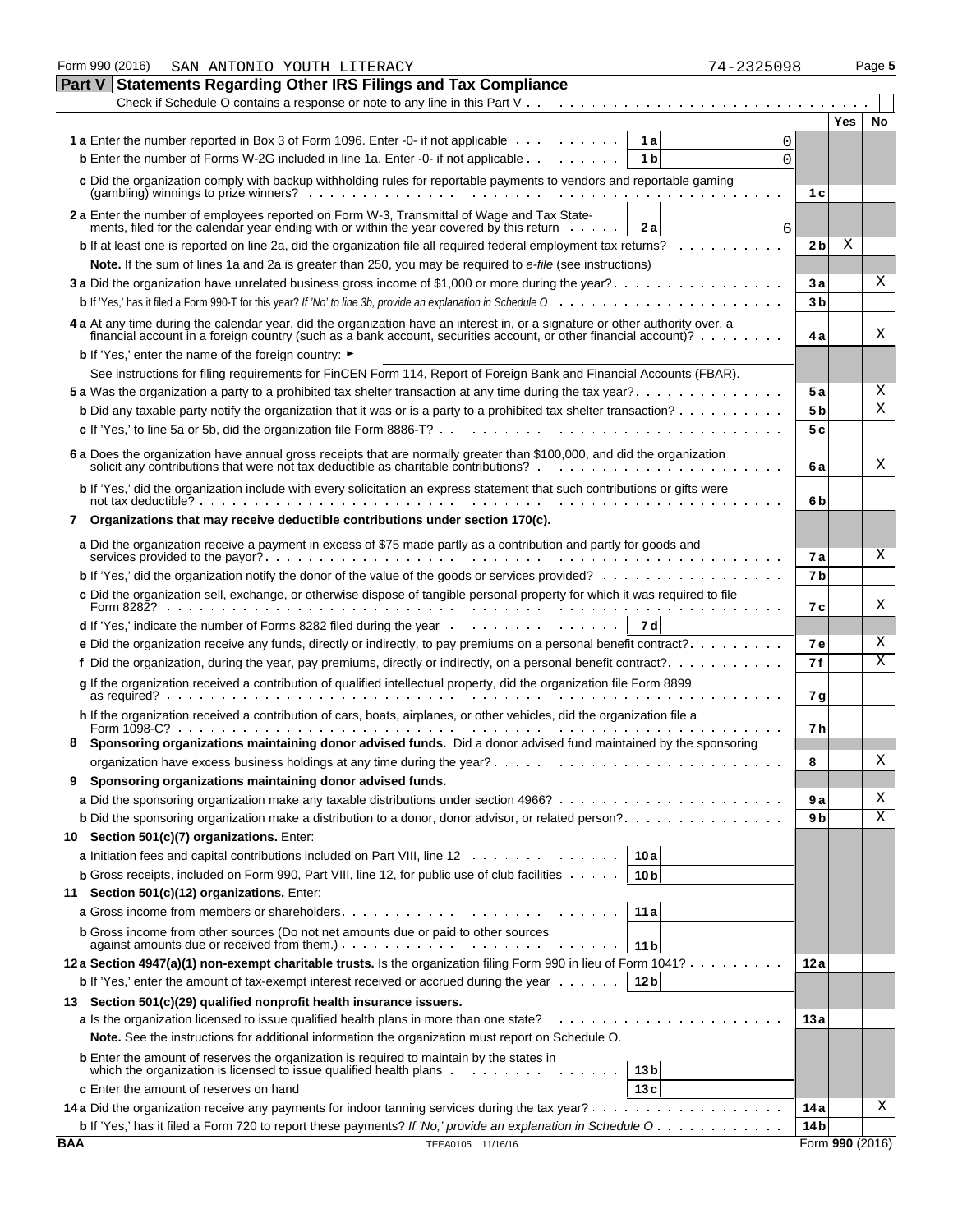| 5098 |  |
|------|--|
|      |  |

|              | Schedule O. See instructions.                                                                                                                                                                                                                                                                                                         |                        |            |                 |
|--------------|---------------------------------------------------------------------------------------------------------------------------------------------------------------------------------------------------------------------------------------------------------------------------------------------------------------------------------------|------------------------|------------|-----------------|
|              |                                                                                                                                                                                                                                                                                                                                       |                        |            | $\overline{X}$  |
|              | <b>Section A. Governing Body and Management</b>                                                                                                                                                                                                                                                                                       |                        |            |                 |
|              | <b>1 a</b> Enter the number of voting members of the governing body at the end of the tax year<br>1a<br>16<br>If there are material differences in voting rights among members<br>of the governing body, or if the governing body delegated broad<br>authority to an executive committee or similar committee, explain in Schedule O. |                        | <b>Yes</b> | No              |
| $\mathbf{2}$ | 16<br>Did any officer, director, trustee, or key employee have a family relationship or a business relationship with any other                                                                                                                                                                                                        |                        |            |                 |
|              |                                                                                                                                                                                                                                                                                                                                       | $\mathbf{2}$           |            | Χ               |
|              | Did the organization delegate control over management duties customarily performed by or under the direct supervision<br>of officers, directors, or trustees, or key employees to a management company or other person?                                                                                                               | 3                      |            | Χ               |
|              | Did the organization make any significant changes to its governing documents                                                                                                                                                                                                                                                          | 4                      |            | Χ               |
| 5            | Did the organization become aware during the year of a significant diversion of the organization's assets?                                                                                                                                                                                                                            | 5                      |            | Χ               |
| 6            | 7 a Did the organization have members, stockholders, or other persons who had the power to elect or appoint one or more                                                                                                                                                                                                               | 6<br>7 a               |            | X<br>Χ          |
|              | <b>b</b> Are any governance decisions of the organization reserved to (or subject to approval by) members,                                                                                                                                                                                                                            | 7 b                    |            | Χ               |
| 8            | Did the organization contemporaneously document the meetings held or written actions undertaken during the year by<br>the following:                                                                                                                                                                                                  |                        |            |                 |
|              |                                                                                                                                                                                                                                                                                                                                       | 8а                     | Χ          |                 |
|              |                                                                                                                                                                                                                                                                                                                                       | 8 <sub>b</sub>         | Х          |                 |
| 9            | Is there any officer, director, trustee, or key employee listed in Part VII, Section A, who cannot be reached at the                                                                                                                                                                                                                  | 9                      |            | Χ               |
|              | Section B. Policies (This Section B requests information about policies not required by the Internal Revenue Code.                                                                                                                                                                                                                    |                        |            |                 |
|              |                                                                                                                                                                                                                                                                                                                                       |                        | Yes        | No              |
|              |                                                                                                                                                                                                                                                                                                                                       | 10a                    |            | Х               |
|              | b If 'Yes,' did the organization have written policies and procedures governing the activities of such chapters, affiliates, and branches to ensure their                                                                                                                                                                             |                        |            |                 |
|              |                                                                                                                                                                                                                                                                                                                                       | 10 <sub>b</sub>        |            |                 |
|              |                                                                                                                                                                                                                                                                                                                                       | 11a                    | Χ          |                 |
|              | <b>b</b> Describe in Schedule O the process, if any, used by the organization to review this Form 990.                                                                                                                                                                                                                                |                        |            |                 |
|              |                                                                                                                                                                                                                                                                                                                                       | 12a                    | Χ          |                 |
|              | <b>b</b> Were officers, directors, or trustees, and key employees required to disclose annually interests that could give rise<br>c Did the organization regularly and consistently monitor and enforce compliance with the policy? If 'Yes,' describe in                                                                             | 12 <sub>b</sub>        |            | Χ               |
|              |                                                                                                                                                                                                                                                                                                                                       | 12 c                   |            | Χ               |
|              |                                                                                                                                                                                                                                                                                                                                       | 13                     | X          |                 |
| 14           |                                                                                                                                                                                                                                                                                                                                       | 14                     |            | Χ               |
| 15           | Did the process for determining compensation of the following persons include a review and approval by independent<br>persons, comparability data, and contemporaneous substantiation of the deliberation and decision?                                                                                                               |                        |            |                 |
|              |                                                                                                                                                                                                                                                                                                                                       | 15a<br>15 <sub>b</sub> |            | Χ<br>Χ          |
|              | If 'Yes' to line 15a or 15b, describe the process in Schedule O (see instructions).                                                                                                                                                                                                                                                   |                        |            |                 |
|              | 16a Did the organization invest in, contribute assets to, or participate in a joint venture or similar arrangement with a                                                                                                                                                                                                             | 16 a                   |            | Χ               |
|              | b If 'Yes,' did the organization follow a written policy or procedure requiring the organization to evaluate its<br>participation in joint venture arrangements under applicable federal tax law, and take steps to safeguard the                                                                                                     |                        |            |                 |
|              | <b>Section C. Disclosure</b>                                                                                                                                                                                                                                                                                                          | 16 <sub>b</sub>        |            |                 |
| 17           | List the states with which a copy of this Form 990 is required to be filed ►<br>Texas                                                                                                                                                                                                                                                 |                        |            |                 |
| 18           | _ _ _ _ _ _ _ _ _ _ _ _ _ _ _ _ _ _ _ _<br>Section 6104 requires an organization to make its Forms 1023 (or 1024 if applicable), 990, and 990-T (Section 501(c)(3)s only) available<br>for public inspection. Indicate how you made these available. Check all that apply.                                                            |                        |            |                 |
|              | Other (explain in Schedule O)<br>$\mathbf X$<br>Own website<br>$\rm X$<br>Another's website<br>Upon request                                                                                                                                                                                                                           |                        |            |                 |
| 19.          | Describe in Schedule O whether (and if so, how) the organization made its governing documents, conflict of interest policy, and financial statements available to<br>the public during the tax year.                                                                                                                                  |                        |            |                 |
| 20           | State the name, address, and telephone number of the person who possesses the organization's books and records:                                                                                                                                                                                                                       |                        |            |                 |
|              | SAN ANTONIO YOUTH LITERACY 1616 E Commerce Street SAN ANTONIO,<br>78205<br>ТX                                                                                                                                                                                                                                                         | 210)                   | 299-1533   |                 |
| <b>BAA</b>   | TEEA0106 11/16/16                                                                                                                                                                                                                                                                                                                     |                        |            | Form 990 (2016) |

**Part VI Governance, Management, and Disclosure** *For each 'Yes' response to lines 2 through 7b below, and for a 'No' response to line 8a, 8b, or 10b below, describe the circumstances, processes, or changes in*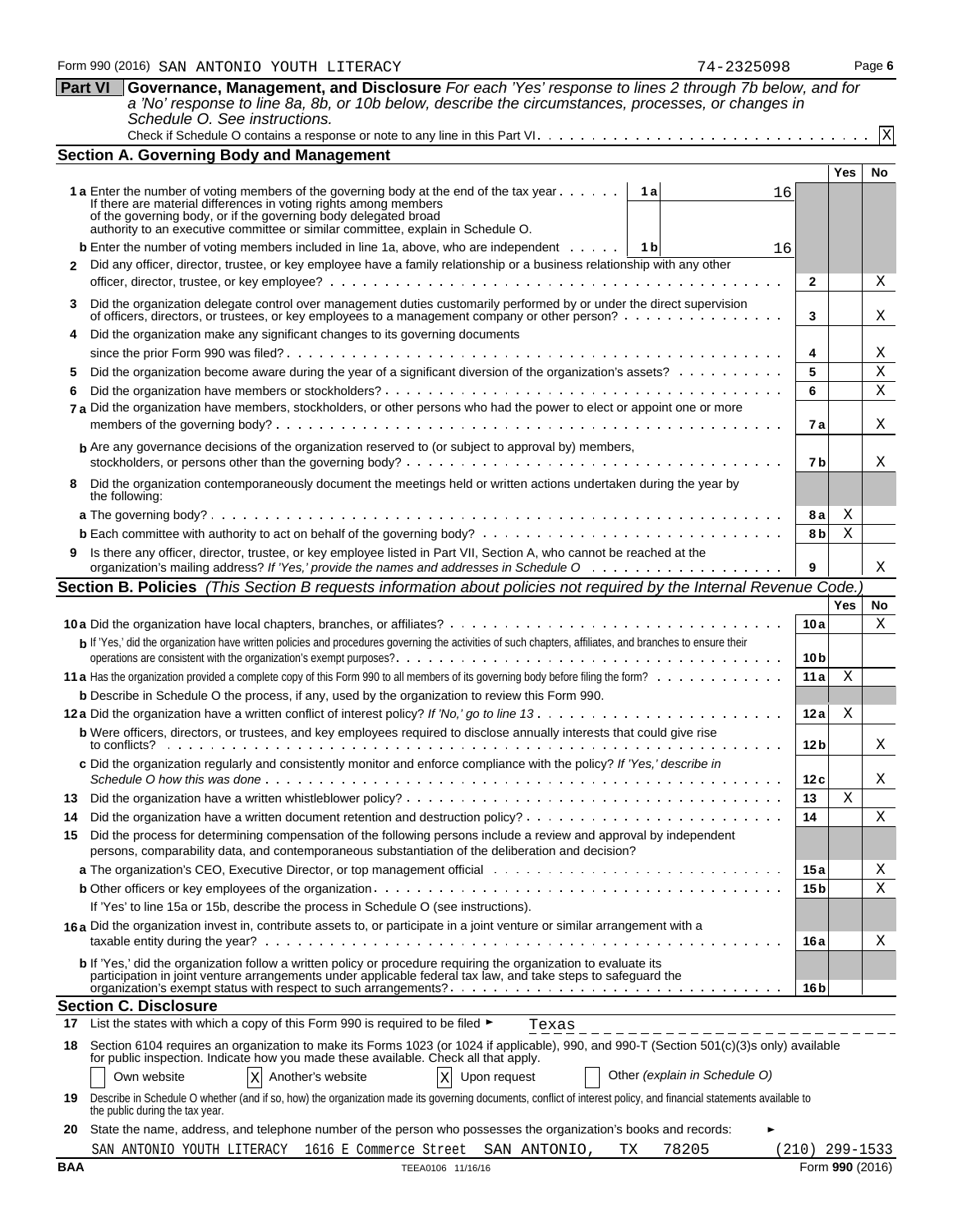| Form 990 (2016)<br>SAN ANTONIO YOUTH LITERACY                                                                                                                                                                                                                                                              |                          |                               |                      |                   |              |                                                                                        |        |                                        | 74-2325098                               | Page 7                              |
|------------------------------------------------------------------------------------------------------------------------------------------------------------------------------------------------------------------------------------------------------------------------------------------------------------|--------------------------|-------------------------------|----------------------|-------------------|--------------|----------------------------------------------------------------------------------------|--------|----------------------------------------|------------------------------------------|-------------------------------------|
| Part VII Compensation of Officers, Directors, Trustees, Key Employees, Highest Compensated Employees, and                                                                                                                                                                                                  |                          |                               |                      |                   |              |                                                                                        |        |                                        |                                          |                                     |
| <b>Independent Contractors</b>                                                                                                                                                                                                                                                                             |                          |                               |                      |                   |              |                                                                                        |        |                                        |                                          |                                     |
|                                                                                                                                                                                                                                                                                                            |                          |                               |                      |                   |              |                                                                                        |        |                                        |                                          |                                     |
| Section A. Officers, Directors, Trustees, Key Employees, and Highest Compensated Employees                                                                                                                                                                                                                 |                          |                               |                      |                   |              |                                                                                        |        |                                        |                                          |                                     |
| 1 a Complete this table for all persons required to be listed. Report compensation for the calendar year ending with or within the<br>organization's tax year.<br>• List all of the organization's current officers, directors, trustees (whether individuals or organizations), regardless of amount of   |                          |                               |                      |                   |              |                                                                                        |        |                                        |                                          |                                     |
| compensation. Enter -0- in columns (D), (E), and (F) if no compensation was paid.                                                                                                                                                                                                                          |                          |                               |                      |                   |              |                                                                                        |        |                                        |                                          |                                     |
| • List all of the organization's current key employees, if any. See instructions for definition of 'key employee.'                                                                                                                                                                                         |                          |                               |                      |                   |              |                                                                                        |        |                                        |                                          |                                     |
| • List the organization's five current highest compensated employees (other than an officer, director, trustee, or key employee)<br>who received reportable compensation (Box 5 of Form W-2 and/or Box 7 of Form 1099-MISC) of more than \$100,000 from the<br>organization and any related organizations. |                          |                               |                      |                   |              |                                                                                        |        |                                        |                                          |                                     |
| • List all of the organization's former officers, key employees, and highest compensated employees who received more than \$100,000<br>of reportable compensation from the organization and any related organizations.                                                                                     |                          |                               |                      |                   |              |                                                                                        |        |                                        |                                          |                                     |
| • List all of the organization's former directors or trustees that received, in the capacity as a former director or trustee of the<br>organization, more than \$10,000 of reportable compensation from the organization and any related organizations.                                                    |                          |                               |                      |                   |              |                                                                                        |        |                                        |                                          |                                     |
| List persons in the following order: individual trustees or directors; institutional trustees; officers; key employees; highest compensated<br>employees; and former such persons.                                                                                                                         |                          |                               |                      |                   |              |                                                                                        |        |                                        |                                          |                                     |
| Χ<br>Check this box if neither the organization nor any related organization compensated any current officer, director, or trustee.                                                                                                                                                                        |                          |                               |                      |                   |              |                                                                                        |        |                                        |                                          |                                     |
|                                                                                                                                                                                                                                                                                                            |                          |                               |                      | (C)               |              |                                                                                        |        |                                        |                                          |                                     |
| (A)<br>Name and Title                                                                                                                                                                                                                                                                                      | (B)<br>Average<br>hours  |                               |                      | director/trustee) |              | Position (do not check more<br>than one box, unless person<br>is both an officer and a |        | (D)<br>Reportable<br>compensation from | (E)<br>Reportable<br>compensation from   | (F)<br>Estimated<br>amount of other |
|                                                                                                                                                                                                                                                                                                            | per<br>week<br>(list any |                               |                      | Officer           |              |                                                                                        |        | the organization<br>(W-2/1099-MISC)    | related organizations<br>(W-2/1099-MISC) | compensation<br>from the            |
|                                                                                                                                                                                                                                                                                                            | hours for<br>related     | ndividual trustee<br>director | nstitutional trustee |                   | (ey employee |                                                                                        | Former |                                        |                                          | organization<br>and related         |
|                                                                                                                                                                                                                                                                                                            | organiza-<br>tions       |                               |                      |                   |              |                                                                                        |        |                                        |                                          | organizations                       |
|                                                                                                                                                                                                                                                                                                            | below<br>dotted          |                               |                      |                   |              |                                                                                        |        |                                        |                                          |                                     |
|                                                                                                                                                                                                                                                                                                            | line)                    |                               |                      |                   |              | Highest compensated<br>employee                                                        |        |                                        |                                          |                                     |
| (1) Dr. Deborah Valdez                                                                                                                                                                                                                                                                                     | 40.00                    |                               |                      |                   |              |                                                                                        |        |                                        |                                          |                                     |
| Executive Director                                                                                                                                                                                                                                                                                         |                          | Χ                             |                      |                   |              |                                                                                        |        |                                        |                                          |                                     |
| (2) Pat Medina                                                                                                                                                                                                                                                                                             | 40.00                    |                               |                      |                   |              |                                                                                        |        |                                        |                                          |                                     |
| Development Director                                                                                                                                                                                                                                                                                       |                          | Χ                             |                      |                   |              |                                                                                        |        |                                        |                                          |                                     |
| Amelia Badders<br>(3)                                                                                                                                                                                                                                                                                      | 2.00                     |                               |                      |                   |              |                                                                                        |        |                                        |                                          |                                     |
| Member                                                                                                                                                                                                                                                                                                     |                          | Χ                             |                      |                   |              |                                                                                        |        |                                        |                                          |                                     |
|                                                                                                                                                                                                                                                                                                            | 2.00                     |                               |                      |                   |              |                                                                                        |        |                                        |                                          |                                     |
| Chair                                                                                                                                                                                                                                                                                                      |                          | Χ                             |                      |                   |              |                                                                                        |        |                                        |                                          |                                     |
| Malinda Gaul<br>(5)                                                                                                                                                                                                                                                                                        | 2.00                     |                               |                      |                   |              |                                                                                        |        |                                        |                                          |                                     |
| Vice Chair                                                                                                                                                                                                                                                                                                 |                          | Χ                             |                      |                   |              |                                                                                        |        |                                        |                                          |                                     |
| (6) Harry Wolff III                                                                                                                                                                                                                                                                                        | 2.00                     |                               |                      |                   |              |                                                                                        |        |                                        |                                          |                                     |
| Member                                                                                                                                                                                                                                                                                                     |                          | Χ                             |                      |                   |              |                                                                                        |        |                                        |                                          |                                     |
| (7) Christy Baumann ______                                                                                                                                                                                                                                                                                 | 2.00                     |                               |                      |                   |              |                                                                                        |        |                                        |                                          |                                     |
| Treasurer                                                                                                                                                                                                                                                                                                  |                          | Χ                             |                      |                   |              |                                                                                        |        |                                        |                                          |                                     |
| (8) Kimberly C. Ford                                                                                                                                                                                                                                                                                       | 2.00                     |                               |                      |                   |              |                                                                                        |        |                                        |                                          |                                     |
| Past Board Chair                                                                                                                                                                                                                                                                                           |                          | X                             |                      |                   |              |                                                                                        |        |                                        |                                          |                                     |
| (9) Greg Houston                                                                                                                                                                                                                                                                                           | 2.00                     |                               |                      |                   |              |                                                                                        |        |                                        |                                          |                                     |
| Member                                                                                                                                                                                                                                                                                                     |                          | X                             |                      |                   |              |                                                                                        |        |                                        |                                          |                                     |
| (10) Kathy MacNaughton                                                                                                                                                                                                                                                                                     | 2.00                     |                               |                      |                   |              |                                                                                        |        |                                        |                                          |                                     |
| Member                                                                                                                                                                                                                                                                                                     |                          | X                             |                      |                   |              |                                                                                        |        |                                        |                                          |                                     |
| (11) Susan Agrawal                                                                                                                                                                                                                                                                                         | 2.00                     |                               |                      |                   |              |                                                                                        |        |                                        |                                          |                                     |
| Member                                                                                                                                                                                                                                                                                                     |                          | Χ                             |                      |                   |              |                                                                                        |        |                                        |                                          |                                     |
| (12) Fred Bonewell                                                                                                                                                                                                                                                                                         | 2.00                     |                               |                      |                   |              |                                                                                        |        |                                        |                                          |                                     |
| Member                                                                                                                                                                                                                                                                                                     |                          | X                             |                      |                   |              |                                                                                        |        |                                        |                                          |                                     |
| (13) Richard Shaw                                                                                                                                                                                                                                                                                          | 2.00                     |                               |                      |                   |              |                                                                                        |        |                                        |                                          |                                     |
| Member                                                                                                                                                                                                                                                                                                     |                          | Χ                             |                      |                   |              |                                                                                        |        |                                        |                                          |                                     |
| (14) Sara Goodson                                                                                                                                                                                                                                                                                          | 2.00                     |                               |                      |                   |              |                                                                                        |        |                                        |                                          |                                     |

Member X

**BAA** TEEA0107 11/16/16 **Form 990** (2016)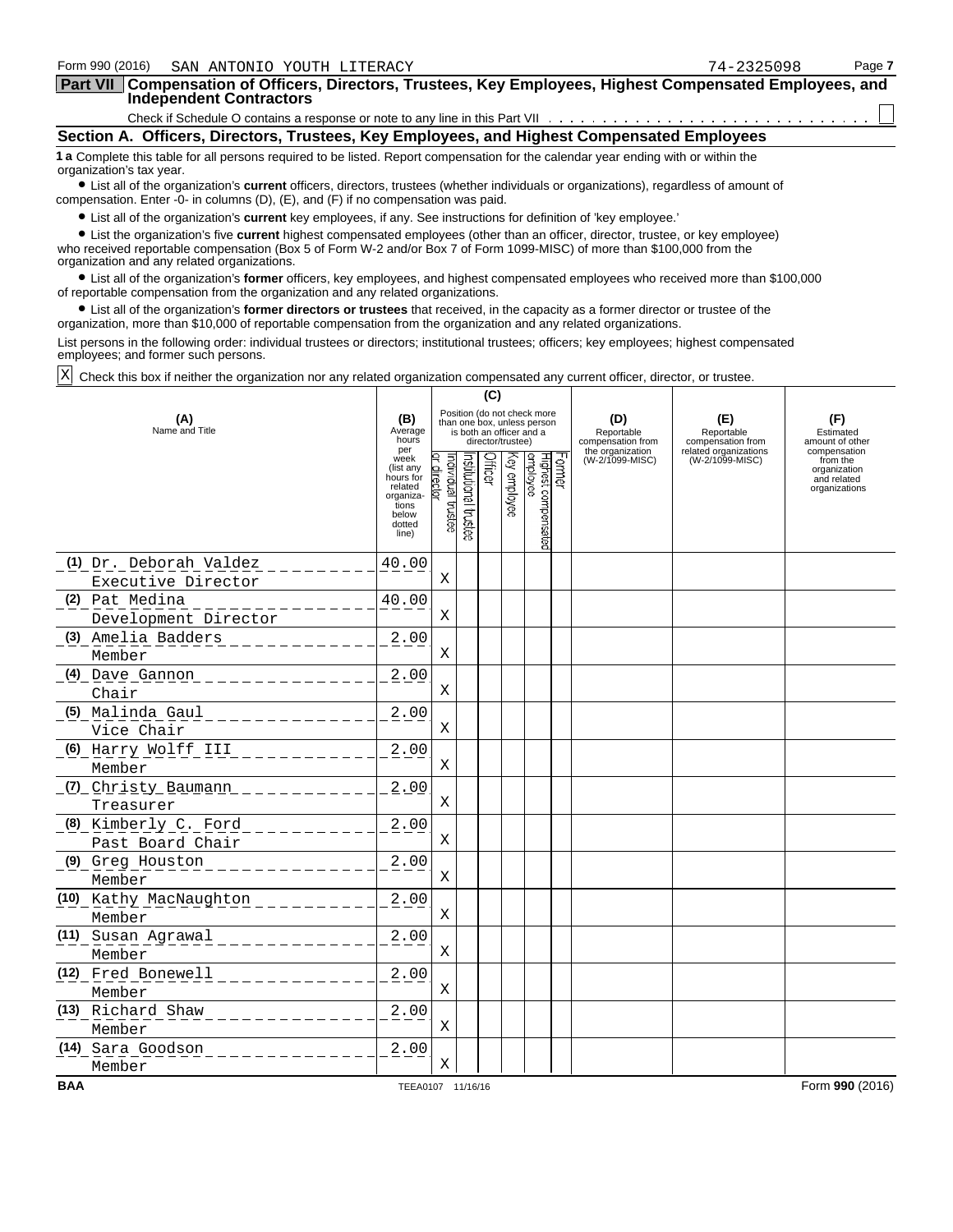|              | Part VII   Section A. Officers, Directors, Trustees, Key Employees, and Highest Compensated Employees (continued)                                                                                                                                                                                     | (B)                                                                                     |                               |                   | (C)     |              |                                                                                                 |       |                                                            |                                                                 |     |                                                          |    |
|--------------|-------------------------------------------------------------------------------------------------------------------------------------------------------------------------------------------------------------------------------------------------------------------------------------------------------|-----------------------------------------------------------------------------------------|-------------------------------|-------------------|---------|--------------|-------------------------------------------------------------------------------------------------|-------|------------------------------------------------------------|-----------------------------------------------------------------|-----|----------------------------------------------------------|----|
|              | (A)<br>Name and title                                                                                                                                                                                                                                                                                 | Average<br>hours<br>per<br>week                                                         |                               |                   |         | Position     | (do not check more than one<br>box, unless person is both an<br>officer and a director/trustee) |       | (D)<br>Reportable<br>compensation from<br>the organization | (E)<br>Reportable<br>compensation from<br>related organizations |     | (F)<br>Estimated<br>amount of other<br>compensation      |    |
|              |                                                                                                                                                                                                                                                                                                       | (list any<br>hours<br>for<br>related<br>organiza<br>- tions<br>below<br>dotted<br>line) | ndividual trustee<br>director | highboral trustee | Officer | Key employee | employee<br>Highest compensated                                                                 | ormer | (W-2/1099-MISC)                                            | (W-2/1099-MISC)                                                 |     | from the<br>organization<br>and related<br>organizations |    |
|              | <u>(15) Donna Mcllveen ___________</u><br>Member                                                                                                                                                                                                                                                      | 2.00                                                                                    | Χ                             |                   |         |              |                                                                                                 |       |                                                            |                                                                 |     |                                                          |    |
|              | (16) Cesar Garcia<br>Member                                                                                                                                                                                                                                                                           | 2.00                                                                                    | Χ                             |                   |         |              |                                                                                                 |       |                                                            |                                                                 |     |                                                          |    |
|              | (17) Caleb Sharbono<br>Member                                                                                                                                                                                                                                                                         | 2.00                                                                                    | Χ                             |                   |         |              |                                                                                                 |       |                                                            |                                                                 |     |                                                          |    |
|              | (18) Edward Wayne Smith<br>Member                                                                                                                                                                                                                                                                     | 2.00                                                                                    | Χ                             |                   |         |              |                                                                                                 |       |                                                            |                                                                 |     |                                                          |    |
| (19)         |                                                                                                                                                                                                                                                                                                       |                                                                                         |                               |                   |         |              |                                                                                                 |       |                                                            |                                                                 |     |                                                          |    |
| (20)         |                                                                                                                                                                                                                                                                                                       |                                                                                         |                               |                   |         |              |                                                                                                 |       |                                                            |                                                                 |     |                                                          |    |
| (21)         |                                                                                                                                                                                                                                                                                                       |                                                                                         |                               |                   |         |              |                                                                                                 |       |                                                            |                                                                 |     |                                                          |    |
| (22)         |                                                                                                                                                                                                                                                                                                       |                                                                                         |                               |                   |         |              |                                                                                                 |       |                                                            |                                                                 |     |                                                          |    |
| (23)         |                                                                                                                                                                                                                                                                                                       |                                                                                         |                               |                   |         |              |                                                                                                 |       |                                                            |                                                                 |     |                                                          |    |
| (24)         |                                                                                                                                                                                                                                                                                                       |                                                                                         |                               |                   |         |              |                                                                                                 |       |                                                            |                                                                 |     |                                                          |    |
| (25)         |                                                                                                                                                                                                                                                                                                       |                                                                                         |                               |                   |         |              |                                                                                                 |       |                                                            |                                                                 |     |                                                          |    |
|              | $1 b$ Sub-total. $\ldots$ $\ldots$ $\ldots$ $\ldots$ $\ldots$ $\ldots$<br>c Total from continuation sheets to Part VII, Section A                                                                                                                                                                     |                                                                                         |                               |                   |         |              |                                                                                                 |       |                                                            |                                                                 |     |                                                          |    |
|              |                                                                                                                                                                                                                                                                                                       |                                                                                         |                               |                   |         |              |                                                                                                 |       |                                                            |                                                                 |     |                                                          |    |
| $\mathbf{2}$ | Total number of individuals (including but not limited to those listed above) who received more than \$100,000 of reportable compensation<br>from the organization ▶                                                                                                                                  |                                                                                         |                               |                   |         |              |                                                                                                 |       |                                                            |                                                                 |     |                                                          |    |
|              | Did the organization list any former officer, director, or trustee, key employee, or highest compensated employee                                                                                                                                                                                     |                                                                                         |                               |                   |         |              |                                                                                                 |       |                                                            |                                                                 |     | Yes                                                      | No |
| 4            | For any individual listed on line 1a, is the sum of reportable compensation and other compensation from                                                                                                                                                                                               |                                                                                         |                               |                   |         |              |                                                                                                 |       |                                                            |                                                                 | 3   |                                                          | Χ  |
|              | the organization and related organizations greater than \$150,000? If 'Yes,' complete Schedule J for                                                                                                                                                                                                  |                                                                                         |                               |                   |         |              |                                                                                                 |       |                                                            |                                                                 | 4   |                                                          | Χ  |
| 5.           | Did any person listed on line 1a receive or accrue compensation from any unrelated organization or individual                                                                                                                                                                                         |                                                                                         |                               |                   |         |              |                                                                                                 |       |                                                            |                                                                 | 5   |                                                          | Χ  |
|              | <b>Section B. Independent Contractors</b><br>1 Complete this table for your five highest compensated independent contractors that received more than \$100,000 of<br>compensation from the organization. Report compensation for the calendar year ending with or within the organization's tax year. |                                                                                         |                               |                   |         |              |                                                                                                 |       |                                                            |                                                                 |     |                                                          |    |
|              | (A)<br>Name and business address                                                                                                                                                                                                                                                                      |                                                                                         |                               |                   |         |              |                                                                                                 |       | (B)<br>Description of services                             |                                                                 | (C) | Compensation                                             |    |
|              |                                                                                                                                                                                                                                                                                                       |                                                                                         |                               |                   |         |              |                                                                                                 |       |                                                            |                                                                 |     |                                                          |    |
|              |                                                                                                                                                                                                                                                                                                       |                                                                                         |                               |                   |         |              |                                                                                                 |       |                                                            |                                                                 |     |                                                          |    |
|              |                                                                                                                                                                                                                                                                                                       |                                                                                         |                               |                   |         |              |                                                                                                 |       |                                                            |                                                                 |     |                                                          |    |
| $\mathbf{2}$ | Total number of independent contractors (including but not limited to those listed above) who received more than<br>\$100,000 of compensation from the organization                                                                                                                                   |                                                                                         |                               |                   |         |              |                                                                                                 |       |                                                            |                                                                 |     |                                                          |    |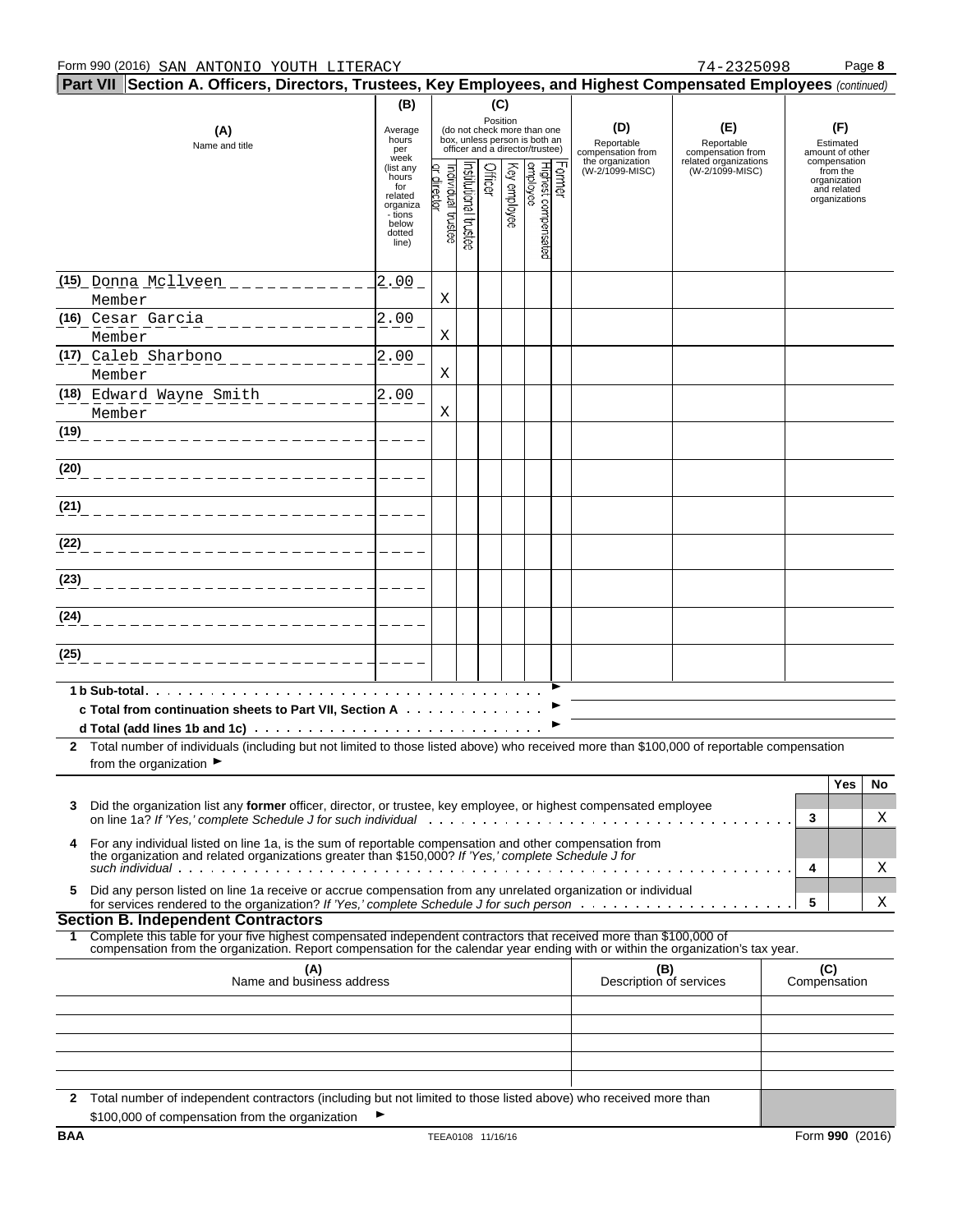|                                                           |     |                                                                                                                                             |                |                      | (A)<br>Total revenue | (B)<br>Related or<br>exempt<br>function<br>revenue | (C)<br>Unrelated<br>business<br>revenue | (D)<br>Revenue<br>excluded from tax<br>under sections<br>512-514 |
|-----------------------------------------------------------|-----|---------------------------------------------------------------------------------------------------------------------------------------------|----------------|----------------------|----------------------|----------------------------------------------------|-----------------------------------------|------------------------------------------------------------------|
|                                                           |     | 1 a Federated campaigns                                                                                                                     | 1 a            |                      |                      |                                                    |                                         |                                                                  |
|                                                           |     | <b>b</b> Membership dues                                                                                                                    | 1 <sub>b</sub> |                      |                      |                                                    |                                         |                                                                  |
|                                                           |     | c Fundraising events                                                                                                                        | 1 <sub>c</sub> | 90,556.              |                      |                                                    |                                         |                                                                  |
|                                                           |     | d Related organizations                                                                                                                     | 1 <sub>d</sub> |                      |                      |                                                    |                                         |                                                                  |
| Contributions, Gifts, Grants<br>and Other Similar Amounts |     | e Government grants (contributions)                                                                                                         | 1 e            | 53,887.              |                      |                                                    |                                         |                                                                  |
|                                                           |     | f All other contributions, gifts, grants, and<br>similar amounts not included above.<br>g Noncash contributions included in lines 1a-1f: \$ | 1 f            | 244,202.             |                      |                                                    |                                         |                                                                  |
|                                                           |     |                                                                                                                                             |                |                      | 388,645.             |                                                    |                                         |                                                                  |
|                                                           |     |                                                                                                                                             |                | <b>Business Code</b> |                      |                                                    |                                         |                                                                  |
| Program Service Revenue                                   | 2a  | _ _ _ _ _ _ _ _ _ _ _ _ _ _ _                                                                                                               |                |                      |                      |                                                    |                                         |                                                                  |
|                                                           | b   | ________________                                                                                                                            |                |                      |                      |                                                    |                                         |                                                                  |
|                                                           |     | ________________                                                                                                                            |                |                      |                      |                                                    |                                         |                                                                  |
|                                                           | d   | _______________                                                                                                                             |                |                      |                      |                                                    |                                         |                                                                  |
|                                                           |     | ________________                                                                                                                            |                |                      |                      |                                                    |                                         |                                                                  |
|                                                           |     | f All other program service revenue $\ldots$                                                                                                |                |                      |                      |                                                    |                                         |                                                                  |
|                                                           |     |                                                                                                                                             |                |                      |                      |                                                    |                                         |                                                                  |
|                                                           | 3   | Investment income (including dividends, interest and<br>other similar amounts) $\cdots$ $\cdots$ $\cdots$ $\cdots$ $\cdots$ $\cdots$        |                |                      | 256.                 | 256.                                               | 0.                                      | 0.                                                               |
|                                                           | 4   | Income from investment of tax-exempt bond proceeds                                                                                          |                |                      |                      |                                                    |                                         |                                                                  |
|                                                           | 5   |                                                                                                                                             |                |                      |                      |                                                    |                                         |                                                                  |
|                                                           |     | (i) Real                                                                                                                                    |                | (ii) Personal        |                      |                                                    |                                         |                                                                  |
|                                                           |     | <b>6a Gross rents</b>                                                                                                                       |                |                      |                      |                                                    |                                         |                                                                  |
|                                                           |     | <b>b</b> Less: rental expenses                                                                                                              |                |                      |                      |                                                    |                                         |                                                                  |
|                                                           |     | <b>c</b> Rental income or (loss).                                                                                                           |                |                      |                      |                                                    |                                         |                                                                  |
|                                                           |     | <b>d</b> Net rental income or (loss) $\ldots$ $\ldots$ $\ldots$ $\ldots$ $\ldots$<br>(i) Securities                                         |                | (ii) Other           |                      |                                                    |                                         |                                                                  |
|                                                           |     | <b>7 a</b> Gross amount from sales of<br>assets other than inventory                                                                        |                |                      |                      |                                                    |                                         |                                                                  |
|                                                           |     | <b>b</b> Less: cost or other basis<br>and sales expenses                                                                                    |                |                      |                      |                                                    |                                         |                                                                  |
|                                                           |     | c Gain or (loss)                                                                                                                            |                |                      |                      |                                                    |                                         |                                                                  |
|                                                           |     |                                                                                                                                             |                |                      |                      |                                                    |                                         |                                                                  |
|                                                           |     | 8 a Gross income from fundraising events                                                                                                    |                |                      |                      |                                                    |                                         |                                                                  |
| <b>Other Revenue</b>                                      |     | (not including. . \$<br>90,556.                                                                                                             |                |                      |                      |                                                    |                                         |                                                                  |
|                                                           |     | of contributions reported on line 1c).                                                                                                      |                |                      |                      |                                                    |                                         |                                                                  |
|                                                           |     | See Part IV, line 18. a                                                                                                                     |                |                      |                      |                                                    |                                         |                                                                  |
|                                                           |     | <b>b</b> Less: direct expenses                                                                                                              |                | $\mathbf b$          |                      |                                                    |                                         |                                                                  |
|                                                           |     | c Net income or (loss) from fundraising events ▶                                                                                            |                |                      |                      |                                                    |                                         |                                                                  |
|                                                           |     | 9 a Gross income from gaming activities.<br>See Part IV, line 19. a                                                                         |                |                      |                      |                                                    |                                         |                                                                  |
|                                                           |     | <b>b</b> Less: direct expenses                                                                                                              |                | $\mathbf b$          |                      |                                                    |                                         |                                                                  |
|                                                           |     | c Net income or (loss) from gaming activities ▶                                                                                             |                |                      |                      |                                                    |                                         |                                                                  |
|                                                           |     | 10a Gross sales of inventory, less returns                                                                                                  |                |                      |                      |                                                    |                                         |                                                                  |
|                                                           |     | and allowances a                                                                                                                            |                |                      |                      |                                                    |                                         |                                                                  |
|                                                           |     | <b>b</b> Less: $cost$ of goods $s$ old $\cdots$                                                                                             |                | bl                   |                      |                                                    |                                         |                                                                  |
|                                                           |     | c Net income or (loss) from sales of inventory ▶                                                                                            |                |                      |                      |                                                    |                                         |                                                                  |
|                                                           |     | Miscellaneous Revenue                                                                                                                       |                | <b>Business Code</b> |                      |                                                    |                                         |                                                                  |
|                                                           | 11a |                                                                                                                                             |                |                      |                      |                                                    |                                         |                                                                  |
|                                                           | b   |                                                                                                                                             |                |                      |                      |                                                    |                                         |                                                                  |
|                                                           | с   |                                                                                                                                             |                |                      |                      |                                                    |                                         |                                                                  |
|                                                           |     | d All other revenue                                                                                                                         |                |                      |                      |                                                    |                                         |                                                                  |
|                                                           |     | e Total. Add lines 11a-11d ▶                                                                                                                |                |                      |                      |                                                    |                                         |                                                                  |
|                                                           |     |                                                                                                                                             |                |                      | 388,901.             | 256.                                               | 0.                                      | $0$ .                                                            |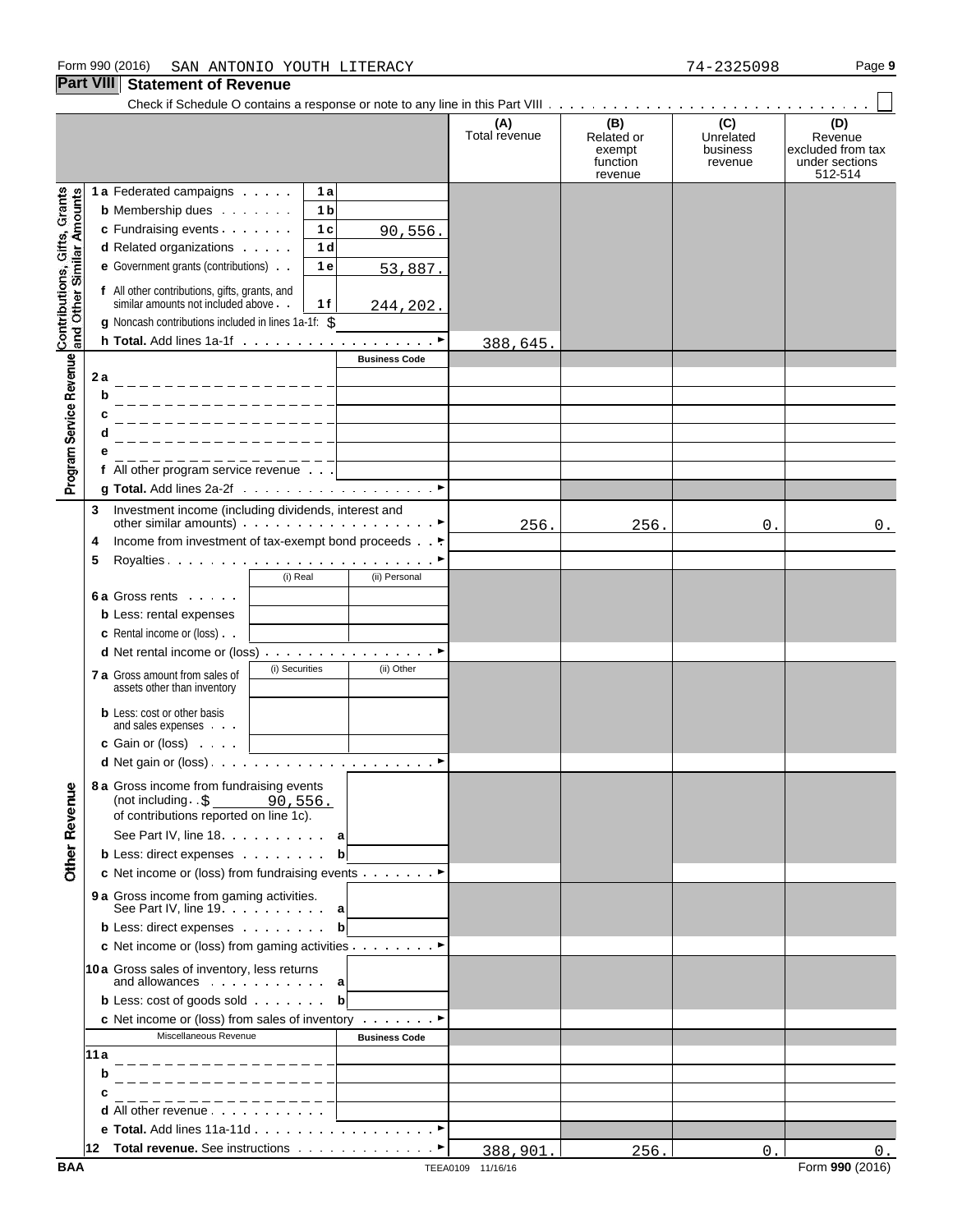**Part IX Statement of Functional Expenses** 

|              | Section 501(c)(3) and 501(c)(4) organizations must complete all columns. All other organizations must complete column (A).                                                                                                                             |                       |                                    |                                           |                                |
|--------------|--------------------------------------------------------------------------------------------------------------------------------------------------------------------------------------------------------------------------------------------------------|-----------------------|------------------------------------|-------------------------------------------|--------------------------------|
|              |                                                                                                                                                                                                                                                        |                       |                                    |                                           |                                |
|              | Do not include amounts reported on lines<br>6b, 7b, 8b, 9b, and 10b of Part VIII.                                                                                                                                                                      | (A)<br>Total expenses | (B)<br>Program service<br>expenses | (C)<br>Management and<br>general expenses | (D)<br>Fundraising<br>expenses |
| 1.           | Grants and other assistance to domestic<br>organizations and domestic governments.<br>See Part IV, line 21.                                                                                                                                            |                       |                                    |                                           |                                |
| $\mathbf{2}$ | Grants and other assistance to domestic<br>individuals. See Part IV, line 22                                                                                                                                                                           |                       |                                    |                                           |                                |
|              | 3 Grants and other assistance to foreign<br>organizations, foreign governments, and for-<br>eign individuals. See Part IV, lines 15 and 16.                                                                                                            |                       |                                    |                                           |                                |
| 4<br>5       | Benefits paid to or for members<br>Compensation of current officers, directors,<br>trustees, and key employees                                                                                                                                         |                       |                                    |                                           |                                |
| 6            | Compensation not included above, to<br>disqualified persons (as defined under<br>section $4958(f)(1)$ and persons described<br>in section $4958(c)(3)(B)$ .                                                                                            |                       |                                    |                                           |                                |
| 7            | Other salaries and wages.                                                                                                                                                                                                                              | 266,810.              | 224,789.                           | 30,015.                                   | 12,006.                        |
| 8            | Pension plan accruals and contributions<br>(include section $401(k)$ and $403(b)$<br>employer contributions).                                                                                                                                          |                       |                                    |                                           |                                |
| 9            | Other employee benefits                                                                                                                                                                                                                                |                       |                                    |                                           |                                |
| 10           | Payroll taxes                                                                                                                                                                                                                                          | 20, 411.              | 17,197.                            | 2,296.                                    | 918.                           |
| 11           | Fees for services (non-employees):                                                                                                                                                                                                                     |                       |                                    |                                           |                                |
|              |                                                                                                                                                                                                                                                        |                       |                                    |                                           |                                |
|              | $b$ Legal                                                                                                                                                                                                                                              |                       |                                    |                                           |                                |
|              |                                                                                                                                                                                                                                                        | 3,800.                | 0.                                 | 3,800.                                    | $0_{.}$                        |
|              |                                                                                                                                                                                                                                                        |                       |                                    |                                           |                                |
|              | e Professional fundraising services. See Part IV, line 17.                                                                                                                                                                                             |                       |                                    |                                           |                                |
|              | f Investment management fees $\ldots$<br><b>q</b> Other. (If line 11g amount exceeds 10% of line 25, column                                                                                                                                            |                       |                                    |                                           |                                |
|              | (A) amount, list line 11g expenses on Schedule O.)                                                                                                                                                                                                     |                       |                                    |                                           |                                |
|              | 12 Advertising and promotion                                                                                                                                                                                                                           | 11,919.               | 11,919.                            | 0.                                        | 0.                             |
| 13           | Office expenses                                                                                                                                                                                                                                        | 23, 713.              | 18,558.                            | 5, 155.                                   | $0$ .                          |
| 14           | Information technology                                                                                                                                                                                                                                 |                       |                                    |                                           |                                |
| 15           |                                                                                                                                                                                                                                                        |                       |                                    |                                           |                                |
| 16           | Occupancy                                                                                                                                                                                                                                              | 14,169.               | 11,397.                            | 2,772.                                    | 0.                             |
| 17           |                                                                                                                                                                                                                                                        |                       |                                    |                                           |                                |
| 18           | Payments of travel or entertainment<br>expenses for any federal, state, or local<br>public officials                                                                                                                                                   |                       |                                    |                                           |                                |
| 19           | Conferences, conventions, and meetings                                                                                                                                                                                                                 |                       |                                    |                                           |                                |
| 20           | $Interest \ldots \ldots \ldots \ldots \ldots$                                                                                                                                                                                                          |                       |                                    |                                           |                                |
| 21           | Payments to affiliates.                                                                                                                                                                                                                                |                       |                                    |                                           |                                |
| 22           | Depreciation, depletion, and amortization                                                                                                                                                                                                              | 5,662.                | 0.                                 | 5,662.                                    | 0.                             |
| 23           | Insurance<br>24 Other expenses. Itemize expenses not<br>covered above (List miscellaneous expenses<br>in line 24e. If line 24e amount exceeds 10%<br>of line 25, column (A) amount, list line 24e<br>expenses on Schedule O.)                          | 4,306.                | $\overline{0}$ .                   | 4,306.                                    | $0$ .                          |
|              | a Mileage and parking ______                                                                                                                                                                                                                           | 5.872                 | 5.872                              | $\Omega$                                  | $\Omega$ .                     |
|              | b Fundraiser expense _______                                                                                                                                                                                                                           | 10.728                | $\Omega$                           | $\Omega$                                  | 10.728.                        |
|              | "Repairs and maintenance ___                                                                                                                                                                                                                           | 2.591                 | $\Omega$                           | 2.591                                     | $\Omega$ .                     |
|              | d Payroll processing fees ___                                                                                                                                                                                                                          | 2.075                 | $\Omega$                           | 2.075                                     | $0$ .                          |
|              | e All other expenses                                                                                                                                                                                                                                   | 9,481                 | 7,112.                             | 2,369.                                    | $0$ .                          |
| 25           | Total functional expenses. Add lines 1 through 24e                                                                                                                                                                                                     | 381,537.              | 296,844.                           | 61,041.                                   | 23,652.                        |
| 26           | Joint costs. Complete this line only if<br>the organization reported in column (B)<br>joint costs from a combined educational<br>campaign and fundraising solicitation.<br>Check here $\blacktriangleright$<br>if following<br>SOP 98-2 (ASC 958-720). |                       |                                    |                                           |                                |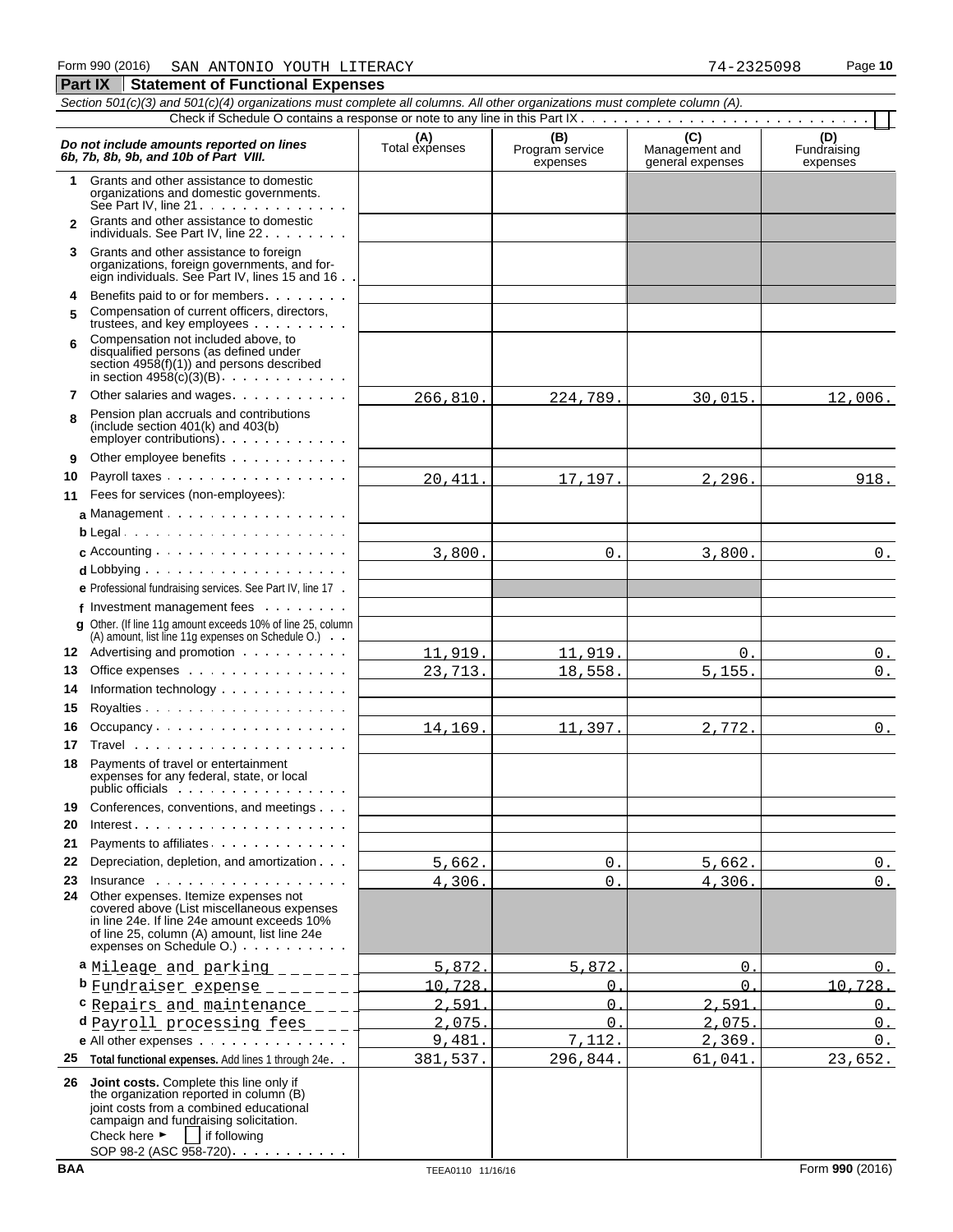### Form 990 (2016) Page **11** SAN ANTONIO YOUTH LITERACY 74-2325098

|                             | <b>Part X</b> | <b>Balance Sheet</b>                                                                                                                                                                                                                                                                                                                        |                          |                |                    |
|-----------------------------|---------------|---------------------------------------------------------------------------------------------------------------------------------------------------------------------------------------------------------------------------------------------------------------------------------------------------------------------------------------------|--------------------------|----------------|--------------------|
|                             |               |                                                                                                                                                                                                                                                                                                                                             |                          |                |                    |
|                             |               |                                                                                                                                                                                                                                                                                                                                             | (A)<br>Beginning of year |                | (B)<br>End of year |
|                             | 1             |                                                                                                                                                                                                                                                                                                                                             | 116,035.                 | $\mathbf{1}$   | 94,007.            |
|                             | 2             |                                                                                                                                                                                                                                                                                                                                             |                          | $\mathbf{2}$   |                    |
|                             | 3             |                                                                                                                                                                                                                                                                                                                                             |                          | 3              | 40,000.            |
|                             | 4             |                                                                                                                                                                                                                                                                                                                                             | 6,443.                   | 4              | 4,167.             |
|                             | 5             | Loans and other receivables from current and former officers, directors,<br>trustees, key employees, and highest compensated employees. Complete<br>Part II of Schedule Letter and the compensated employees. Complete                                                                                                                      |                          | 5              |                    |
|                             | 6             | Loans and other receivables from other disqualified persons (as defined under<br>section 4958(f)(1)), persons described in section $4958(c)(3)(B)$ , and contributing<br>employers and sponsoring organizations of section $501(c)(9)$ voluntary employees'<br>beneficiary organizations (see instructions). Complete Part II of Schedule L |                          | 6              |                    |
| Assets                      | 7             |                                                                                                                                                                                                                                                                                                                                             |                          | $\overline{7}$ |                    |
|                             | 8             | Inventories for sale or use $\cdots$ , $\cdots$ , $\cdots$ , $\cdots$ , $\cdots$ , $\cdots$ , $\cdots$ , $\cdots$ , $\cdots$ , $\cdots$ , $\cdots$                                                                                                                                                                                          |                          | 8              |                    |
|                             | 9             |                                                                                                                                                                                                                                                                                                                                             | 2,355.                   | 9              | 2,342.             |
|                             |               | 10a Land, buildings, and equipment: cost or other basis.                                                                                                                                                                                                                                                                                    |                          |                |                    |
|                             |               | 38,847.                                                                                                                                                                                                                                                                                                                                     |                          |                |                    |
|                             |               | <b>b</b> Less: accumulated depreciation $\cdots$ $\cdots$ $\cdots$ $\cdots$ $\cdots$   10b<br>33,701.                                                                                                                                                                                                                                       | 10,808.                  | 10c            | 5,146.             |
|                             | 11            |                                                                                                                                                                                                                                                                                                                                             |                          | 11             |                    |
|                             | 12            |                                                                                                                                                                                                                                                                                                                                             |                          | 12             |                    |
|                             | 13            | Investments – program-related. See Part IV, line $11 \ldots \ldots \ldots \ldots \ldots$                                                                                                                                                                                                                                                    |                          | 13             |                    |
|                             | 14            |                                                                                                                                                                                                                                                                                                                                             |                          | 14             |                    |
|                             | 15            |                                                                                                                                                                                                                                                                                                                                             |                          | 15             |                    |
|                             | 16            | Total assets. Add lines 1 through 15 (must equal line 34)                                                                                                                                                                                                                                                                                   | 135,641                  | 16             | 145,662.           |
|                             | 17            |                                                                                                                                                                                                                                                                                                                                             | 429.                     | 17             | 585.               |
|                             | 18            |                                                                                                                                                                                                                                                                                                                                             |                          | 18             |                    |
|                             | 19            | Deferred revenue www.communicationshipsers and contain the contact of the contact of the contact of the contact of the contact of the contact of the contact of the contact of the contact of the contact of the contact of th                                                                                                              | 1,500.                   | 19             | 4,000.             |
|                             | 20            |                                                                                                                                                                                                                                                                                                                                             |                          | 20             |                    |
|                             | 21            | Escrow or custodial account liability. Complete Part IV of Schedule D                                                                                                                                                                                                                                                                       |                          | 21             |                    |
| Liabilities                 | 22            | Loans and other payables to current and former officers, directors, trustees,                                                                                                                                                                                                                                                               |                          | 22             |                    |
|                             | 23            | Secured mortgages and notes payable to unrelated third parties                                                                                                                                                                                                                                                                              |                          | 23             |                    |
|                             | 24            | Unsecured notes and loans payable to unrelated third parties                                                                                                                                                                                                                                                                                |                          | 24             |                    |
|                             | 25            | Other liabilities (including federal income tax, payables to related third parties,<br>and other liabilities not included on lines 17-24). Complete Part X of Schedule D                                                                                                                                                                    |                          | 25             |                    |
|                             | 26            |                                                                                                                                                                                                                                                                                                                                             | 1,929                    | 26             | 4,585.             |
|                             |               | Organizations that follow SFAS 117 (ASC 958), check here $\blacktriangleright \frac{1}{X}$ and complete<br>lines 27 through 29, and lines 33 and 34.                                                                                                                                                                                        |                          |                |                    |
|                             | 27            |                                                                                                                                                                                                                                                                                                                                             | 133,712.                 | 27             | 135,587.           |
|                             | 28            |                                                                                                                                                                                                                                                                                                                                             |                          | 28             | 5,490.             |
|                             | 29            |                                                                                                                                                                                                                                                                                                                                             |                          | 29             |                    |
| Net Assets or Fund Balances |               | Organizations that do not follow SFAS 117 (ASC 958), check here ►<br>and complete lines 30 through 34.                                                                                                                                                                                                                                      |                          |                |                    |
|                             | 30            |                                                                                                                                                                                                                                                                                                                                             |                          | 30             |                    |
|                             | 31            | Paid-in or capital surplus, or land, building, or equipment fund                                                                                                                                                                                                                                                                            |                          | 31             |                    |
|                             | 32            | Retained earnings, endowment, accumulated income, or other funds                                                                                                                                                                                                                                                                            |                          | 32             |                    |
|                             | 33            |                                                                                                                                                                                                                                                                                                                                             | 133,712.                 | 33             | 141,077.           |
|                             | 34            |                                                                                                                                                                                                                                                                                                                                             | 135,641                  | 34             | 145,662.           |
| <b>BAA</b>                  |               |                                                                                                                                                                                                                                                                                                                                             |                          |                | Form 990 (2016)    |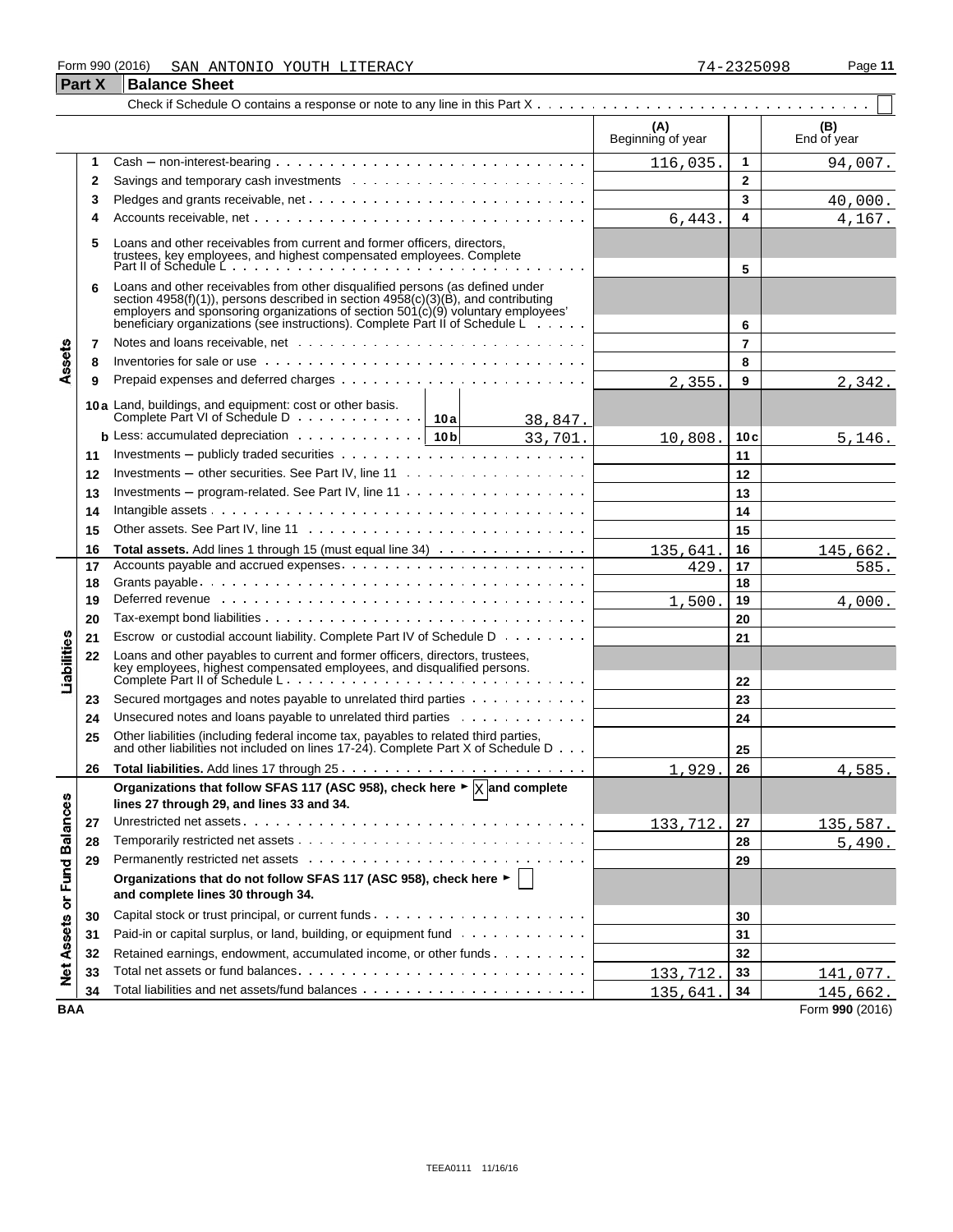|            | Form 990 (2016)<br>SAN ANTONIO YOUTH LITERACY                                                                                                                                                                                 | 74-2325098     |                |            | Page 12         |
|------------|-------------------------------------------------------------------------------------------------------------------------------------------------------------------------------------------------------------------------------|----------------|----------------|------------|-----------------|
|            | <b>Part XI Reconciliation of Net Assets</b>                                                                                                                                                                                   |                |                |            |                 |
|            |                                                                                                                                                                                                                               |                |                |            |                 |
| 1          |                                                                                                                                                                                                                               | $\mathbf{1}$   |                |            | 388,901.        |
| 2          |                                                                                                                                                                                                                               | $\mathbf{2}$   |                |            | 381,537.        |
| 3          |                                                                                                                                                                                                                               | 3              |                |            | 7,364.          |
| 4          | Net assets or fund balances at beginning of year (must equal Part X, line 33, column $(A)$ ).                                                                                                                                 | 4              |                |            | 133,712.        |
| 5          |                                                                                                                                                                                                                               | 5              |                |            |                 |
| 6          |                                                                                                                                                                                                                               | 6              |                |            |                 |
| 7          |                                                                                                                                                                                                                               | $\overline{7}$ |                |            |                 |
| 8          |                                                                                                                                                                                                                               | 8              |                |            |                 |
| 9          |                                                                                                                                                                                                                               | 9              |                |            |                 |
| 10         | Net assets or fund balances at end of year. Combine lines 3 through 9 (must equal Part X, line 33,                                                                                                                            |                |                |            |                 |
|            |                                                                                                                                                                                                                               | 10             |                |            | 141,076.        |
|            | <b>Part XII Financial Statements and Reporting</b>                                                                                                                                                                            |                |                |            |                 |
|            |                                                                                                                                                                                                                               |                |                |            |                 |
|            |                                                                                                                                                                                                                               |                |                | <b>Yes</b> | <b>No</b>       |
| 1.         | Cash<br>Other<br>Accounting method used to prepare the Form 990:<br>X Accrual                                                                                                                                                 |                |                |            |                 |
|            | If the organization changed its method of accounting from a prior year or checked 'Other,' explain<br>in Schedule O.                                                                                                          |                |                |            |                 |
|            | 2 a Were the organization's financial statements compiled or reviewed by an independent accountant?                                                                                                                           |                | 2a             |            | Χ               |
|            | If 'Yes,' check a box below to indicate whether the financial statements for the year were compiled or reviewed on a                                                                                                          |                |                |            |                 |
|            | separate basis, consolidated basis, or both:                                                                                                                                                                                  |                |                |            |                 |
|            | Consolidated basis<br>Both consolidated and separate basis<br>Separate basis                                                                                                                                                  |                |                |            |                 |
|            | <b>b</b> Were the organization's financial statements audited by an independent accountant? $\cdots$                                                                                                                          |                | 2 <sub>b</sub> | X          |                 |
|            | If 'Yes,' check a box below to indicate whether the financial statements for the year were audited on a separate                                                                                                              |                |                |            |                 |
|            | basis, consolidated basis, or both:                                                                                                                                                                                           |                |                |            |                 |
|            | Both consolidated and separate basis<br>Separate basis<br>Consolidated basis<br>ΙX                                                                                                                                            |                |                |            |                 |
|            | c If 'Yes' to line 2a or 2b, does the organization have a committee that assumes responsibility for oversight of the audit,<br>review, or compilation of its financial statements and selection of an independent accountant? |                | 2c             | Χ          |                 |
|            | If the organization changed either its oversight process or selection process during the tax year, explain<br>in Schedule O.                                                                                                  |                |                |            |                 |
|            | 3 a As a result of a federal award, was the organization required to undergo an audit or audits as set forth in the Single                                                                                                    |                | 3a             |            | Χ               |
|            | b If 'Yes,' did the organization undergo the required audit or audits? If the organization did not undergo the required audit                                                                                                 |                |                |            |                 |
|            |                                                                                                                                                                                                                               |                | 3 <sub>b</sub> |            |                 |
| <b>BAA</b> |                                                                                                                                                                                                                               |                |                |            | Form 990 (2016) |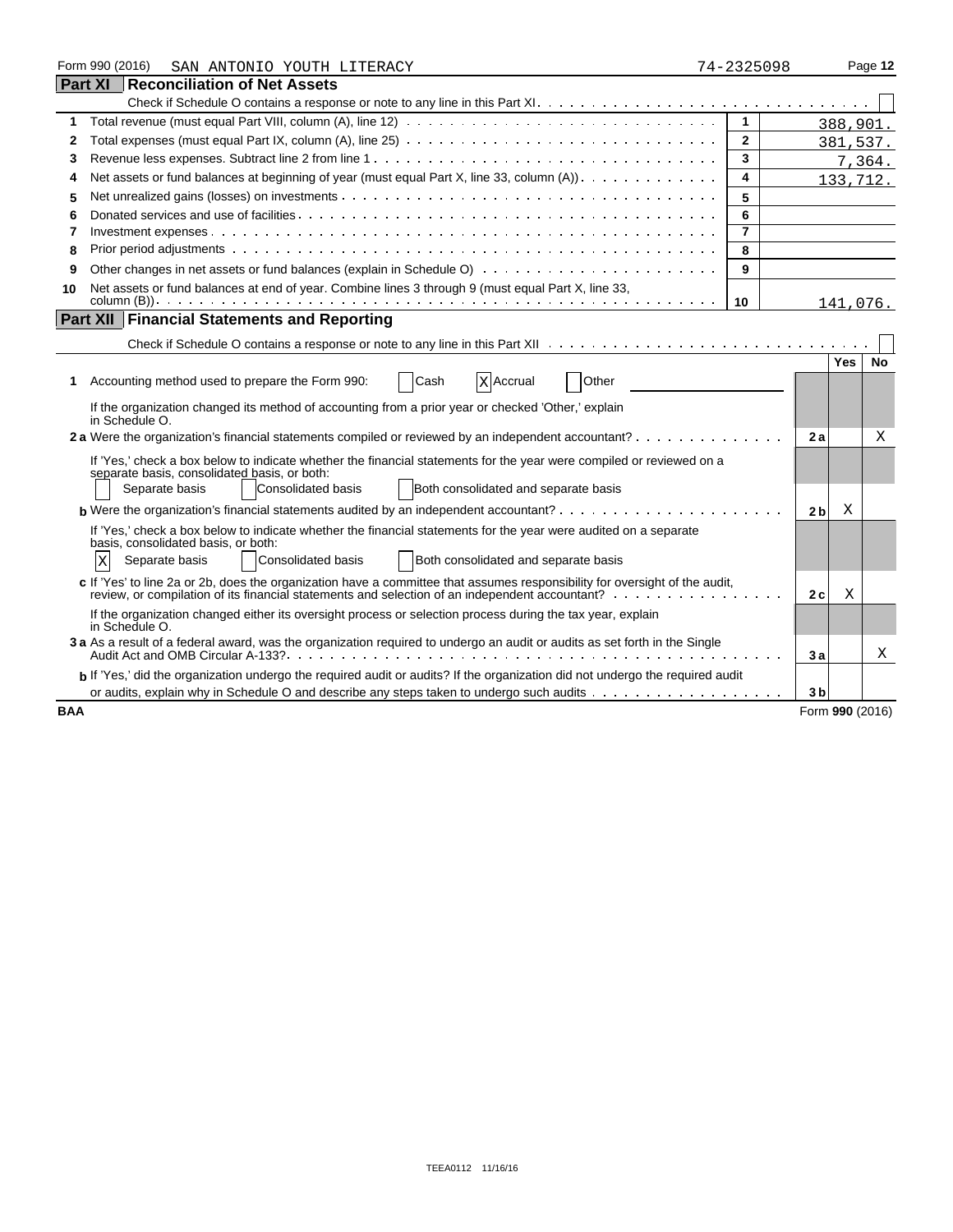| <b>SCHEDULE A</b>    |  |
|----------------------|--|
| (Form 990 or 990-EZ) |  |

**(E)**

**Total**

## **Public Charity Status and Public Support** OMB No. 1545-0047

**(Form 990 or 990-EZ) Complete if the organization is a section 501(c)(3) organization or a section 4947(a)(1) nonexempt charitable trust. 2016**

|                                                                   |                                    |                                               | Attach to Form 990 or Form 990-EZ.                                     |                                                                                                                |                                                                        |    |                                                                                                                                                                                                                                                                                                                                                                                                                    |                                                    |
|-------------------------------------------------------------------|------------------------------------|-----------------------------------------------|------------------------------------------------------------------------|----------------------------------------------------------------------------------------------------------------|------------------------------------------------------------------------|----|--------------------------------------------------------------------------------------------------------------------------------------------------------------------------------------------------------------------------------------------------------------------------------------------------------------------------------------------------------------------------------------------------------------------|----------------------------------------------------|
| Department of the Treasury<br>Internal Revenue Service            |                                    |                                               |                                                                        | Information about Schedule A (Form 990 or 990-EZ) and its instructions is<br>at www.irs.gov/form990.           |                                                                        |    |                                                                                                                                                                                                                                                                                                                                                                                                                    | <b>Open to Public</b><br>Inspection                |
| Name of the organization<br><b>Employer identification number</b> |                                    |                                               |                                                                        |                                                                                                                |                                                                        |    |                                                                                                                                                                                                                                                                                                                                                                                                                    |                                                    |
|                                                                   | SAN ANTONIO YOUTH LITERACY         |                                               |                                                                        |                                                                                                                |                                                                        |    | 74-2325098                                                                                                                                                                                                                                                                                                                                                                                                         |                                                    |
| Part I                                                            |                                    |                                               |                                                                        |                                                                                                                |                                                                        |    | Reason for Public Charity Status (All organizations must complete this part.) See instructions.                                                                                                                                                                                                                                                                                                                    |                                                    |
|                                                                   |                                    |                                               |                                                                        | The organization is not a private foundation because it is: (For lines 1 through 12, check only one box.)      |                                                                        |    |                                                                                                                                                                                                                                                                                                                                                                                                                    |                                                    |
| 1                                                                 |                                    |                                               |                                                                        | A church, convention of churches, or association of churches described in <b>section 170(b)(1)(A)(i).</b>      |                                                                        |    |                                                                                                                                                                                                                                                                                                                                                                                                                    |                                                    |
| 2                                                                 |                                    |                                               |                                                                        | A school described in section 170(b)(1)(A)(ii). (Attach Schedule E (Form 990 or 990-EZ).)                      |                                                                        |    |                                                                                                                                                                                                                                                                                                                                                                                                                    |                                                    |
| 3                                                                 |                                    |                                               |                                                                        | A hospital or a cooperative hospital service organization described in section 170(b)(1)(A)(iii).              |                                                                        |    |                                                                                                                                                                                                                                                                                                                                                                                                                    |                                                    |
| 4                                                                 | name, city, and state:             |                                               |                                                                        |                                                                                                                |                                                                        |    | A medical research organization operated in conjunction with a hospital described in section 170(b)(1)(A)(iii). Enter the hospital's                                                                                                                                                                                                                                                                               |                                                    |
| 5                                                                 |                                    | section 170(b)(1)(A)(iv). (Complete Part II.) |                                                                        |                                                                                                                |                                                                        |    | An organization operated for the benefit of a college or university owned or operated by a governmental unit described in                                                                                                                                                                                                                                                                                          |                                                    |
| 6                                                                 |                                    |                                               |                                                                        | A federal, state, or local government or governmental unit described in section 170(b)(1)(A)(v).               |                                                                        |    |                                                                                                                                                                                                                                                                                                                                                                                                                    |                                                    |
| 7                                                                 | Χ                                  |                                               | in section 170(b)(1)(A)(vi). (Complete Part II.)                       |                                                                                                                |                                                                        |    | An organization that normally receives a substantial part of its support from a governmental unit or from the general public described                                                                                                                                                                                                                                                                             |                                                    |
| 8                                                                 |                                    |                                               |                                                                        | A community trust described in section 170(b)(1)(A)(vi). (Complete Part II.)                                   |                                                                        |    |                                                                                                                                                                                                                                                                                                                                                                                                                    |                                                    |
| 9                                                                 | university:                        |                                               |                                                                        |                                                                                                                |                                                                        |    | An agricultural research organization described in section 170(b)(1)(A)(ix) operated in conjunction with a land-grant college<br>or university or a non-land-grant college of agriculture (see instructions). Enter the name, city, and state of the college or                                                                                                                                                    |                                                    |
| 10                                                                |                                    |                                               | June 30, 1975. See section 509(a)(2). (Complete Part III.)             |                                                                                                                |                                                                        |    | An organization that normally receives: (1) more than 33-1/3% of its support from contributions, membership fees, and gross receipts<br>from activities related to its exempt functions-subject to certain exceptions, and (2) no more than 33-1/3% of its support from gross<br>investment income and unrelated business taxable income (less section 511 tax) from businesses acquired by the organization after |                                                    |
| 11                                                                |                                    |                                               |                                                                        | An organization organized and operated exclusively to test for public safety. See section 509(a)(4).           |                                                                        |    |                                                                                                                                                                                                                                                                                                                                                                                                                    |                                                    |
| 12                                                                |                                    |                                               |                                                                        | lines 12a through 12d that describes the type of supporting organization and complete lines 12e, 12f, and 12g. |                                                                        |    | An organization organized and operated exclusively for the benefit of, to perform the functions of, or to carry out the purposes of one<br>or more publicly supported organizations described in section 509(a)(1) or section 509(a)(2). See section 509(a)(3). Check the box in                                                                                                                                   |                                                    |
| a                                                                 |                                    | complete Part IV, Sections A and B.           |                                                                        |                                                                                                                |                                                                        |    | Type I. A supporting organization operated, supervised, or controlled by its supported organization(s), typically by giving the supported<br>organization(s) the power to regularly appoint or elect a majority of the directors or trustees of the supporting organization. You must                                                                                                                              |                                                    |
| b                                                                 |                                    | must complete Part IV, Sections A and C.      |                                                                        |                                                                                                                |                                                                        |    | Type II. A supporting organization supervised or controlled in connection with its supported organization(s), by having control or<br>management of the supporting organization vested in the same persons that control or manage the supported organization(s). You                                                                                                                                               |                                                    |
| с                                                                 |                                    |                                               |                                                                        | organization(s) (see instructions). You must complete Part IV, Sections A, D, and E.                           |                                                                        |    | Type III functionally integrated. A supporting organization operated in connection with, and functionally integrated with, its supported                                                                                                                                                                                                                                                                           |                                                    |
| d                                                                 |                                    |                                               |                                                                        | instructions). You must complete Part IV, Sections A and D, and Part V.                                        |                                                                        |    | Type III non-functionally integrated. A supporting organization operated in connection with its supported organization(s) that is not<br>functionally integrated. The organization generally must satisfy a distribution requirement and an attentiveness requirement (see                                                                                                                                         |                                                    |
| е                                                                 |                                    |                                               |                                                                        | integrated, or Type III non-functionally integrated supporting organization.                                   |                                                                        |    | Check this box if the organization received a written determination from the IRS that it is a Type I, Type II, Type III functionally                                                                                                                                                                                                                                                                               |                                                    |
|                                                                   |                                    |                                               |                                                                        | Enter the number of supported organizations enter-                                                             |                                                                        |    |                                                                                                                                                                                                                                                                                                                                                                                                                    |                                                    |
|                                                                   |                                    |                                               | Provide the following information about the supported organization(s). |                                                                                                                |                                                                        |    |                                                                                                                                                                                                                                                                                                                                                                                                                    |                                                    |
|                                                                   | (i) Name of supported organization |                                               | (ii) EIN                                                               | (iii) Type of organization<br>(described on lines 1-10<br>above (see instructions))                            | $(iv)$ is the<br>organization listed<br>in your governing<br>document? |    | (v) Amount of monetary<br>support (see instructions)                                                                                                                                                                                                                                                                                                                                                               | (vi) Amount of other<br>support (see instructions) |
|                                                                   |                                    |                                               |                                                                        |                                                                                                                | Yes                                                                    | No |                                                                                                                                                                                                                                                                                                                                                                                                                    |                                                    |
| (A)                                                               |                                    |                                               |                                                                        |                                                                                                                |                                                                        |    |                                                                                                                                                                                                                                                                                                                                                                                                                    |                                                    |
| (B)                                                               |                                    |                                               |                                                                        |                                                                                                                |                                                                        |    |                                                                                                                                                                                                                                                                                                                                                                                                                    |                                                    |
| (C)                                                               |                                    |                                               |                                                                        |                                                                                                                |                                                                        |    |                                                                                                                                                                                                                                                                                                                                                                                                                    |                                                    |
| (D)                                                               |                                    |                                               |                                                                        |                                                                                                                |                                                                        |    |                                                                                                                                                                                                                                                                                                                                                                                                                    |                                                    |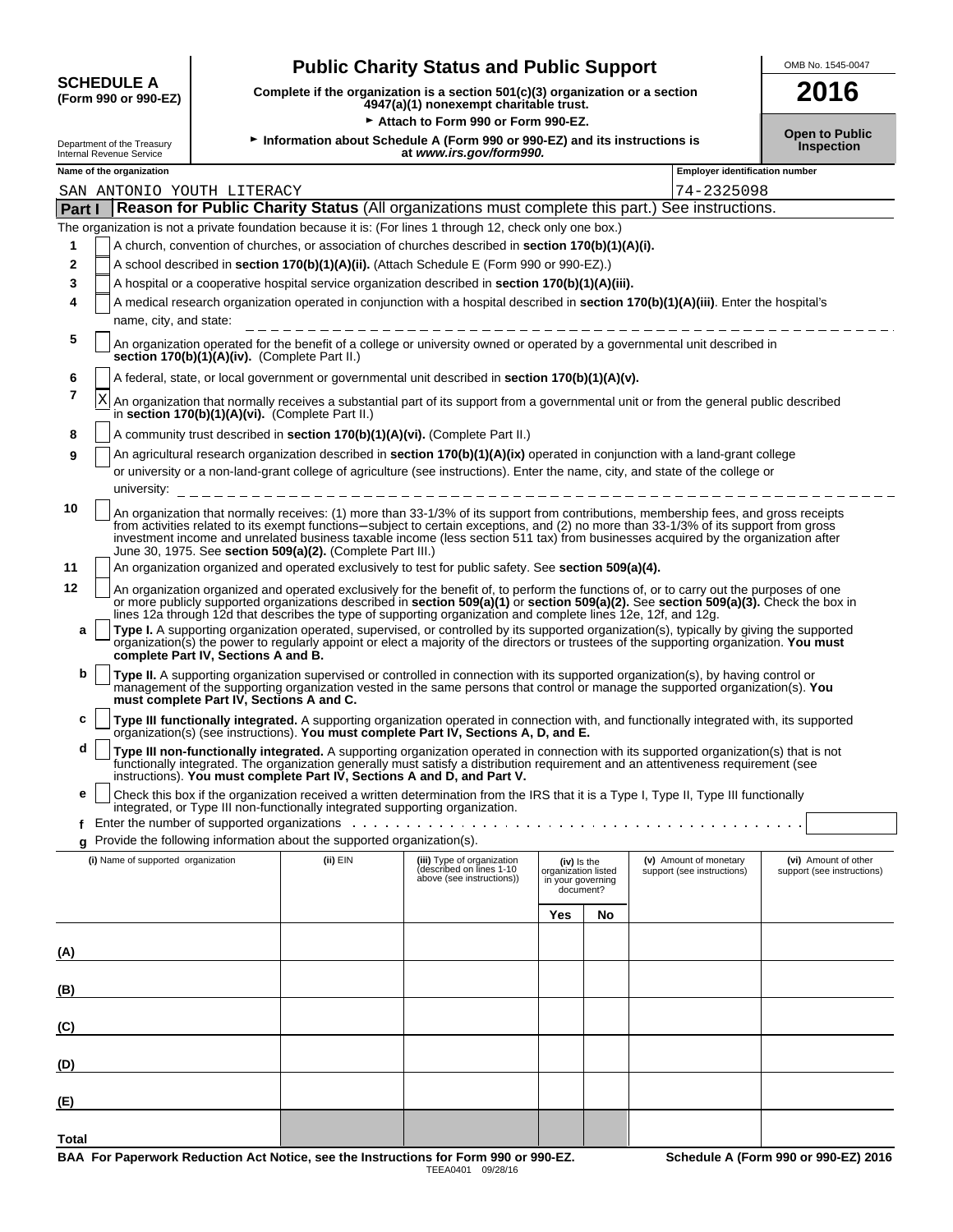**Part II** Support Schedule for Organizations Described in Sections 170(b)(1)(A)(iv) and 170(b)(1)(A)(vi) (Complete only if you checked the box on line 5, 7, or 8 of Part I or if the organization failed to qualify under Part III. If the organization fails to qualify under the tests listed below, please complete Part III.)

#### **Section A. Public Support**

|    | Calendar year (or fiscal year<br>beginning in) ►                                                                                                                                                                                                                                                                                                                           | (a) 2012 | (b) 2013    | $(c)$ 2014 | $(d)$ 2015 | $(e)$ 2016 | (f) Total   |
|----|----------------------------------------------------------------------------------------------------------------------------------------------------------------------------------------------------------------------------------------------------------------------------------------------------------------------------------------------------------------------------|----------|-------------|------------|------------|------------|-------------|
| 1  | Gifts, grants, contributions, and<br>membership fees received. (Do not<br>include any 'unusual grants.')<br><b>Contractor</b>                                                                                                                                                                                                                                              | 243,710. | 428,396.    | 345,410.   | 343,903.   | 376,624.   | 1,738,043.  |
|    | 2 Tax revenues levied for the<br>organization's benefit and<br>either paid to or expended<br>on its behalf                                                                                                                                                                                                                                                                 |          |             |            |            |            |             |
| 3  | The value of services or<br>facilities furnished by a<br>governmental unit to the<br>organization without charge                                                                                                                                                                                                                                                           |          |             |            |            |            |             |
| 4  | <b>Total.</b> Add lines 1 through 3                                                                                                                                                                                                                                                                                                                                        | 243,710. | 428,396.    | 345,410.   | 343,903.   | 376,624.   | 1,738,043.  |
| 5. | The portion of total<br>contributions by each person<br>(other than a governmental<br>unit or publicly supported<br>organization) included on line 1<br>that exceeds 2% of the amount<br>shown on line 11, column (f) $\cdots$                                                                                                                                             |          |             |            |            |            |             |
| 6  | <b>Public support.</b> Subtract line 5<br>from line $4 \cdot \cdot \cdot \cdot \cdot \cdot$                                                                                                                                                                                                                                                                                |          |             |            |            |            | 1,738,043.  |
|    | <b>Section B. Total Support</b>                                                                                                                                                                                                                                                                                                                                            |          |             |            |            |            |             |
|    | Calendar year (or fiscal year<br>beginning in) ►                                                                                                                                                                                                                                                                                                                           | (a) 2012 | (b) 2013    | $(c)$ 2014 | $(d)$ 2015 | $(e)$ 2016 | (f) Total   |
|    | <b>7</b> Amounts from line 4                                                                                                                                                                                                                                                                                                                                               | 243,710. | 428,396.    | 345,410.   | 343,903.   | 376,624.   | 1,738,043.  |
| 8  | Gross income from interest,<br>dividends, payments received<br>on securities loans, rents,<br>royalties and income from<br>similar sources                                                                                                                                                                                                                                 | 9.       | $\mathbf 0$ | 0.         | 0.         | Ο.         | 9.          |
| 9. | Net income from unrelated<br>business activities, whether or<br>not the business is regularly<br>carried on example and set of the set of the set of the set of the set of the set of the set of the set of the                                                                                                                                                            |          |             |            |            |            |             |
| 10 | Other income. Do not include<br>gain or loss from the sale of<br>capital assets (Explain in<br>Part VI.) $\cdots$                                                                                                                                                                                                                                                          |          |             |            |            |            |             |
|    | 11 Total support. Add lines 7<br>through $10$                                                                                                                                                                                                                                                                                                                              |          |             |            |            |            | 1,738,052.  |
| 12 |                                                                                                                                                                                                                                                                                                                                                                            |          |             |            |            | $12 \,$    |             |
| 13 | First five years. If the Form 990 is for the organization's first, second, third, fourth, or fifth tax year as a section 501(c)(3)                                                                                                                                                                                                                                         |          |             |            |            |            |             |
|    | <b>Section C. Computation of Public Support Percentage</b>                                                                                                                                                                                                                                                                                                                 |          |             |            |            |            |             |
|    |                                                                                                                                                                                                                                                                                                                                                                            |          |             |            |            | 14         | 100.00%     |
|    |                                                                                                                                                                                                                                                                                                                                                                            |          |             |            |            | 15         | 100.00%     |
|    | 16a 33-1/3% support test-2016. If the organization did not check the box on line 13, and line 14 is 33-1/3% or more, check this box                                                                                                                                                                                                                                        |          |             |            |            |            | $\mathbf X$ |
|    | b 33-1/3% support test-2015. If the organization did not check a box on line 13 or 16a, and line 15 is 33-1/3% or more, check this box                                                                                                                                                                                                                                     |          |             |            |            |            |             |
|    | 17a 10%-facts-and-circumstances test-2016. If the organization did not check a box on line 13, 16a, or 16b, and line 14 is 10%<br>or more, and if the organization meets the 'facts-and-circumstances' test, check this box and stop here. Explain in Part VI how<br>the organization meets the 'facts-and-circumstances' test. The organization qualifies as a pub        |          |             |            |            |            |             |
|    | <b>b 10%-facts-and-circumstances test-2015.</b> If the organization did not check a box on line 13, 16a, 16b, or 17a, and line 15 is 10%<br>or more, and if the organization meets the 'facts-and-circumstances' test, check this box and stop here. Explain in Part VI how the organization meets the 'facts-and-circumstances' test. The organization qualifies as a pub |          |             |            |            |            |             |
|    | 18 Private foundation. If the organization did not check a box on line 13, 16a, 16b, 17a, or 17b, check this box and see instructions ▶                                                                                                                                                                                                                                    |          |             |            |            |            |             |

**BAA Schedule A (Form 990 or 990-EZ) 2016**

| <b>CONTROS</b> |  |  |
|----------------|--|--|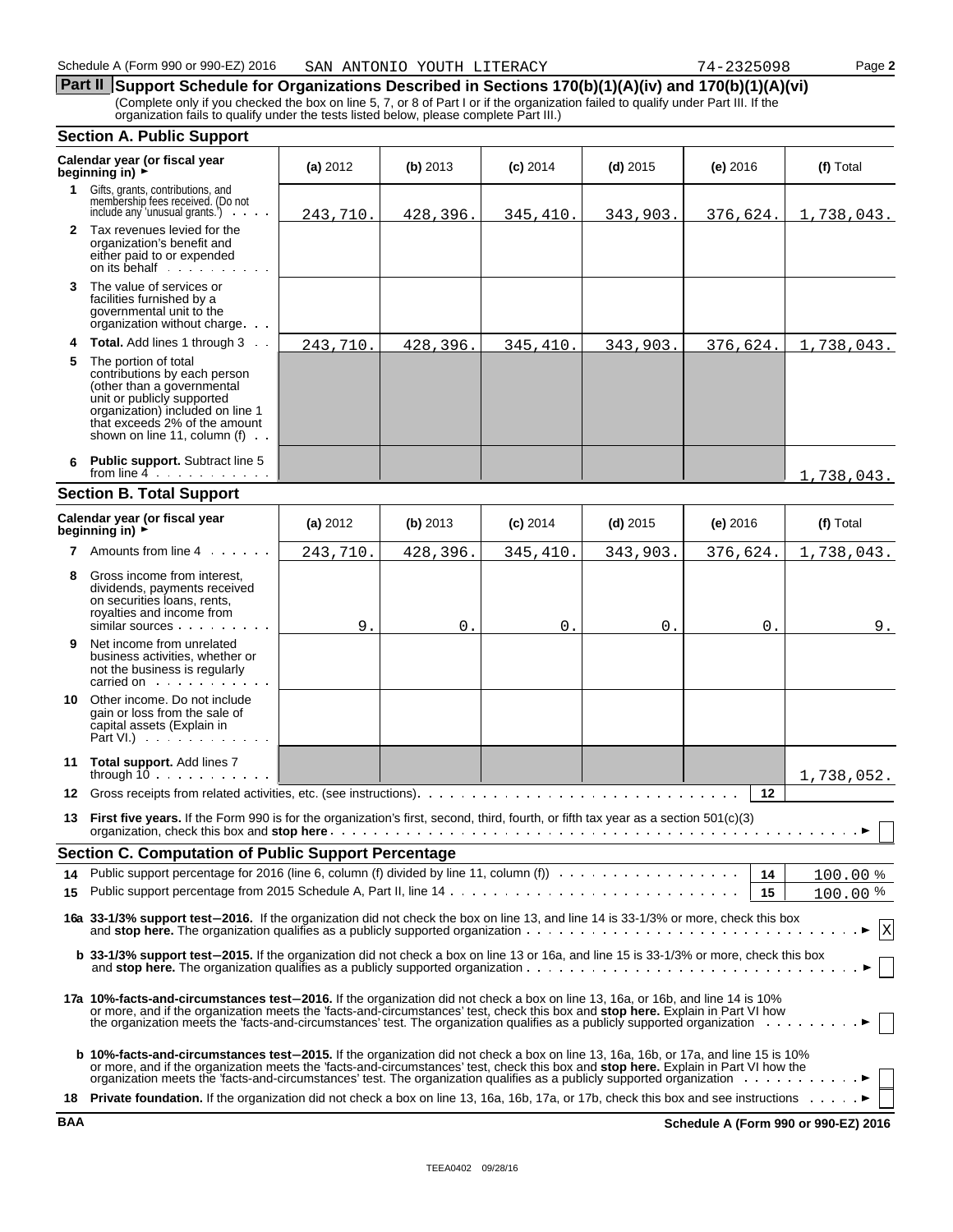#### **Part III** Support Schedule for Organizations Described in Section 509(a)(2) (Complete only if you checked the box on line 10 of Part I or if the organization failed to qualify under Part II. If the organization fails to qualify under the tests listed below, please complete Part II.)

|    | <b>Section A. Public Support</b>                                                                                                                                                                                                                                                                                                                                                   |          |            |            |            |            |    |           |
|----|------------------------------------------------------------------------------------------------------------------------------------------------------------------------------------------------------------------------------------------------------------------------------------------------------------------------------------------------------------------------------------|----------|------------|------------|------------|------------|----|-----------|
|    | Calendar year (or fiscal year beginning in) ►<br>1 Gifts, grants, contributions,<br>and membership fees<br>received. (Do not include                                                                                                                                                                                                                                               | (a) 2012 | (b) $2013$ | $(c)$ 2014 | (d) $2015$ | (e) $2016$ |    | (f) Total |
|    | any 'unusual grants.')<br>2 Gross receipts from admissions,<br>merchandise sold or services<br>performed, or facilities<br>furnished in any activity that is<br>related to the organization's<br>$tax$ -exempt purpose $\ldots$                                                                                                                                                    |          |            |            |            |            |    |           |
| 3  | Gross receipts from activities<br>that are not an unrelated trade<br>or business under section 513.                                                                                                                                                                                                                                                                                |          |            |            |            |            |    |           |
| 4  | Tax revenues levied for the<br>organization's benefit and<br>either paid to or expended on<br>its behalf                                                                                                                                                                                                                                                                           |          |            |            |            |            |    |           |
| 5  | The value of services or<br>facilities furnished by a<br>governmental unit to the<br>organization without charge                                                                                                                                                                                                                                                                   |          |            |            |            |            |    |           |
| 6  | <b>Total.</b> Add lines 1 through 5<br>7a Amounts included on lines 1,<br>2. and 3 received from<br>disqualified persons                                                                                                                                                                                                                                                           |          |            |            |            |            |    |           |
|    | <b>b</b> Amounts included on lines 2<br>and 3 received from other than<br>disqualified persons that<br>exceed the greater of \$5,000 or<br>1% of the amount on line 13<br>for the year $\cdots$                                                                                                                                                                                    |          |            |            |            |            |    |           |
|    | c Add lines $7a$ and $7b$                                                                                                                                                                                                                                                                                                                                                          |          |            |            |            |            |    |           |
|    | Public support. (Subtract line<br>$7c$ from line 6.) $\ldots$ $\ldots$ $\ldots$                                                                                                                                                                                                                                                                                                    |          |            |            |            |            |    |           |
|    | <b>Section B. Total Support</b>                                                                                                                                                                                                                                                                                                                                                    |          |            |            |            |            |    |           |
|    | Calendar year (or fiscal year beginning in) ►                                                                                                                                                                                                                                                                                                                                      | (a) 2012 | (b) 2013   | $(c)$ 2014 | $(d)$ 2015 | (e) $2016$ |    | (f) Total |
| 9. | Amounts from line 6                                                                                                                                                                                                                                                                                                                                                                |          |            |            |            |            |    |           |
|    | <b>10a</b> Gross income from interest, dividends,<br>payments received on securities loans,<br>rents, royalties and income from<br>similar sources<br><b>b</b> Unrelated business taxable<br>income (less section 511<br>taxes) from businesses<br>acquired after June 30, 1975.                                                                                                   |          |            |            |            |            |    |           |
| 11 | c Add lines 10a and 10b $\ldots$<br>Net income from unrelated business<br>activities not included in line 10b,<br>whether or not the business is<br>requiarly carried on entitled by the control of the control of the control of the control of the control of the control of the control of the control of the control of the control of the control of the control of the contr |          |            |            |            |            |    |           |
|    | 12 Other income. Do not include<br>gain or loss from the sale of<br>capital assets (Explain in<br>Part VI.) $\cdots$ $\cdots$                                                                                                                                                                                                                                                      |          |            |            |            |            |    |           |
|    | 13 Total support. (Add lines 9,<br>10c, 11, and 12.) $\cdots$                                                                                                                                                                                                                                                                                                                      |          |            |            |            |            |    |           |
|    | 14 First five years. If the Form 990 is for the organization's first, second, third, fourth, or fifth tax year as a section 501(c)(3)                                                                                                                                                                                                                                              |          |            |            |            |            |    |           |
|    | <b>Section C. Computation of Public Support Percentage</b>                                                                                                                                                                                                                                                                                                                         |          |            |            |            |            |    |           |
| 15 | Public support percentage for 2016 (line 8, column (f) divided by line 13, column (f)                                                                                                                                                                                                                                                                                              |          |            |            |            |            | 15 | ిక        |
| 16 |                                                                                                                                                                                                                                                                                                                                                                                    |          |            |            |            |            | 16 | ႜ         |
|    | Section D. Computation of Investment Income Percentage                                                                                                                                                                                                                                                                                                                             |          |            |            |            |            |    |           |
| 17 | Investment income percentage for 2016 (line 10c, column (f) divided by line 13, column (f))                                                                                                                                                                                                                                                                                        |          |            |            |            |            | 17 | %         |
| 18 |                                                                                                                                                                                                                                                                                                                                                                                    |          |            |            |            |            | 18 | ిం        |
|    | 19a 33-1/3% support tests-2016. If the organization did not check the box on line 14, and line 15 is more than 33-1/3%, and line 17<br>is not more than 33-1/3%, check this box and stop here. The organization qualifies as a publicly supported organization                                                                                                                     |          |            |            |            |            |    |           |
|    | b 33-1/3% support tests-2015. If the organization did not check a box on line 14 or line 19a, and line 16 is more than 33-1/3%, and<br>line 18 is not more than 33-1/3%, check this box and stop here. The organization qualifies as a publicly supported organization $\cdots \cdots$                                                                                             |          |            |            |            |            |    |           |
|    |                                                                                                                                                                                                                                                                                                                                                                                    |          |            |            |            |            |    |           |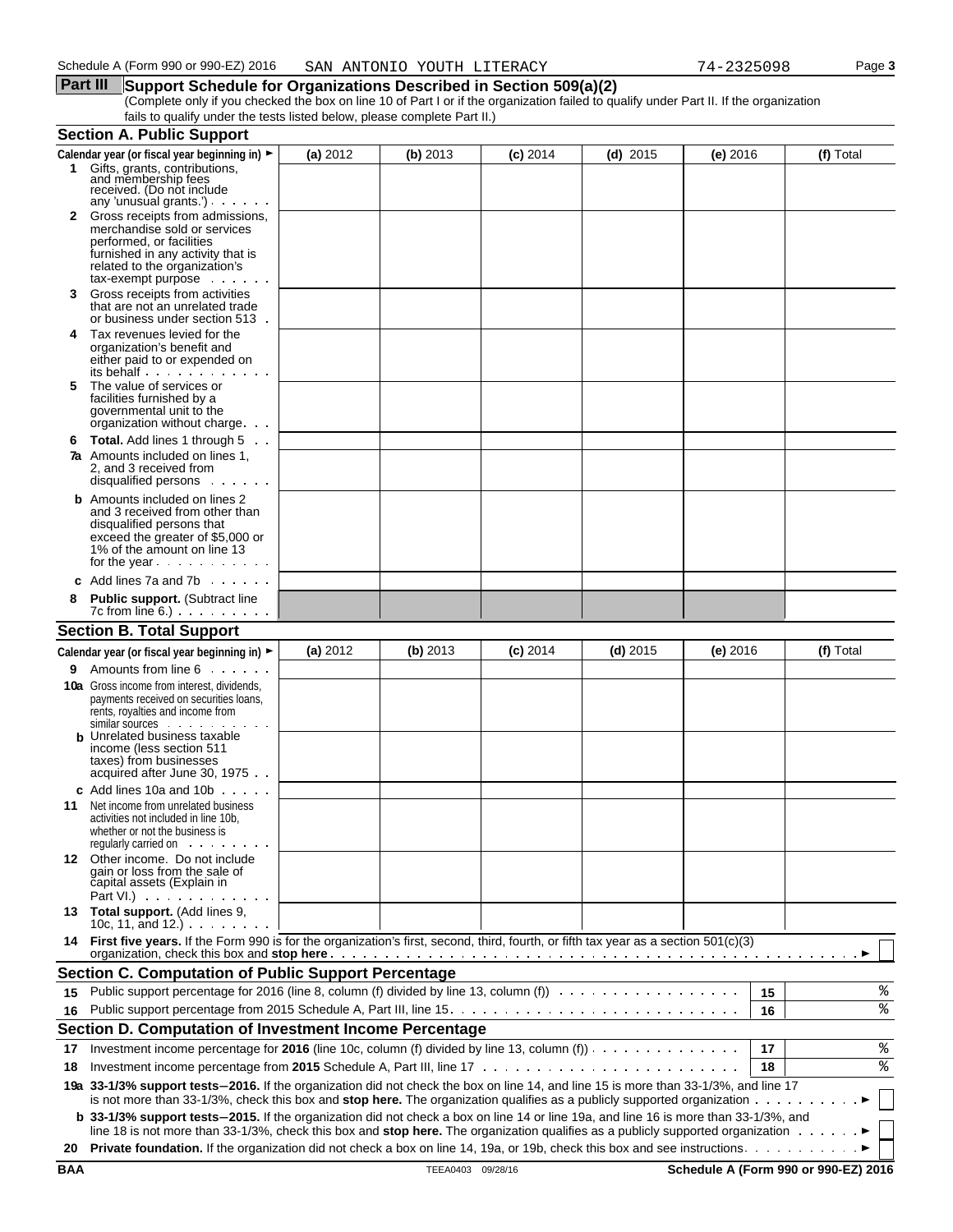## **Part IV Supporting Organizations**

(Complete only if you checked a box in line 12 on Part I. If you checked 12a of Part I, complete Sections A and B. If you checked 12b of Part I, complete Sections A and C. If you checked 12c of Part I, complete Sections A, D, and E. If you checked 12d of Part I, complete Sections A and D, and complete Part V.)

## **Section A. All Supporting Organizations**

- **1** Are all of the organization's supported organizations listed by name in the organization's governing documents? *If 'No,' describe in Part VI how the supported organizations are designated. If designated by class or purpose, describe the designation. If historic and continuing relationship, explain.* **1**
- **2** Did the organization have any supported organization that does not have an IRS determination of status under section 509(a)(1) or (2)? *If 'Yes,' explain in Part VI how the organization determined that the supported organization was described in section 509(a)(1) or (2).* **2**
- **3a** Did the organization have a supported organization described in section 501(c)(4), (5), or (6)? *If 'Yes,' answer (b) and (c) below.* **3a**
- **b** Did the organization confirm that each supported organization qualified under section 501(c)(4), (5), or (6) and satisfied the public support tests under section 509(a)(2)? *If 'Yes,' describe in Part VI when and how the organization made the determination.* **3b 3b**
- **c** Did the organization ensure that all support to such organizations was used exclusively for section 170(c)(2)(B) purposes? *If 'Yes,' explain in Part VI* what controls the organization put in place to ensure such use.
- **4a** Was any supported organization not organized in the United States ('foreign supported organization')? *If 'Yes' and if you checked 12a or 12b in Part I, answer (b) and (c) below.* **4a**
- **b** Did the organization have ultimate control and discretion in deciding whether to make grants to the foreign supported organization? *If 'Yes,' describe in Part VI how the organization had such control and discretion despite being controlled or supervised by or in connection with its supported organizations.* **4b**
- **c** Did the organization support any foreign supported organization that does not have an IRS determination under sections 501(c)(3) and 509(a)(1) or (2)? *If 'Yes,' explain in Part VI what controls the organization used to ensure that all support to the foreign supported organization was used exclusively for section 170(c)(2)(B) purposes.* **4c**
- **5a** Did the organization add, substitute, or remove any supported organizations during the tax year? *If 'Yes,' answer (b) and (c) below (if applicable). Also, provide detail in Part VI, including (i) the names and EIN numbers of the supported organizations added, substituted, or removed; (ii) the reasons for each such action; (iii) the authority under the organization's organizing document authorizing such action; and (iv) how the action was accomplished (such as by amendment to the organizing document).* **5a**
- **b Type I or Type II only.** Was any added or substituted supported organization part of a class already designated in the organization's organizing document? **5b**
- **c Substitutions only.** Was the substitution the result of an event beyond the organization's control? **5c**
- **6** Did the organization provide support (whether in the form of grants or the provision of services or facilities) to anyone other than (i) its supported organizations, (ii) individuals that are part of the charitable class benefited by one or more of its supported organizations, or (iii) other supporting organizations that also support or benefit one or more of the filing organization's supported organizations? *If 'Yes,' provide detail in Part VI.* **6**
- **7** Did the organization provide a grant, loan, compensation, or other similar payment to a substantial contributor  $($ defined in section 4958 $(c)(3)(\tilde{C}))$ , a family member of a substantial contributor, or a 35% controlled entity with regard to a substantial contributor? *If 'Yes,' complete Part I of Schedule L (Form 990 or 990-EZ).* **7**
- **8** Did the organization make a loan to a disqualified person (as defined in section 4958) not described in line 7? *If 'Yes,' complete Part I of Schedule L (Form 990 or 990-EZ).* **8**
- **9a** Was the organization controlled directly or indirectly at any time during the tax year by one or more disqualified persons as defined in section 4946 (other than foundation managers and organizations described in section 509(a)(1) or (2))? *If 'Yes,' provide detail in Part VI*. **9a**
- **b** Did one or more disqualified persons (as defined in line 9a) hold a controlling interest in any entity in which the supporting organization had an interest? *If 'Yes,' provide detail in Part VI*. **9b**
- **c** Did a disqualified person (as defined in line 9a) have an ownership interest in, or derive any personal benefit from, assets in which the supporting organization also had an interest? *If 'Yes,' provide detail in Part VI*. **9c**
- **10a** Was the organization subject to the excess business holdings rules of section 4943 because of section 4943(f) (regarding certain Type II supporting organizations, and all Type III non-functionally integrated supporting organizations)? *If 'Yes,' answer 10b below.* **10a**
	- **b** Did the organization have any excess business holdings in the tax year? *(Use Schedule C, Form 4720, to determine whether the organization had excess business holdings.)* **10b**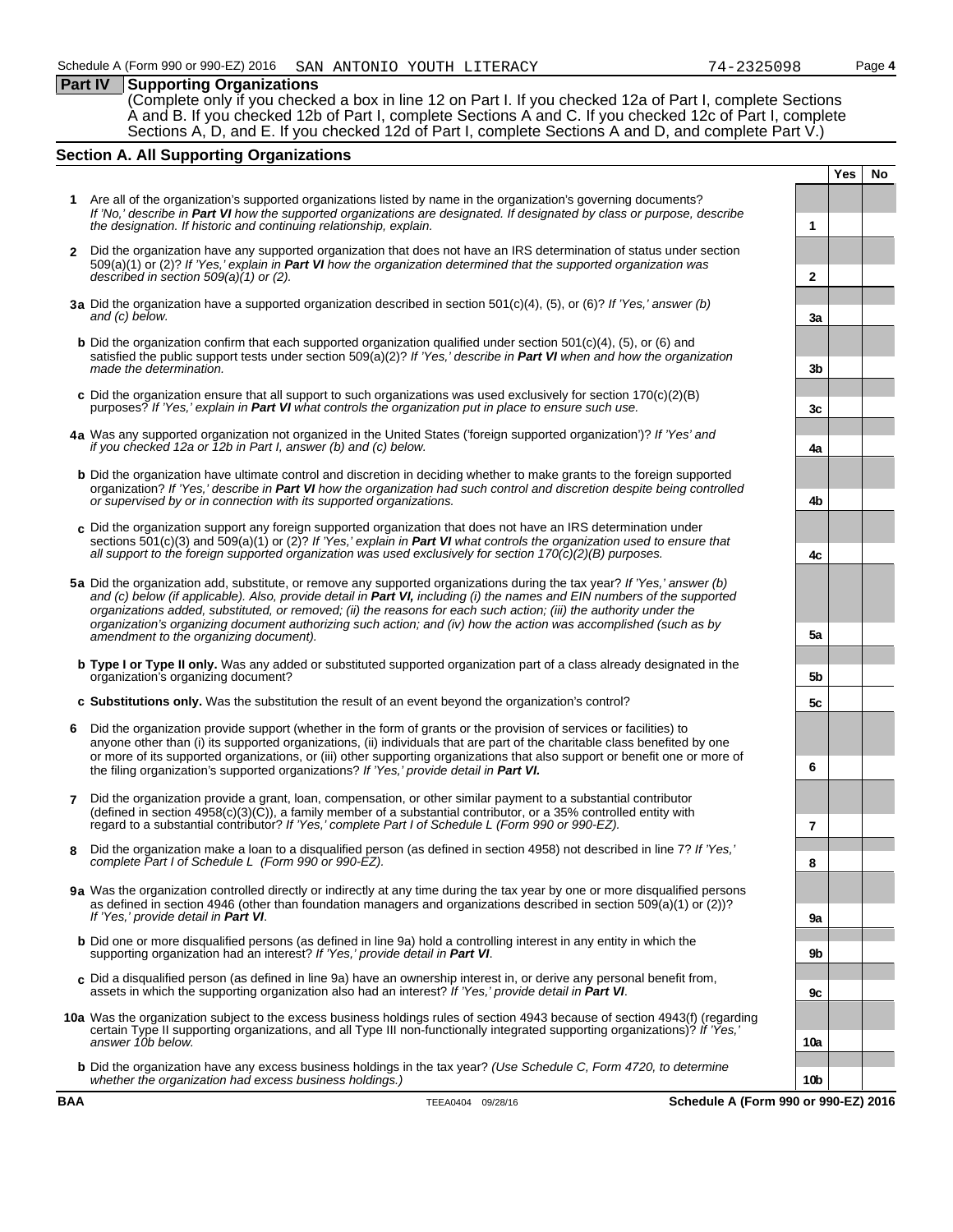| <b>Part IV</b>                                    | Supporting Organizations (continued)                                                                                      |     |     |    |  |
|---------------------------------------------------|---------------------------------------------------------------------------------------------------------------------------|-----|-----|----|--|
|                                                   |                                                                                                                           |     | Yes | Nο |  |
| 11                                                | Has the organization accepted a gift or contribution from any of the following persons?                                   |     |     |    |  |
|                                                   | a A person who directly or indirectly controls, either alone or together with persons described in (b) and (c) below, the |     |     |    |  |
|                                                   | governing body of a supported organization?<br>11a                                                                        |     |     |    |  |
|                                                   | <b>b</b> A family member of a person described in (a) above?<br>11 <sub>b</sub>                                           |     |     |    |  |
|                                                   | c A 35% controlled entity of a person described in (a) or (b) above? If 'Yes' to a, b, or c, provide detail in Part VI.   | 11c |     |    |  |
| <b>Section B. Type I Supporting Organizations</b> |                                                                                                                           |     |     |    |  |
|                                                   |                                                                                                                           |     |     |    |  |

| Did the directors, trustees, or membership of one or more supported organizations have the power to regularly appoint<br>or elect at least a majority of the organization's directors or trustees at all times during the tax year? If 'No,' describe in<br><b>Part VI</b> how the supported organization(s) effectively operated, supervised, or controlled the organization's activities.<br>If the organization had more than one supported organization, describe how the powers to appoint and/or remove |                                                                                                                     |  |
|---------------------------------------------------------------------------------------------------------------------------------------------------------------------------------------------------------------------------------------------------------------------------------------------------------------------------------------------------------------------------------------------------------------------------------------------------------------------------------------------------------------|---------------------------------------------------------------------------------------------------------------------|--|
| applied to such powers during the tax year.                                                                                                                                                                                                                                                                                                                                                                                                                                                                   |                                                                                                                     |  |
|                                                                                                                                                                                                                                                                                                                                                                                                                                                                                                               | directors or trustees were allocated among the supported organizations and what conditions or restrictions, if any, |  |

**2** Did the organization operate for the benefit of any supported organization other than the supported organization(s) that operated, supervised, or controlled the supporting organization? *If 'Yes,' explain in Part VI how providing such benefit carried out the purposes of the supported organization(s) that operated, supervised, or controlled the supporting organization.* **2**

#### **Section C. Type II Supporting Organizations**

|                                                                                                                                                                                                                                                       | Yes | No |
|-------------------------------------------------------------------------------------------------------------------------------------------------------------------------------------------------------------------------------------------------------|-----|----|
| Were a majority of the organization's directors or trustees during the tax year also a majority of the directors or trustees<br>of each of the organization's supported organization(s)? If 'No, describe in Part VI how control or management of the |     |    |
| supporting organization was vested in the same persons that controlled or managed the supported organization(s).                                                                                                                                      |     |    |

### **Section D. All Type III Supporting Organizations**

|   |                                                                                                                                                                                                                                                                                                                                                                   |   | Yes |  |
|---|-------------------------------------------------------------------------------------------------------------------------------------------------------------------------------------------------------------------------------------------------------------------------------------------------------------------------------------------------------------------|---|-----|--|
|   | Did the organization provide to each of its supported organizations, by the last day of the fifth month of the<br>organization's tax year, (i) a written notice describing the type and amount of support provided during the prior tax<br>year, (ii) a copy of the Form 990 that was most recently filed as of the date of notification, and (iii) copies of the |   |     |  |
|   | organization's governing documents in effect on the date of notification, to the extent not previously provided?                                                                                                                                                                                                                                                  |   |     |  |
|   | 2 Were any of the organization's officers, directors, or trustees either (i) appointed or elected by the supported                                                                                                                                                                                                                                                |   |     |  |
|   | organization(s) or (ii) serving on the governing body of a supported organization? If No, explain in <b>Part VI</b> how<br>the organization maintained a close and continuous working relationship with the supported organization(s).                                                                                                                            |   |     |  |
| 3 | By reason of the relationship described in (2), did the organization's supported organizations have a significant<br>voice in the organization's investment policies and in directing the use of the organization's income or ass<br>all times during the tax year? If 'Yes,' describe in Part VI the role the organization's supported organizations played      |   |     |  |
|   | in this regard.                                                                                                                                                                                                                                                                                                                                                   | 3 |     |  |

### **Section E. Type III Functionally Integrated Supporting Organizations**

- **1** Check the box next to the method that the organization used to satisfy the Integral Part Test during the year (see instructions).
	- **a** The organization satisfied the Activities Test. Complete **line 2** below.
	- **b** The organization is the parent of each of its supported organizations. *Complete line 3 below.*
	- **c** The organization supported a governmental entity. *Describe in Part VI how you supported a government entity (see instructions).*

### **2** Activities Test. *Answer (a) and (b) below.* **Yes No**

- **a** Did substantially all of the organization's activities during the tax year directly further the exempt purposes of the supported organization(s) to which the organization was responsive? *If 'Yes,' then in Part VI identify those supported organizations and explain how these activities directly furthered their exempt purposes, how the organization was responsive to those supported organizations, and how the organization determined that these activities constituted substantially all of its activities.* **2a**
- **b** Did the activities described in (a) constitute activities that, but for the organization's involvement, one or more of the organization's supported organization(s) would have been engaged in? *If 'Yes,' explain in Part VI the reasons for the organization's position that its supported organization(s) would have engaged in these activities but for the organization's involvement.* **2b**
- **3** Parent of Supported Organizations. *Answer (a) and (b) below.*
- **a** Did the organization have the power to regularly appoint or elect a majority of the officers, directors, or trustees of each of the supported organizations? *Provide details in Part VI.* **3a**
- **b** Did the organization exercise a substantial degree of direction over the policies, programs, and activities of each of its supported organizations? *If 'Yes,' describe in Part VI the role played by the organization in this regard.* **3b**

**Yes No**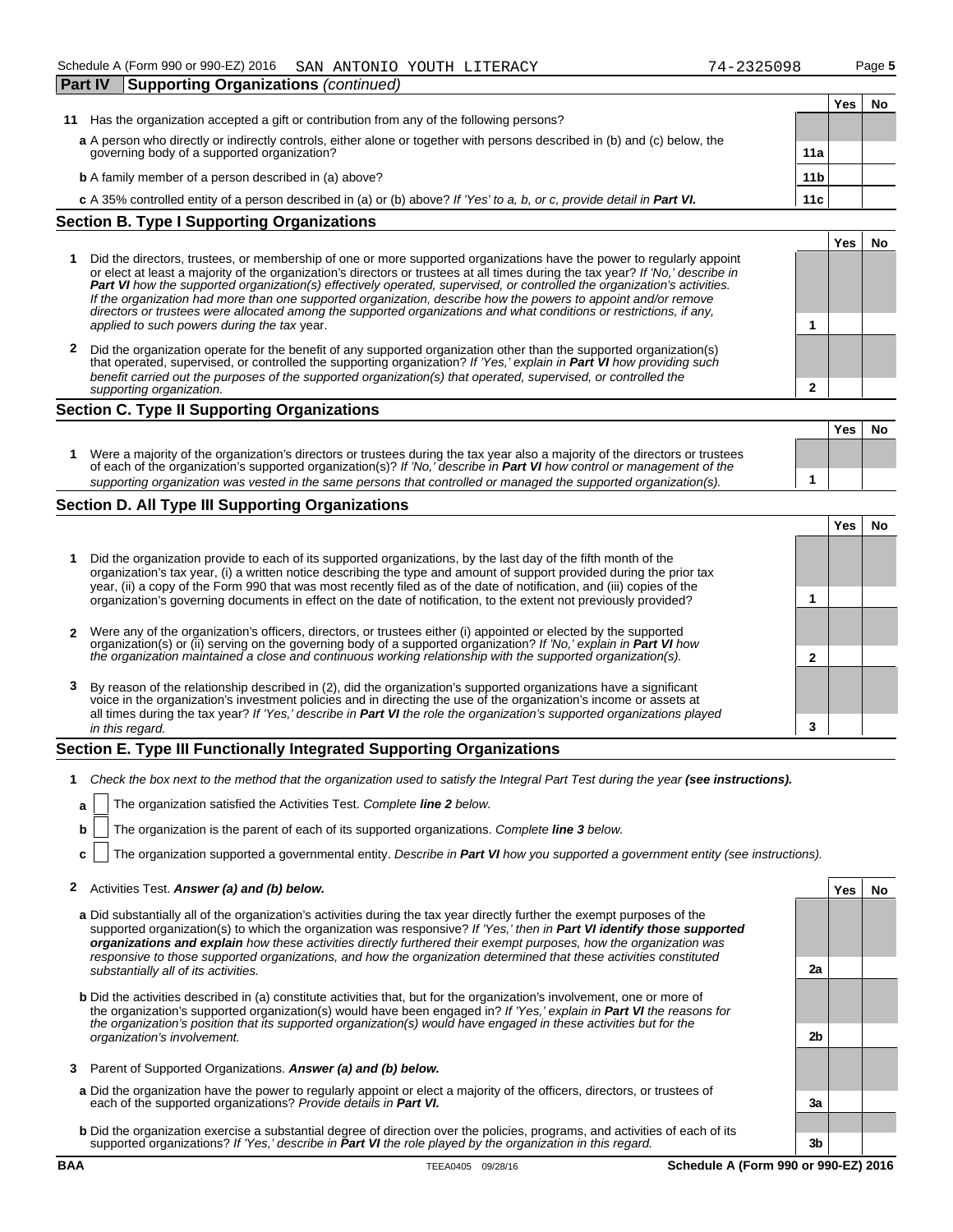| 1            | Check here if the organization satisfied the Integral Part Test as a qualifying trust on Nov. 20, 1970 (explain in Part VI). See<br>instructions. All other Type III non-functionally integrated supporting organizations must complete Sections A through E. |                         |                |                                |
|--------------|---------------------------------------------------------------------------------------------------------------------------------------------------------------------------------------------------------------------------------------------------------------|-------------------------|----------------|--------------------------------|
|              | Section A - Adjusted Net Income                                                                                                                                                                                                                               |                         | (A) Prior Year | (B) Current Year<br>(optional) |
| 1            | Net short-term capital gain                                                                                                                                                                                                                                   | 1                       |                |                                |
| 2            | Recoveries of prior-year distributions                                                                                                                                                                                                                        | $\overline{2}$          |                |                                |
| 3            | Other gross income (see instructions)                                                                                                                                                                                                                         | 3                       |                |                                |
| 4            | Add lines 1 through 3.                                                                                                                                                                                                                                        | 4                       |                |                                |
| 5            | Depreciation and depletion                                                                                                                                                                                                                                    | 5                       |                |                                |
| 6            | Portion of operating expenses paid or incurred for production or collection of gross<br>income or for management, conservation, or maintenance of property held for<br>production of income (see instructions)                                                | 6                       |                |                                |
| $\mathbf{7}$ | Other expenses (see instructions)                                                                                                                                                                                                                             | 7                       |                |                                |
| 8            | Adjusted Net Income (subtract lines 5, 6, and 7 from line 4).                                                                                                                                                                                                 | 8                       |                |                                |
|              | <b>Section B - Minimum Asset Amount</b>                                                                                                                                                                                                                       |                         | (A) Prior Year | (B) Current Year<br>(optional) |
| 1            | Aggregate fair market value of all non-exempt-use assets (see instructions for short<br>tax year or assets held for part of year):                                                                                                                            |                         |                |                                |
|              | a Average monthly value of securities                                                                                                                                                                                                                         | 1 a                     |                |                                |
|              | <b>b</b> Average monthly cash balances                                                                                                                                                                                                                        | 1 b                     |                |                                |
|              | c Fair market value of other non-exempt-use assets                                                                                                                                                                                                            | 1 c                     |                |                                |
|              | d Total (add lines 1a, 1b, and 1c)                                                                                                                                                                                                                            | 1 d                     |                |                                |
|              | <b>e</b> Discount claimed for blockage or other<br>factors (explain in detail in Part VI):                                                                                                                                                                    |                         |                |                                |
| $\mathbf{2}$ | Acquisition indebtedness applicable to non-exempt-use assets                                                                                                                                                                                                  | $\overline{\mathbf{2}}$ |                |                                |
| 3            | Subtract line 2 from line 1d.                                                                                                                                                                                                                                 | 3                       |                |                                |
| 4            | Cash deemed held for exempt use. Enter 1-1/2% of line 3 (for greater amount,<br>see instructions).                                                                                                                                                            | 4                       |                |                                |
| 5            | Net value of non-exempt-use assets (subtract line 4 from line 3)                                                                                                                                                                                              | 5                       |                |                                |
| 6            | Multiply line 5 by .035.                                                                                                                                                                                                                                      | 6                       |                |                                |
| 7            | Recoveries of prior-year distributions                                                                                                                                                                                                                        | 7                       |                |                                |
| 8            | Minimum Asset Amount (add line 7 to line 6)                                                                                                                                                                                                                   | 8                       |                |                                |
|              | Section C - Distributable Amount                                                                                                                                                                                                                              |                         |                | <b>Current Year</b>            |
| 1            | Adjusted net income for prior year (from Section A, line 8, Column A)                                                                                                                                                                                         | 1                       |                |                                |
| 2            | Enter 85% of line 1.                                                                                                                                                                                                                                          | $\overline{2}$          |                |                                |
| 3            | Minimum asset amount for prior year (from Section B, line 8, Column A)                                                                                                                                                                                        | 3                       |                |                                |
| 4            | Enter greater of line 2 or line 3.                                                                                                                                                                                                                            | 4                       |                |                                |
| 5            | Income tax imposed in prior year                                                                                                                                                                                                                              | 5                       |                |                                |
| 6            | <b>Distributable Amount.</b> Subtract line 5 from line 4, unless subject to emergency<br>temporary reduction (see instructions).                                                                                                                              | 6                       |                |                                |

**7** | Check here if the current year is the organization's first as a non-functionally integrated Type III supporting organization (see instructions).

**BAA Schedule A (Form 990 or 990-EZ) 2016**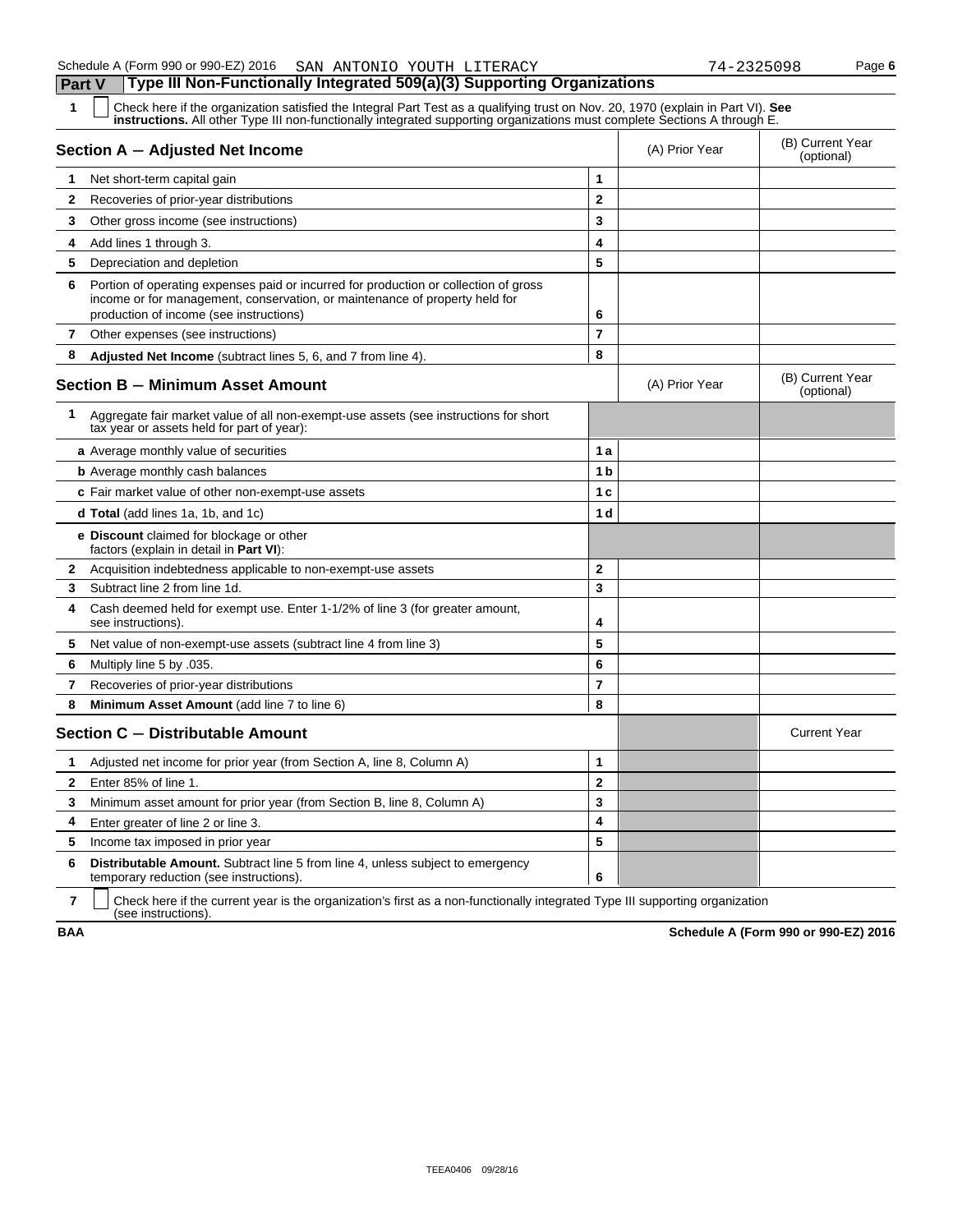| <b>Part V</b> | Type III Non-Functionally Integrated 509(a)(3) Supporting Organizations (continued)                                                                                           |                                              |                                               |                                                  |
|---------------|-------------------------------------------------------------------------------------------------------------------------------------------------------------------------------|----------------------------------------------|-----------------------------------------------|--------------------------------------------------|
|               | <b>Section D - Distributions</b>                                                                                                                                              |                                              |                                               | <b>Current Year</b>                              |
| 1             | Amounts paid to supported organizations to accomplish exempt purposes                                                                                                         |                                              |                                               |                                                  |
| 2             | Amounts paid to perform activity that directly furthers exempt purposes of supported organizations,<br>in excess of income from activity                                      |                                              |                                               |                                                  |
| 3             | Administrative expenses paid to accomplish exempt purposes of supported organizations                                                                                         |                                              |                                               |                                                  |
| 4             | Amounts paid to acquire exempt-use assets                                                                                                                                     |                                              |                                               |                                                  |
| 5             | Qualified set-aside amounts (prior IRS approval required)                                                                                                                     |                                              |                                               |                                                  |
| 6             | Other distributions (describe in Part VI). See instructions.                                                                                                                  |                                              |                                               |                                                  |
| 7             | Total annual distributions. Add lines 1 through 6.                                                                                                                            |                                              |                                               |                                                  |
| 8             | Distributions to attentive supported organizations to which the organization is responsive (provide details<br>in Part VI). See instructions.                                 |                                              |                                               |                                                  |
| 9             | Distributable amount for 2016 from Section C, line 6                                                                                                                          |                                              |                                               |                                                  |
| 10            | Line 8 amount divided by Line 9 amount                                                                                                                                        |                                              |                                               |                                                  |
|               | Section E - Distribution Allocations (see instructions)                                                                                                                       | (i)<br><b>Excess</b><br><b>Distributions</b> | (ii)<br><b>Underdistributions</b><br>Pre-2016 | (iii)<br><b>Distributable</b><br>Amount for 2016 |
| 1             | Distributable amount for 2016 from Section C, line 6                                                                                                                          |                                              |                                               |                                                  |
| $\mathbf{2}$  | Underdistributions, if any, for years prior to 2016 (reasonable<br>cause required - explain in Part VI). See instructions.                                                    |                                              |                                               |                                                  |
| 3             | Excess distributions carryover, if any, to 2016:                                                                                                                              |                                              |                                               |                                                  |
| a             |                                                                                                                                                                               |                                              |                                               |                                                  |
| b             |                                                                                                                                                                               |                                              |                                               |                                                  |
|               | <b>c</b> From 2013                                                                                                                                                            |                                              |                                               |                                                  |
|               | <b>d</b> From 2014 $\ldots$ $\ldots$                                                                                                                                          |                                              |                                               |                                                  |
|               | $e$ From 2015 $\ldots$ $\ldots$ $\ldots$                                                                                                                                      |                                              |                                               |                                                  |
|               | f Total of lines 3a through e                                                                                                                                                 |                                              |                                               |                                                  |
|               | g Applied to underdistributions of prior years                                                                                                                                |                                              |                                               |                                                  |
|               | h Applied to 2016 distributable amount                                                                                                                                        |                                              |                                               |                                                  |
|               | <i>i</i> Carryover from 2011 not applied (see instructions)                                                                                                                   |                                              |                                               |                                                  |
|               | Remainder. Subtract lines 3g, 3h, and 3i from 3f.                                                                                                                             |                                              |                                               |                                                  |
| 4             | Distributions for 2016 from Section D,<br>\$<br>line $7:$                                                                                                                     |                                              |                                               |                                                  |
|               | a Applied to underdistributions of prior years                                                                                                                                |                                              |                                               |                                                  |
|               | <b>b</b> Applied to 2016 distributable amount                                                                                                                                 |                                              |                                               |                                                  |
|               | c Remainder. Subtract lines 4a and 4b from 4.                                                                                                                                 |                                              |                                               |                                                  |
| 5             | Remaining underdistributions for years prior to 2016, if any.<br>Subtract lines 3g and 4a from line 2. For result greater than<br>zero, explain in Part VI. See instructions. |                                              |                                               |                                                  |
| 6             | Remaining underdistributions for 2016. Subtract lines 3h and 4b<br>from line 1. For result greater than zero, explain in Part VI. See<br>instructions.                        |                                              |                                               |                                                  |
| 7             | Excess distributions carryover to 2017. Add lines 3j and 4c.                                                                                                                  |                                              |                                               |                                                  |
| 8             | Breakdown of line 7:                                                                                                                                                          |                                              |                                               |                                                  |
| a             |                                                                                                                                                                               |                                              |                                               |                                                  |
|               | <b>b</b> Excess from $2013$                                                                                                                                                   |                                              |                                               |                                                  |
|               | $C$ Excess from 2014 $\ldots$                                                                                                                                                 |                                              |                                               |                                                  |
|               | <b>d</b> Excess from 2015 $\ldots$                                                                                                                                            |                                              |                                               |                                                  |
|               | <b>e</b> Excess from 2016 $\ldots$                                                                                                                                            |                                              |                                               |                                                  |

**BAA Schedule A (Form 990 or 990-EZ) 2016**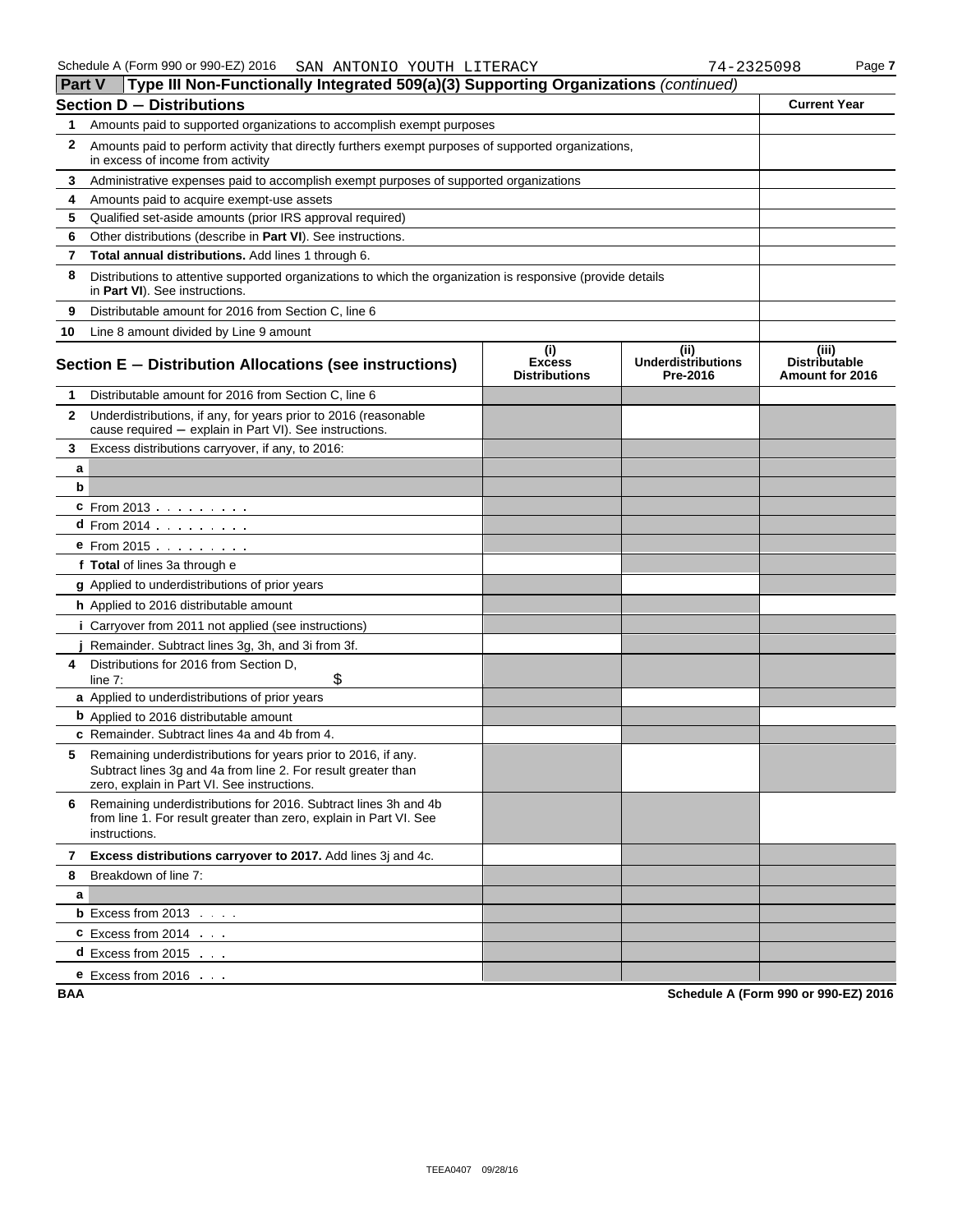Schedule A (Form 990 or 990-EZ) 2016 Page **8** SAN ANTONIO YOUTH LITERACY 74-2325098**Part VI Supplemental Information.** Provide the explanations required by Part II, line 10; Part II, line 17a or 17b;Part III, line 12; Part IV, Section A, lines 1, 2, 3b, 3c, 4b, 4c, 5a, 6, 9a, 9b, 9c, 11a, 11b, and 11c; Part IV, Section B, lines 1 and 2; Part IV, Section C, line 1; Part IV, Section D, lines 2 and 3; Part IV, Section E, lines 1c, 2a, 2b, 3a, and 3b; Part V, line 1; Part V, Section B, line 1e; Part V, Section D, lines 5, 6, and 8; and Part V, Section E, lines 2, 5, and 6. Also complete this part for any additional information. (See instructions.)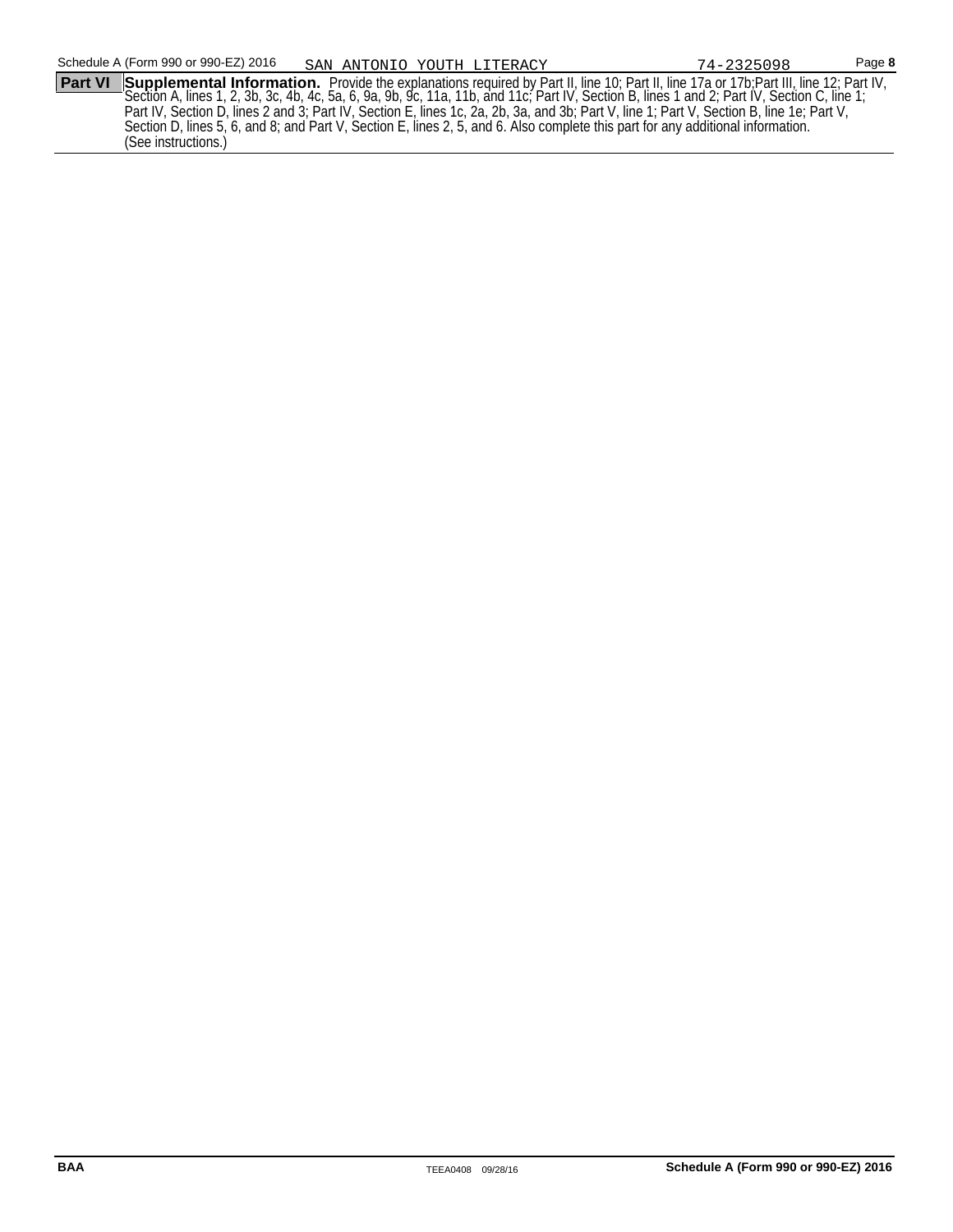Department of the Treasury<br>Internal Revenue Service

# **(Form 990, 990-EZ, Schedule of Contributors or 990-PF)**

| OUNUMUD OF OUNING ION                                                                                                                                                                                                                                                          | 2016 |
|--------------------------------------------------------------------------------------------------------------------------------------------------------------------------------------------------------------------------------------------------------------------------------|------|
| ► Attach to Form 990, Form 990-EZ, or Form 990-PF.                                                                                                                                                                                                                             |      |
| $\mathbf{A}$ . The set of the set of $\mathbf{F}$ , and can concern and $\mathbf{F}$ and $\mathbf{F}$ and $\mathbf{F}$ and $\mathbf{F}$ are set of the set of $\mathbf{F}$ and $\mathbf{F}$ are $\mathbf{F}$ and $\mathbf{F}$ are set of $\mathbf{F}$ and $\mathbf{F}$ are $\$ |      |

Information about Schedule B (Form 990, 990-EZ, 990-PF) and its instructions is at *www.irs.gov/form990.* 

| Name of the organization              |                                                                           | <b>Employer identification number</b> |
|---------------------------------------|---------------------------------------------------------------------------|---------------------------------------|
| SAN ANTONIO YOUTH LITERACY            |                                                                           | 74-2325098                            |
| <b>Organization type (check one):</b> |                                                                           |                                       |
| Filers of:                            | Section:                                                                  |                                       |
| Form 990 or 990-EZ                    | $ X $ 501(c)( 3) (enter number) organization                              |                                       |
|                                       | 4947(a)(1) nonexempt charitable trust not treated as a private foundation |                                       |
|                                       | 527 political organization                                                |                                       |
| Form 990-PF                           | 501(c)(3) exempt private foundation                                       |                                       |

4947(a)(1) nonexempt charitable trust treated as a private foundation

Check if your organization is covered by the **General Rule** or a **Special Rule.**

**Note.** Only a section 501(c)(7), (8), or (10) organization can check boxes for both the General Rule and a Special Rule. See instructions.

#### **General Rule**

For an organization filing Form 990, 990-EZ, or 990-PF that received, during the year, contributions totaling \$5,000 or more (in money or X For an organization filing Form 990, 990-EZ, or 990-PF that received, during the year, contributions totaling \$5,000 or more (ir<br>Property) from any one contributor. Complete Parts I and II. See instructions for determin

501(c)(3) taxable private foundation

#### **Special Rules**

For an organization described in section 501(c)(3) filing Form 990 or 990-EZ that met the 33-1/3% support test of the regulations under sections 509(a)(1) and 170(b)(1)(A)(vi), that checked Schedule A (Form 990 or 990-EZ), Part II, line 13, 16a, or 16b, and that received from any one contributor, during the year, total contributions of the greater of (**1**) \$5,000 or (**2**) 2% of the amount on (i) Form 990, Part VIII, line 1h, or (ii) Form 990-EZ, line 1. Complete Parts I and II.

For an organization described in section 501(c)(7), (8), or (10) filing Form 990 or 990-EZ that received from any one contributor, during the year, total contributions of more than \$1,000 *exclusively* for religious, charitable, scientific, literary, or educational purposes, or for the prevention of cruelty to children or animals. Complete Parts I, II, and III.

For an organization described in section 501(c)(7), (8), or (10) filing Form 990 or 990-EZ that received from any one contributor, during the year, contributions *exclusively* for religious, charitable, etc., purposes, but no such contributions totaled more than \$1,000. If this box is checked, enter here the total contributions that were received during the year for an *exclusively* religious, charitable, etc., purpose. Don't complete any of the parts unless the **General Rule** applies to this organization because it received *nonexclusively* religious, charitable, etc., contributions totaling \$5,000 or more during the year **.** . . . . . . ▶

**Caution.** An organization that isn't covered by the General Rule and/or the Special Rules doesn't file Schedule B (Form 990, 990-EZ, or 990-PF), but it **must** answer 'No' on Part IV, line 2, of its Form 990; or check the box on line H of its Form 990-EZ or on its Form 990-PF, Part I, line 2, to certify that it doesn't meet the filing requirements of Schedule B (Form 990, 990-EZ, or 990-PF).

**BAA For Paperwork Reduction Act Notice, see the Instructions for Form 990, 990-EZ, or 990-PF. Schedule B (Form 990, 990-EZ, or 990-PF) (2016)**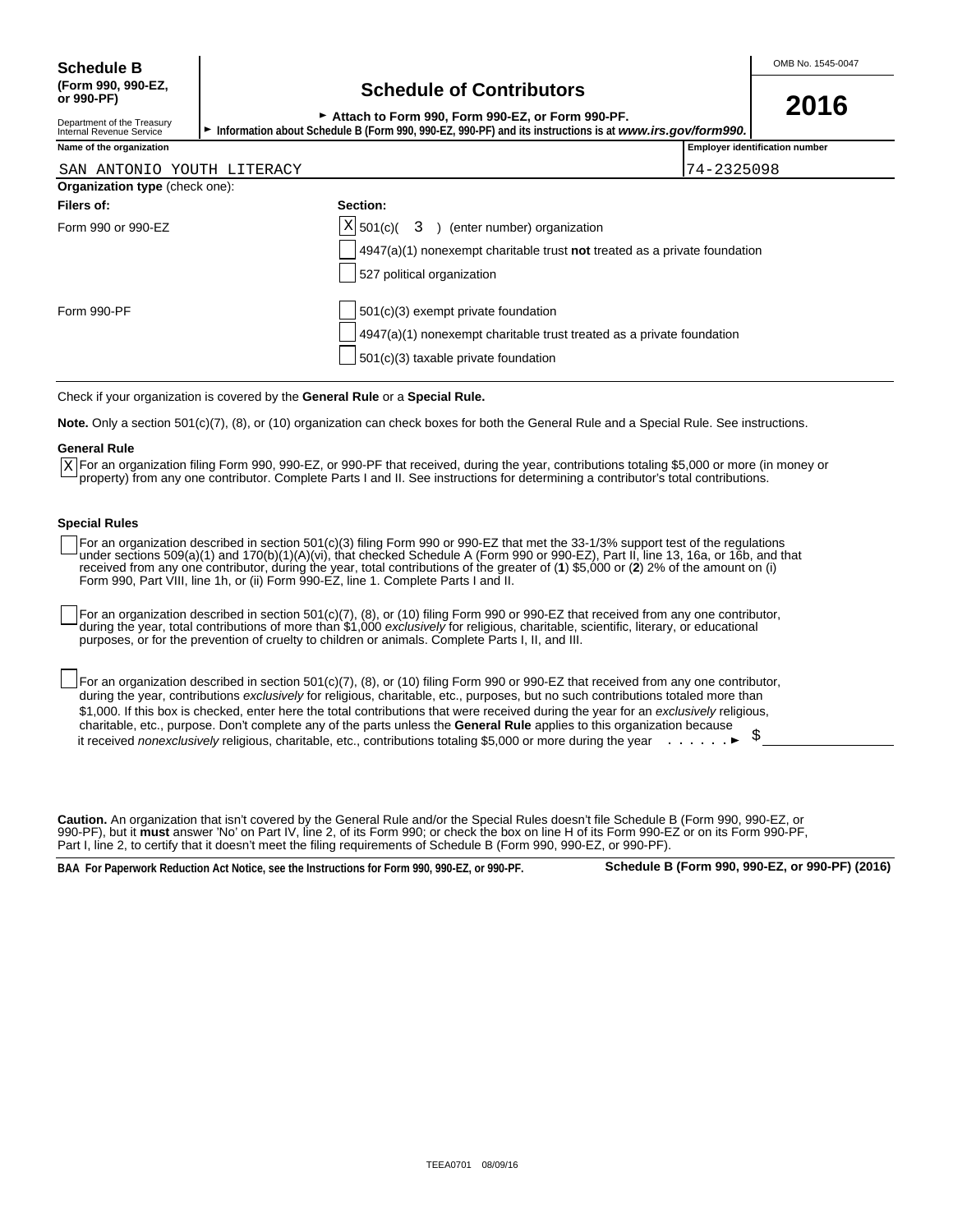| 990-PF)<br>$ -$<br>Schedule B (Form<br>(2016)<br>990-<br>agr<br>or<br>ັບບ | Page | ⌒+<br>U | Part |
|---------------------------------------------------------------------------|------|---------|------|
|                                                                           |      |         |      |

**Part I** Contributors (see instructions). Use duplicate copies of Part I if additional space is needed.

SAN ANTONIO YOUTH LITERACY 74-2325098

**Name of organization Employer identification numbers of**  $\overline{E}$  **is a set of**  $\overline{E}$  **in the set of**  $\overline{E}$  **in the set of**  $\overline{E}$  **is a set of**  $\overline{E}$  **is a set of**  $\overline{E}$  **is a set of**  $\overline{E}$  **is a set of**  $\overline{E}$  **is** 1 of 2 of Part I

|                      | (b)                                                                                                                                                 |                                    |                                                  |
|----------------------|-----------------------------------------------------------------------------------------------------------------------------------------------------|------------------------------------|--------------------------------------------------|
| (a)<br>Number        | Name, address, and ZIP + 4                                                                                                                          | (c)<br>Total<br>contributions      | (d)<br>Type of contribution                      |
| $1$ $-$              | Greehey Family Foundation<br><u> 1999 - Alban Alban Alban Alban Alban Alban Alban Alban Alban Alban Alban Alban Alban Alban Alban Alban Alban A</u> |                                    | Χ<br>Person                                      |
|                      |                                                                                                                                                     |                                    | Payroll                                          |
|                      | P 0 Box 780489 _________________________________                                                                                                    | $\frac{1}{5}$ - - - - -<br>22,500. | Noncash                                          |
|                      | San Antonio                                                                                                                                         |                                    | (Complete Part II for<br>noncash contributions.) |
| (a)<br>Number        | (b)<br>Name, address, and ZIP + 4                                                                                                                   | (c)<br>Total<br>contributions      | (d)<br>Type of contribution                      |
| $\overline{2}$ $-$   | Whitacre Family Foundation                                                                                                                          |                                    | Χ<br><b>Person</b>                               |
|                      |                                                                                                                                                     |                                    | Payroll                                          |
|                      | 745 E. Mulberry Ste. 475 ______________________                                                                                                     | $S_{-}$ - - - -<br>50,000.         | Noncash                                          |
|                      | San Antonio                                                                                                                                         |                                    | (Complete Part II for<br>noncash contributions.) |
| (a)<br><b>Number</b> | (b)<br>Name, address, and ZIP + 4                                                                                                                   | (c)<br>Total<br>contributions      | (d)<br>Type of contribution                      |
| $\frac{3}{2}$ -      | Najim Family Foundation                                                                                                                             |                                    | Χ<br><b>Person</b>                               |
|                      |                                                                                                                                                     |                                    | Payroll                                          |
|                      | 613 NW Loop 410, Suite 875 ____________________                                                                                                     | $s$ <sub>-----</sub><br>30,000.    | Noncash                                          |
|                      | - - - - - - - - - - - - - - - - - <sup>TX</sup> - <sup>78216</sup><br>San Antonio                                                                   |                                    | (Complete Part II for<br>noncash contributions.) |
|                      |                                                                                                                                                     |                                    |                                                  |
| (a)<br><b>Number</b> | (b)<br>Name, address, and $ZIP + 4$                                                                                                                 | (c)<br>Total<br>contributions      | (d)<br>Type of contribution                      |
|                      |                                                                                                                                                     |                                    | Х<br><b>Person</b>                               |
| $\frac{4}{ }$ -      | Duke Energy Corp.<br>______________________                                                                                                         |                                    | Payroll                                          |
|                      | ST 25B P O Box 37935                                                                                                                                | $S_{-} = - - -$<br>20,000.         | <b>Noncash</b>                                   |
|                      | Charlotte                                                                                                                                           |                                    | (Complete Part II for                            |
|                      |                                                                                                                                                     |                                    | noncash contributions.)                          |
| (a)<br>Number        | (b)<br>Name, address, and ZIP $+4$                                                                                                                  | (c)<br>Total<br>contributions      | (d)<br>Type of contribution                      |
|                      |                                                                                                                                                     |                                    | Person                                           |
| $\overline{5}$ = =   | CPS Energy<br>___________________________                                                                                                           |                                    | Payroll                                          |
|                      | 145 Navarro<br>________________________                                                                                                             | \$<br><u> 20,000.</u>              | Noncash                                          |
|                      | San Antonio<br>TX 78205<br>________________                                                                                                         |                                    | (Complete Part II for<br>noncash contributions.) |
| (a)<br>Number        | (b)<br>Name, address, and ZIP + 4                                                                                                                   | (c)<br>Total<br>contributions      | (d)<br>Type of contribution                      |
|                      |                                                                                                                                                     |                                    | Person                                           |
| $\frac{6}{ }$ – –    | William Dean Charitable Foundation                                                                                                                  |                                    | Payroll                                          |
|                      | P O Box 83024____________________________                                                                                                           | \$<br>17,500.                      | Noncash                                          |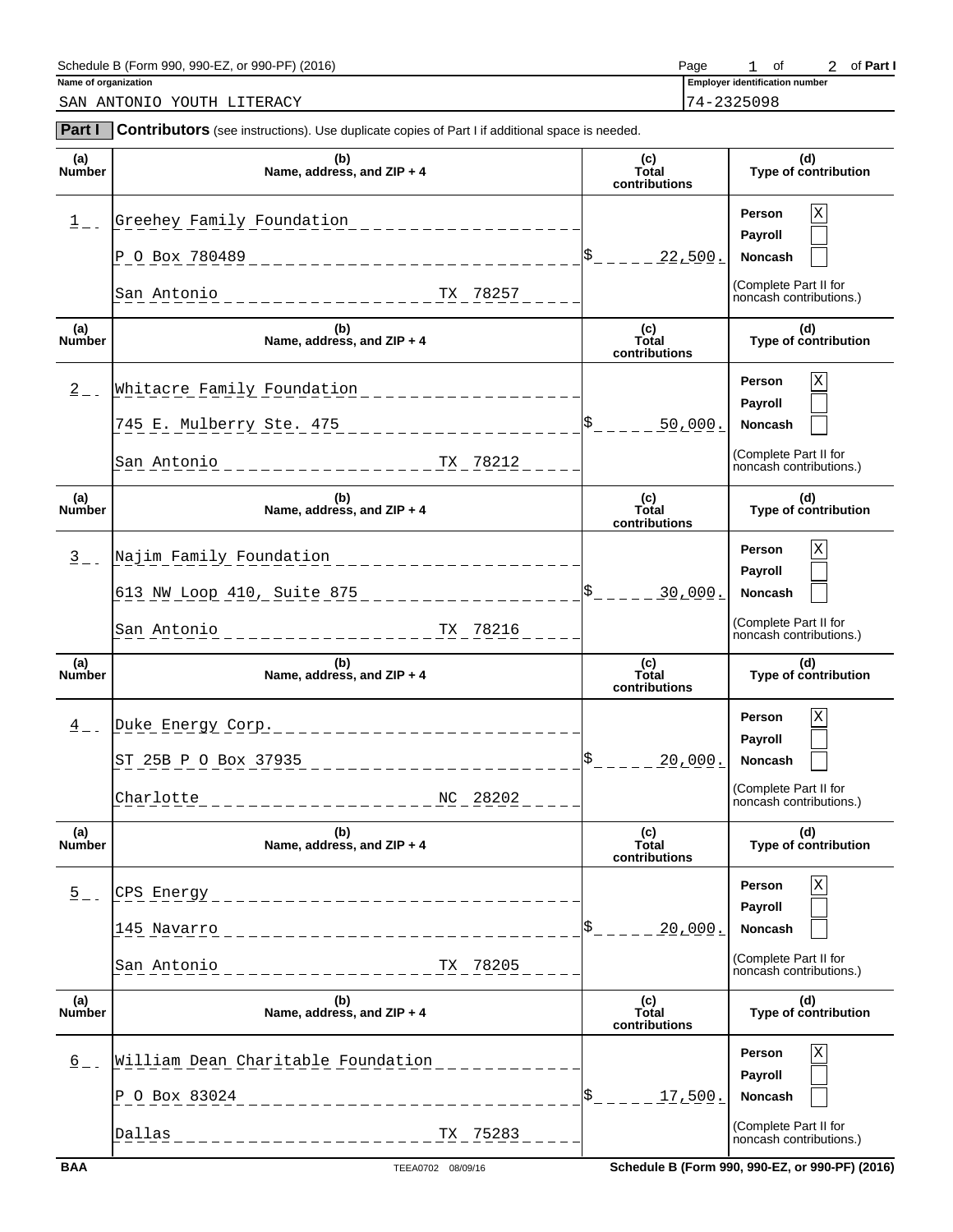| 990-PF<br>$ -$<br>(2016)<br>Schedule B (<br>990-<br>aar<br>(Form<br>$\sim$<br>. OF<br>$\cdot$ | Page | ⌒t<br>v |  | 'arı |  |
|-----------------------------------------------------------------------------------------------|------|---------|--|------|--|
|                                                                                               |      |         |  |      |  |

**Part I Contributors** (see instructions). Use duplicate copies of Part I if additional space is needed.

SAN ANTONIO YOUTH LITERACY 74-2325098

**Name of organization** 2 of 2 of Part I

| (a)<br>Number        | (b)<br>Name, address, and ZIP + 4                                                                                                                       | (c)<br>Total<br>contributions                            | (d)<br>Type of contribution                                                                  |
|----------------------|---------------------------------------------------------------------------------------------------------------------------------------------------------|----------------------------------------------------------|----------------------------------------------------------------------------------------------|
| $\frac{7}{2}$ -      | Brooks City Base<br>_____________________<br>3201 Sidney Brooks _______________________<br>San Antonio                                                  | 5,000.                                                   | X<br>Person<br>Payroll<br><b>Noncash</b><br>(Complete Part II for<br>noncash contributions.) |
| (a)<br>Number        | (b)<br>Name, address, and ZIP + 4                                                                                                                       | (c)<br>Total<br>contributions                            | (d)<br>Type of contribution                                                                  |
| $\frac{8}{5}$ = =    | San Antonio Area Foundation<br>535 Country Lane<br>_________________<br>San Antonio<br>------------- <sup>TX</sup> 78209                                | $\frac{ 5 }{ 5 }$ = $\frac{2}{100}$ = $\frac{5}{1001}$ . | X<br>Person<br>Payroll<br>Noncash<br>(Complete Part II for<br>noncash contributions.)        |
| (a)<br><b>Number</b> | (b)<br>Name, address, and ZIP + 4                                                                                                                       | (c)<br>Total<br>contributions                            | (d)<br>Type of contribution                                                                  |
| $2 -$                | McNutt Memorial Foundation<br>153 Treeline Park, Ste 300<br>San Antonio                                                                                 | $\frac{15}{2}$ = = = = = $\frac{5}{2}$ 000.              | X<br>Person<br>Payroll<br><b>Noncash</b><br>(Complete Part II for<br>noncash contributions.) |
|                      |                                                                                                                                                         |                                                          |                                                                                              |
| (a)<br><b>Number</b> | (b)<br>Name, address, and $ZIP + 4$                                                                                                                     | (c)<br>Total<br>contributions                            | (d)<br>Type of contribution                                                                  |
| $10$ .               | Education Forum<br>303 Pearl Parkway, Suite 114<br>San Antonio<br>TX 78205                                                                              | $S_{-}$ - - - - -<br>5,000.                              | X<br>Person<br>Payroll<br><b>Noncash</b><br>(Complete Part II for<br>noncash contributions.) |
| (a)<br><b>Number</b> | (b)<br>Name, address, and $ZIP + 4$                                                                                                                     | (c)<br>Total<br>contributions                            | (d)<br>Type of contribution                                                                  |
| $11$ .               | The Ford Group<br>_____________________<br>8620 N. New Braunfels, Ste.300 _____________<br>San Antonio<br>TX 78217<br>. _ _ _ _ _ _ _ _ _ _ _ _ _ _ _ _ | $S_{- -}$<br>9.400.                                      | Χ<br>Person<br>Payroll<br>Noncash<br>(Complete Part II for<br>noncash contributions.)        |
| (a)<br><b>Number</b> | (b)<br>Name, address, and ZIP + 4                                                                                                                       | (c)<br>Total<br>contributions                            | (d)<br>Type of contribution                                                                  |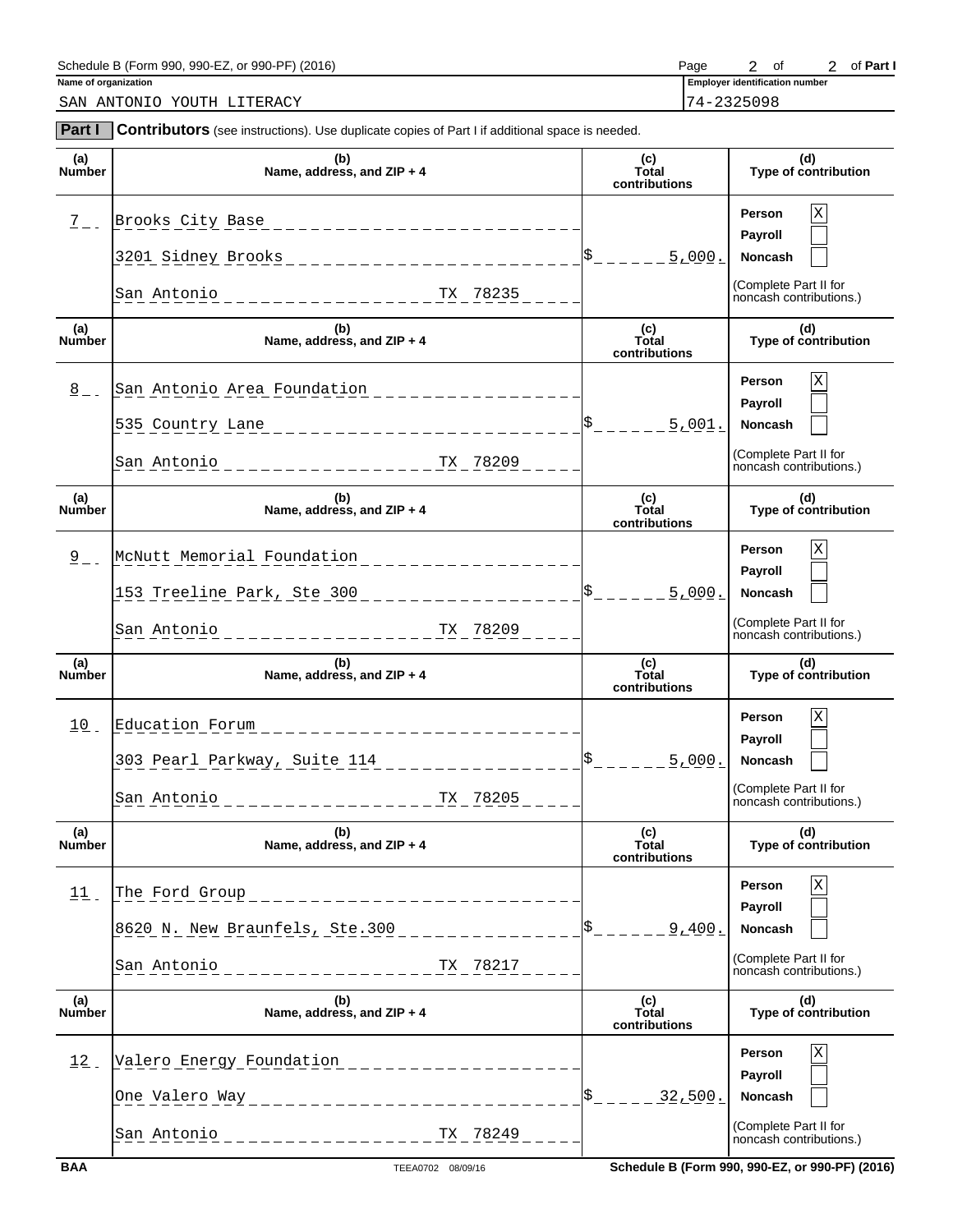|              |                                                             |                                                                                |                                                                                                                                                                                                                                                                                                                                                                                                 |                                                    |     |                     | OMB No. 1545-0047                          |
|--------------|-------------------------------------------------------------|--------------------------------------------------------------------------------|-------------------------------------------------------------------------------------------------------------------------------------------------------------------------------------------------------------------------------------------------------------------------------------------------------------------------------------------------------------------------------------------------|----------------------------------------------------|-----|---------------------|--------------------------------------------|
|              | <b>SCHEDULE D</b><br>(Form 990)                             |                                                                                | <b>Supplemental Financial Statements</b><br>► Complete if the organization answered 'Yes' on Form 990,<br>Part IV, line 6, 7, 8, 9, 10, 11a, 11b, 11c, 11d, 11e, 11f, 12a, or 12b.                                                                                                                                                                                                              |                                                    |     |                     | 2016                                       |
|              | Department of the Treasury<br>Internal Revenue Service      |                                                                                | Attach to Form 990.<br>Information about Schedule D (Form 990) and its instructions is at www.irs.gov/form990.                                                                                                                                                                                                                                                                                  |                                                    |     |                     | <b>Open to Public</b><br><b>Inspection</b> |
|              | Name of the organization                                    |                                                                                |                                                                                                                                                                                                                                                                                                                                                                                                 |                                                    |     |                     | <b>Employer identification number</b>      |
|              |                                                             |                                                                                |                                                                                                                                                                                                                                                                                                                                                                                                 |                                                    |     |                     |                                            |
|              |                                                             | SAN ANTONIO YOUTH LITERACY                                                     | Organizations Maintaining Donor Advised Funds or Other Similar Funds or Accounts.                                                                                                                                                                                                                                                                                                               |                                                    |     | 74-2325098          |                                            |
| Part I       |                                                             |                                                                                | Complete if the organization answered 'Yes' on Form 990, Part IV, line 6.                                                                                                                                                                                                                                                                                                                       |                                                    |     |                     |                                            |
|              |                                                             |                                                                                | (a) Donor advised funds                                                                                                                                                                                                                                                                                                                                                                         |                                                    |     |                     | (b) Funds and other accounts               |
| 1            |                                                             | Total number at end of year                                                    |                                                                                                                                                                                                                                                                                                                                                                                                 |                                                    |     |                     |                                            |
| 2            |                                                             | Aggregate value of contributions to (during year)                              |                                                                                                                                                                                                                                                                                                                                                                                                 |                                                    |     |                     |                                            |
| 3<br>4       |                                                             | Aggregate value of grants from (during year)<br>Aggregate value at end of year |                                                                                                                                                                                                                                                                                                                                                                                                 |                                                    |     |                     |                                            |
| 5            |                                                             |                                                                                | Did the organization inform all donors and donor advisors in writing that the assets held in donor advised funds                                                                                                                                                                                                                                                                                |                                                    |     |                     |                                            |
|              |                                                             |                                                                                |                                                                                                                                                                                                                                                                                                                                                                                                 |                                                    |     |                     | Yes<br>No                                  |
|              |                                                             |                                                                                | Did the organization inform all grantees, donors, and donor advisors in writing that grant funds can be used only<br>for charitable purposes and not for the benefit of the donor or donor advisor, or for any other purpose conferring                                                                                                                                                         |                                                    |     |                     | Yes<br>No                                  |
| Part II      |                                                             | <b>Conservation Easements.</b>                                                 |                                                                                                                                                                                                                                                                                                                                                                                                 |                                                    |     |                     |                                            |
|              |                                                             |                                                                                | Complete if the organization answered 'Yes' on Form 990, Part IV, line 7.                                                                                                                                                                                                                                                                                                                       |                                                    |     |                     |                                            |
| 1            |                                                             |                                                                                | Purpose(s) of conservation easements held by the organization (check all that apply).                                                                                                                                                                                                                                                                                                           |                                                    |     |                     |                                            |
|              |                                                             | Preservation of land for public use (e.g., recreation or education)            |                                                                                                                                                                                                                                                                                                                                                                                                 | Preservation of a historically important land area |     |                     |                                            |
|              | Protection of natural habitat<br>Preservation of open space |                                                                                |                                                                                                                                                                                                                                                                                                                                                                                                 | Preservation of a certified historic structure     |     |                     |                                            |
| $\mathbf{2}$ | last day of the tax year.                                   |                                                                                | Complete lines 2a through 2d if the organization held a qualified conservation contribution in the form of a conservation easement on the                                                                                                                                                                                                                                                       |                                                    |     |                     |                                            |
|              |                                                             |                                                                                |                                                                                                                                                                                                                                                                                                                                                                                                 |                                                    |     |                     | Held at the End of the Tax Year            |
|              |                                                             |                                                                                |                                                                                                                                                                                                                                                                                                                                                                                                 |                                                    | 2a  |                     |                                            |
|              |                                                             |                                                                                |                                                                                                                                                                                                                                                                                                                                                                                                 |                                                    | 2 b |                     |                                            |
|              |                                                             |                                                                                | <b>c</b> Number of conservation easements on a certified historic structure included in (a) $\ldots \ldots \ldots$                                                                                                                                                                                                                                                                              |                                                    | 2c  |                     |                                            |
|              |                                                             |                                                                                | d Number of conservation easements included in (c) acquired after 8/17/06, and not on a historic                                                                                                                                                                                                                                                                                                |                                                    | 2d  |                     |                                            |
| 3            | tax year $\blacktriangleright$                              |                                                                                | Number of conservation easements modified, transferred, released, extinguished, or terminated by the organization during the                                                                                                                                                                                                                                                                    |                                                    |     |                     |                                            |
|              |                                                             |                                                                                | Number of states where property subject to conservation easement is located ►                                                                                                                                                                                                                                                                                                                   |                                                    |     |                     |                                            |
| 5            |                                                             | and enforcement of the conservation easements it holds?                        | Does the organization have a written policy regarding the periodic monitoring, inspection, handling of violations,                                                                                                                                                                                                                                                                              |                                                    |     |                     | Yes<br>No                                  |
| 6            |                                                             |                                                                                | Staff and volunteer hours devoted to monitoring, inspecting, handling of violations, and enforcing conservation easements during the year                                                                                                                                                                                                                                                       |                                                    |     |                     |                                            |
| $\mathbf{7}$ | ► \$                                                        |                                                                                | Amount of expenses incurred in monitoring, inspecting, handling of violations, and enforcing conservation easements during the year                                                                                                                                                                                                                                                             |                                                    |     |                     |                                            |
|              |                                                             |                                                                                | Does each conservation easement reported on line $2(d)$ above satisfy the requirements of section $170(h)(4)(B)(i)$                                                                                                                                                                                                                                                                             |                                                    |     |                     | Yes<br>No                                  |
| 9            | conservation easements.                                     |                                                                                | In Part XIII, describe how the organization reports conservation easements in its revenue and expense statement, and balance sheet, and<br>include, if applicable, the text of the footnote to the organization's financial statements that describes the organization's accounting for                                                                                                         |                                                    |     |                     |                                            |
|              | Part III                                                    |                                                                                | <b>Organizations Maintaining Collections of Art, Historical Treasures, or Other Similar Assets.</b><br>Complete if the organization answered 'Yes' on Form 990, Part IV, line 8.                                                                                                                                                                                                                |                                                    |     |                     |                                            |
|              |                                                             |                                                                                | 1 a If the organization elected, as permitted under SFAS 116 (ASC 958), not to report in its revenue statement and balance sheet works of<br>art, historical treasures, or other similar assets held for public exhibition, education, or research in furtherance of public service, provide,<br>in Part XIII, the text of the footnote to its financial statements that describes these items. |                                                    |     |                     |                                            |
|              |                                                             | following amounts relating to these items:                                     | b If the organization elected, as permitted under SFAS 116 (ASC 958), to report in its revenue statement and balance sheet works of art,<br>historical treasures, or other similar assets held for public exhibition, education, or research in furtherance of public service, provide the                                                                                                      |                                                    |     |                     |                                            |
|              |                                                             |                                                                                | (i) Revenue included on Form 990, Part VIII, line 1 $\dots \dots \dots \dots \dots \dots \dots \dots \dots \dots \dots \dots \dots \dots \dots$                                                                                                                                                                                                                                                 |                                                    |     |                     |                                            |
|              |                                                             |                                                                                |                                                                                                                                                                                                                                                                                                                                                                                                 |                                                    |     | $\triangleright$ \$ |                                            |
|              |                                                             |                                                                                | 2 If the organization received or held works of art, historical treasures, or other similar assets for financial gain, provide the following<br>amounts required to be reported under SFAS 116 (ASC 958) relating to these items:                                                                                                                                                               |                                                    |     |                     |                                            |
|              |                                                             |                                                                                |                                                                                                                                                                                                                                                                                                                                                                                                 |                                                    |     |                     |                                            |

| BAA For Paperwork Reduction Act Notice, see the Instructions for Form 990. | TEEA3301 08/15/16 | Schedule D (Form 990) 2016 |
|----------------------------------------------------------------------------|-------------------|----------------------------|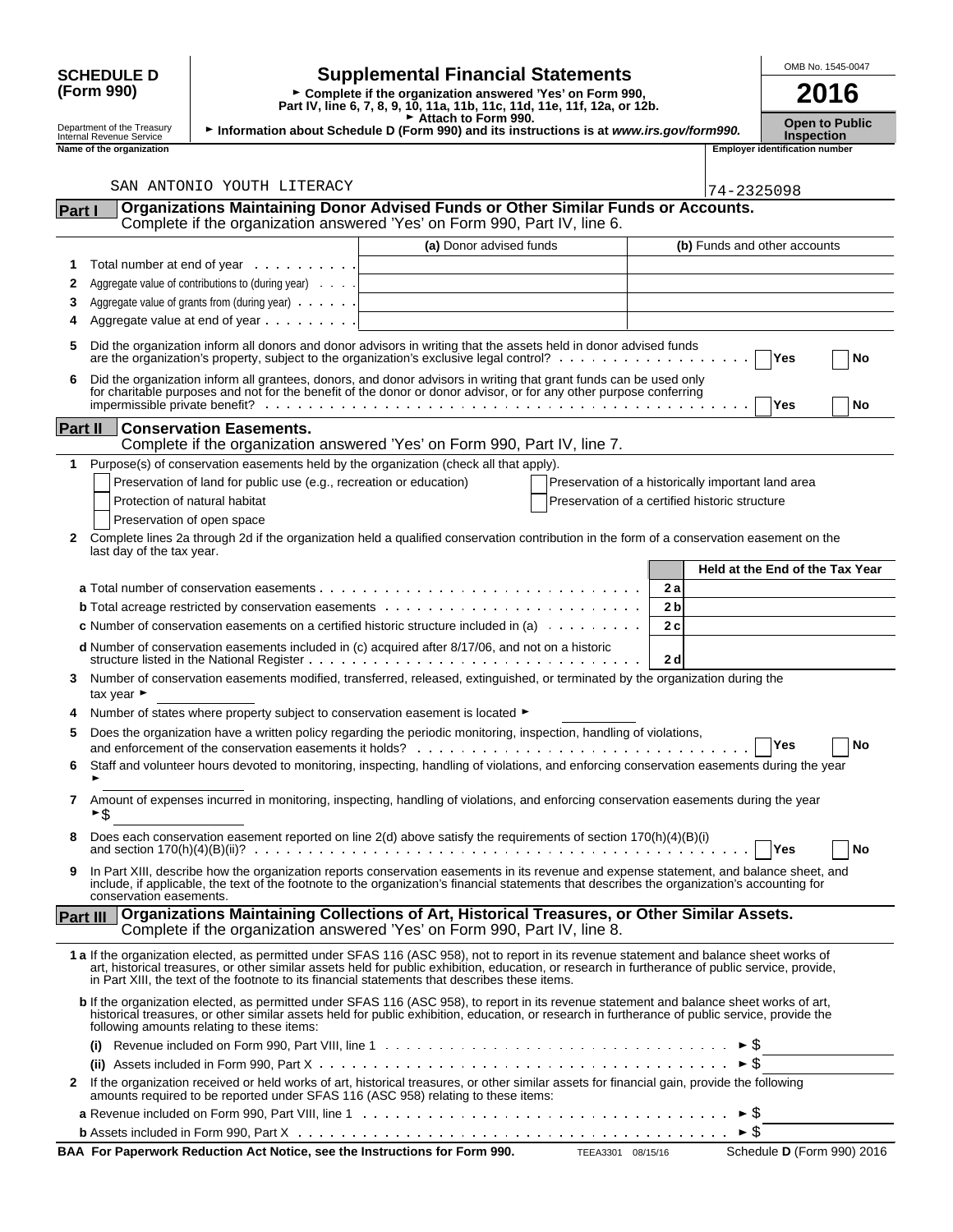| Schedule D (Form 990) 2016                                                                                                                                                                                                           |                  | SAN ANTONIO YOUTH LITERACY              |                |                                    | 74-2325098                      |                            | Page 2    |
|--------------------------------------------------------------------------------------------------------------------------------------------------------------------------------------------------------------------------------------|------------------|-----------------------------------------|----------------|------------------------------------|---------------------------------|----------------------------|-----------|
| Organizations Maintaining Collections of Art, Historical Treasures, or Other Similar Assets (continued)<br><b>Part III</b>                                                                                                           |                  |                                         |                |                                    |                                 |                            |           |
| Using the organization's acquisition, accession, and other records, check any of the following that are a significant use of its collection<br>3<br>items (check all that apply):                                                    |                  |                                         |                |                                    |                                 |                            |           |
| Public exhibition<br>a                                                                                                                                                                                                               |                  | d                                       |                | Loan or exchange programs          |                                 |                            |           |
| b<br>Scholarly research                                                                                                                                                                                                              |                  | е                                       | Other          |                                    |                                 |                            |           |
| Preservation for future generations<br>c                                                                                                                                                                                             |                  |                                         |                |                                    |                                 |                            |           |
| Provide a description of the organization's collections and explain how they further the organization's exempt purpose in<br>4<br>Part XIII.                                                                                         |                  |                                         |                |                                    |                                 |                            |           |
| During the year, did the organization solicit or receive donations of art, historical treasures, or other similar assets<br>5<br>to be sold to raise funds rather than to be maintained as part of the organization's collection?    |                  |                                         |                |                                    |                                 | Yes                        | <b>No</b> |
| <b>Escrow and Custodial Arrangements.</b> Complete if the organization answered 'Yes' on Form 990, Part IV,<br><b>Part IV</b><br>line 9, or reported an amount on Form 990, Part X, line 21.                                         |                  |                                         |                |                                    |                                 |                            |           |
| 1 a Is the organization an agent, trustee, custodian or other intermediary for contributions or other assets not included                                                                                                            |                  |                                         |                |                                    |                                 | Yes                        | No        |
| b If 'Yes,' explain the arrangement in Part XIII and complete the following table:                                                                                                                                                   |                  |                                         |                |                                    |                                 |                            |           |
|                                                                                                                                                                                                                                      |                  |                                         |                |                                    |                                 | Amount                     |           |
| c Beginning balance by a series of the series of the series of the series of the series of the series of the series of the series of the series of the series of the series of the series of the series of the series of the s       |                  |                                         |                |                                    | 1 c                             |                            |           |
|                                                                                                                                                                                                                                      |                  |                                         |                |                                    | 1 d                             |                            |           |
|                                                                                                                                                                                                                                      |                  |                                         |                |                                    | 1e                              |                            |           |
|                                                                                                                                                                                                                                      |                  |                                         |                |                                    | 1f                              |                            |           |
| 2 a Did the organization include an amount on Form 990, Part X, line 21, for escrow or custodial account liability?                                                                                                                  |                  |                                         |                |                                    |                                 | Yes                        | No        |
| <b>b</b> If 'Yes,' explain the arrangement in Part XIII. Check here if the explanation has been provided on Part XIII                                                                                                                |                  |                                         |                |                                    |                                 |                            |           |
| <b>Part V</b><br><b>Endowment Funds.</b> Complete if the organization answered 'Yes' on Form 990, Part IV, line 10.                                                                                                                  |                  |                                         |                |                                    |                                 |                            |           |
|                                                                                                                                                                                                                                      | (a) Current year |                                         | (b) Prior year | (c) Two years back                 | (d) Three years back            | (e) Four years back        |           |
| <b>1 a</b> Beginning of year balance                                                                                                                                                                                                 |                  |                                         |                |                                    |                                 |                            |           |
| <b>b</b> Contributions                                                                                                                                                                                                               |                  |                                         |                |                                    |                                 |                            |           |
|                                                                                                                                                                                                                                      |                  |                                         |                |                                    |                                 |                            |           |
| c Net investment earnings, gains,<br>and losses                                                                                                                                                                                      |                  |                                         |                |                                    |                                 |                            |           |
| <b>d</b> Grants or scholarships                                                                                                                                                                                                      |                  |                                         |                |                                    |                                 |                            |           |
| e Other expenditures for facilities<br>and programs                                                                                                                                                                                  |                  |                                         |                |                                    |                                 |                            |           |
| f Administrative expenses                                                                                                                                                                                                            |                  |                                         |                |                                    |                                 |                            |           |
| $g$ End of year balance $\ldots$ .                                                                                                                                                                                                   |                  |                                         |                |                                    |                                 |                            |           |
| Provide the estimated percentage of the current year end balance (line 1g, column (a)) held as:<br>2.                                                                                                                                |                  |                                         |                |                                    |                                 |                            |           |
| a Board designated or quasi-endowment $\blacktriangleright$                                                                                                                                                                          |                  |                                         |                |                                    |                                 |                            |           |
| <b>b</b> Permanent endowment ►                                                                                                                                                                                                       | နွ               |                                         |                |                                    |                                 |                            |           |
| <b>c</b> Temporarily restricted endowment $\blacktriangleright$                                                                                                                                                                      |                  |                                         |                |                                    |                                 |                            |           |
| The percentages on lines 2a, 2b, and 2c should equal 100%.                                                                                                                                                                           |                  |                                         |                |                                    |                                 |                            |           |
| 3 a Are there endowment funds not in the possession of the organization that are held and administered for the<br>organization by:                                                                                                   |                  |                                         |                |                                    |                                 | Yes                        | No        |
| unrelated organizations experience in the control of the control of the control of the control of the control of the control of the control of the control of the control of the control of the control of the control of the<br>(i) |                  |                                         |                |                                    |                                 | 3a(i)                      |           |
|                                                                                                                                                                                                                                      |                  |                                         |                |                                    |                                 | 3a(ii)                     |           |
|                                                                                                                                                                                                                                      |                  |                                         |                |                                    |                                 | 3b                         |           |
| Describe in Part XIII the intended uses of the organization's endowment funds.<br>4                                                                                                                                                  |                  |                                         |                |                                    |                                 |                            |           |
| Part VI   Land, Buildings, and Equipment.                                                                                                                                                                                            |                  |                                         |                |                                    |                                 |                            |           |
| Complete if the organization answered 'Yes' on Form 990, Part IV, line 11a. See Form 990, Part X, line 10.                                                                                                                           |                  |                                         |                |                                    |                                 |                            |           |
| Description of property                                                                                                                                                                                                              |                  | (a) Cost or other basis<br>(investment) |                | (b) Cost or other<br>basis (other) | (c) Accumulated<br>depreciation | (d) Book value             |           |
|                                                                                                                                                                                                                                      |                  |                                         |                |                                    |                                 |                            |           |
| <b>b</b> Buildings $\cdots$ $\cdots$ $\cdots$ $\cdots$ $\cdots$ $\cdots$                                                                                                                                                             |                  |                                         |                |                                    |                                 |                            |           |
| c Leasehold improvements                                                                                                                                                                                                             |                  |                                         |                |                                    |                                 |                            |           |
| $d$ Equipment $\cdots$ $\cdots$ $\cdots$ $\cdots$ $\cdots$ $\cdots$ $\cdots$                                                                                                                                                         |                  |                                         |                | 28,847.                            | 25,701.                         |                            | 3,146.    |
| $e$ Other $\cdots$ $\cdots$ $\cdots$ $\cdots$ $\cdots$ $\cdots$ $\cdots$ $\cdots$                                                                                                                                                    |                  |                                         |                | 10,000.                            | 8,000.                          |                            | 2,000.    |
| Total. Add lines 1a through 1e. (Column (d) must equal Form 990, Part X, column (B), line 10c.)                                                                                                                                      |                  |                                         |                |                                    |                                 |                            | 5,146.    |
| <b>BAA</b>                                                                                                                                                                                                                           |                  |                                         |                |                                    |                                 | Schedule D (Form 990) 2016 |           |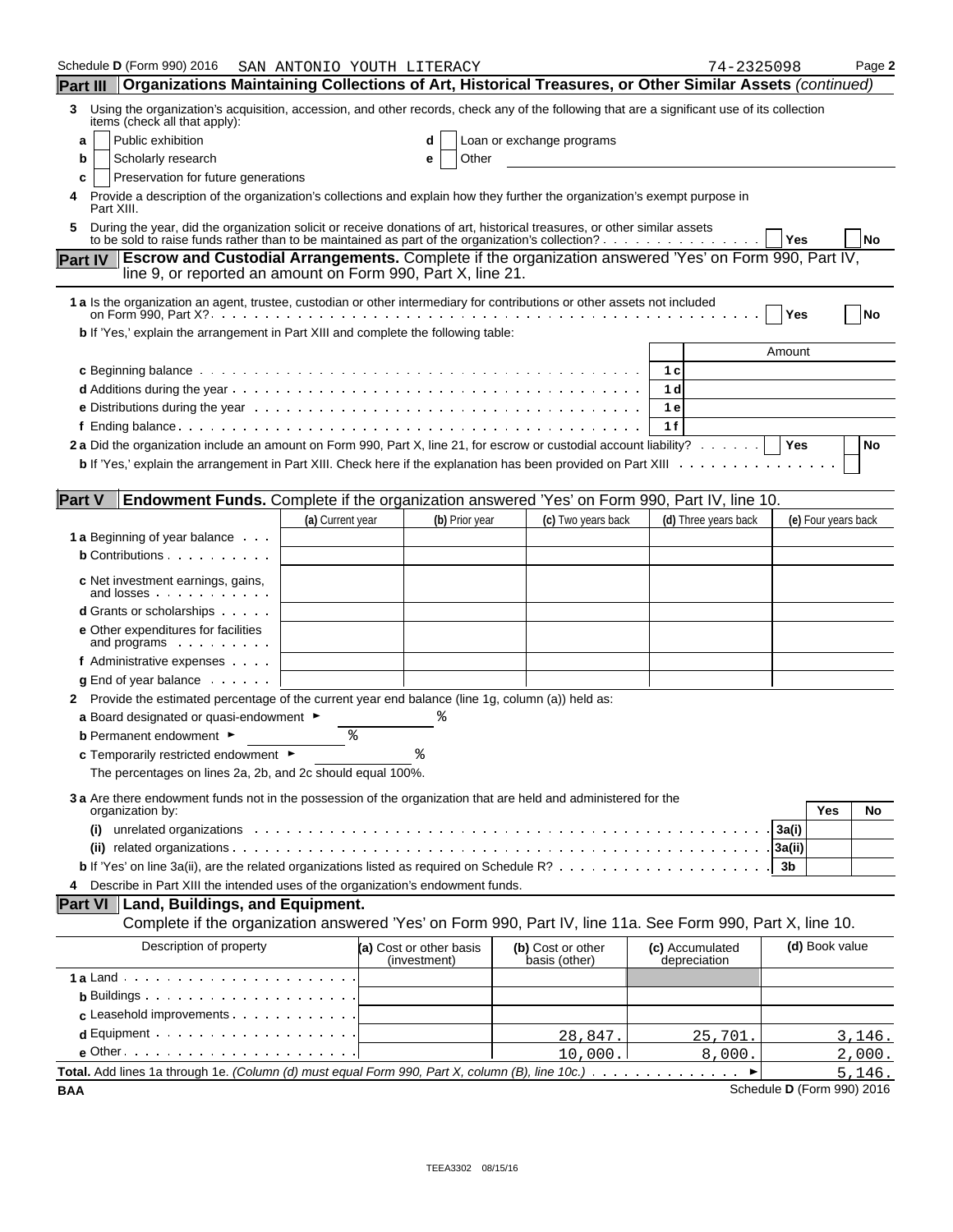## Schedule **D** (Form 990) 2016 SAN ANTONIO YOUTH LITERACY 74-2325098 Page 3 **Part VII** | Investments - Other Securities. Complete if the organization answered 'Yes' on Form 990, Part IV, line 11b. See Form 990, Part X, line 12. **(a)** Description of security or category (including name of security) **(b)** Book value **(c)** Method of valuation: Cost or end-of-year market value (1) Financial derivatives (2) Closely-held equity interests (3) Other (A) (B) (C) (D) (E) (F) (G) (H) (I) **Total.** *(Column (b) must equal Form 990, Part X, column (B) line 12.)* **Part VIII Investments** ' **Program Related.**  Complete if the organization answered 'Yes' on Form 990, Part IV, line 11c. See Form 990, Part X, line 13. **(a)** Description of investment **(b)** Book value **(c)** Method of valuation: Cost or end-of-year market value (1) (2) (3) (4) (5) (6) (7) (8) (9) (10) **Total.** *(Column (b) must equal Form 990, Part X, column (B) line 13.)* .  $\blacktriangleright$ **Part IX Other Assets.**  Complete if the organization answered 'Yes' on Form 990, Part IV, line 11d. See Form 990, Part X, line 15. **(a)** Description **(b)** Book value (1) (2) (3) (4) (5) (6) (7) (8) (9) (10) **Total.** *(Column (b) must equal Form 990, Part X, column (B) line 15.)* **Part X Other Liabilities.**  Complete if the organization answered 'Yes' on Form 990, Part IV, line 11e or 11f. See Form 990, Part X, line 25 **(a)** Description of liability **(b)** Book value (1) Federal income taxes (2) (3) (4) (5) (6) (7)

| (10)                                                                        |  |
|-----------------------------------------------------------------------------|--|
|                                                                             |  |
| <b>Total.</b> (Column (b) must equal Form 990, Part X, column (B) line 25.) |  |

**2.** Liability for uncertain tax positions. In Part XIII, provide the text of the footnote to the organization's financial statements that reports the organization's liability for uncertain tax positions under FIN 48 (ASC 740). Check here if the text of the footnote has been provided in Part XIII

(8) (9)

 $\sim$   $\sim$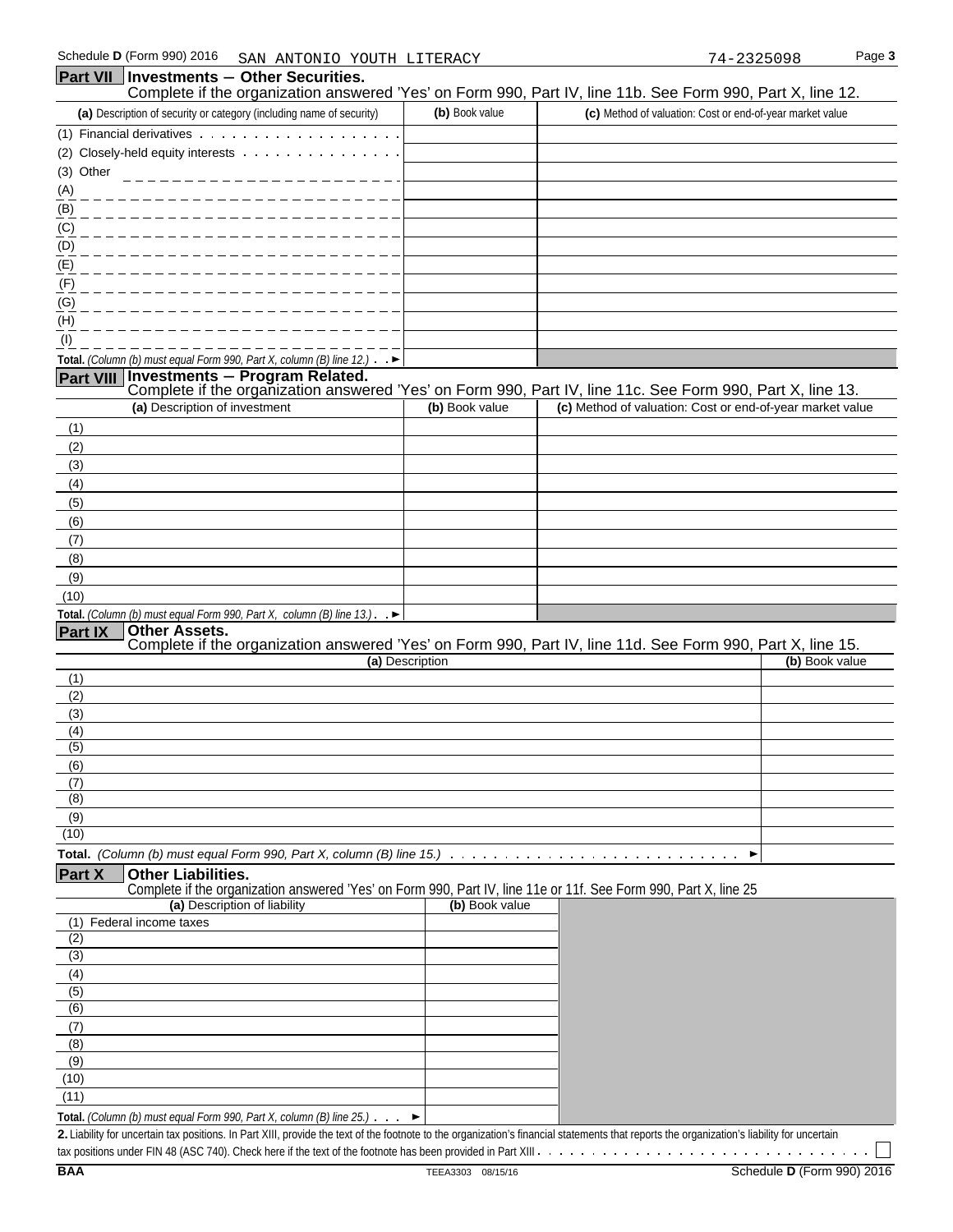| Schedule D (Form 990) 2016<br>SAN ANTONIO YOUTH LITERACY                                                                                        | 74-2325098   | Page 4   |
|-------------------------------------------------------------------------------------------------------------------------------------------------|--------------|----------|
| <b>Part XI</b> Reconciliation of Revenue per Audited Financial Statements With Revenue per Return.                                              |              |          |
| Complete if the organization answered 'Yes' on Form 990, Part IV, line 12a.                                                                     |              |          |
| 1                                                                                                                                               | $\mathbf{1}$ | 378,173. |
| Amounts included on line 1 but not on Form 990, Part VIII, line 12:<br>2                                                                        |              |          |
| 2a                                                                                                                                              |              |          |
| 2 <sub>b</sub>                                                                                                                                  |              |          |
| 2c                                                                                                                                              |              |          |
| 2 d                                                                                                                                             |              |          |
|                                                                                                                                                 | 2 e          |          |
| 3                                                                                                                                               | 3            | 378,173. |
| Amounts included on Form 990, Part VIII, line 12, but not on line 1:<br>4                                                                       |              |          |
| <b>a</b> Investment expenses not included on Form 990, Part VIII, line $7b$                                                                     |              |          |
| <b>b</b> Other (Describe in Part XIII.) $\ldots \ldots \ldots \ldots \ldots \ldots \ldots \ldots \ldots \ldots \ldots \ldots$<br>10,728.        |              |          |
|                                                                                                                                                 | 4 c          | 10,728.  |
| 5.                                                                                                                                              | 5            | 388,901. |
| Part XII Reconciliation of Expenses per Audited Financial Statements With Expenses per Return.                                                  |              |          |
| Complete if the organization answered 'Yes' on Form 990, Part IV, line 12a.                                                                     |              |          |
|                                                                                                                                                 | $\mathbf 1$  | 370,809. |
| Amounts included on line 1 but not on Form 990, Part IX, line 25:<br>$\mathbf{2}$                                                               |              |          |
| 2a                                                                                                                                              |              |          |
| 2 <sub>b</sub>                                                                                                                                  |              |          |
| 2c                                                                                                                                              |              |          |
| 2 <sub>d</sub>                                                                                                                                  |              |          |
|                                                                                                                                                 | <b>2e</b>    |          |
| 3                                                                                                                                               | $\mathbf{3}$ | 370,809. |
| Amounts included on Form 990, Part IX, line 25, but not on line 1:                                                                              |              |          |
| <b>a</b> Investment expenses not included on Form 990, Part VIII, line $7b$ 4a                                                                  |              |          |
| <b>b</b> Other (Describe in Part XIII.) $\ldots$ $\ldots$ $\ldots$ $\ldots$ $\ldots$ $\ldots$ $\ldots$ $\ldots$ $\ldots$ $\vdots$ 4b<br>10,728. |              |          |
|                                                                                                                                                 | 4 c          | 10,728.  |
|                                                                                                                                                 | 5            | 381,537. |
| <b>Part XIII Supplemental Information.</b>                                                                                                      |              |          |

Provide the descriptions required for Part II, lines 3, 5, and 9; Part III, lines 1a and 4; Part IV, lines 1b and 2b; Part V,

line 4; Part X, line 2; Part XI, lines 2d and 4b; and Part XII, lines 2d and 4b. Also complete this part to provide any additional information.

Pt XI, Line 4b net of direct fundraising expenses Pt XII, Line 4b direct fundraising expenses

| I |  |  |
|---|--|--|
|   |  |  |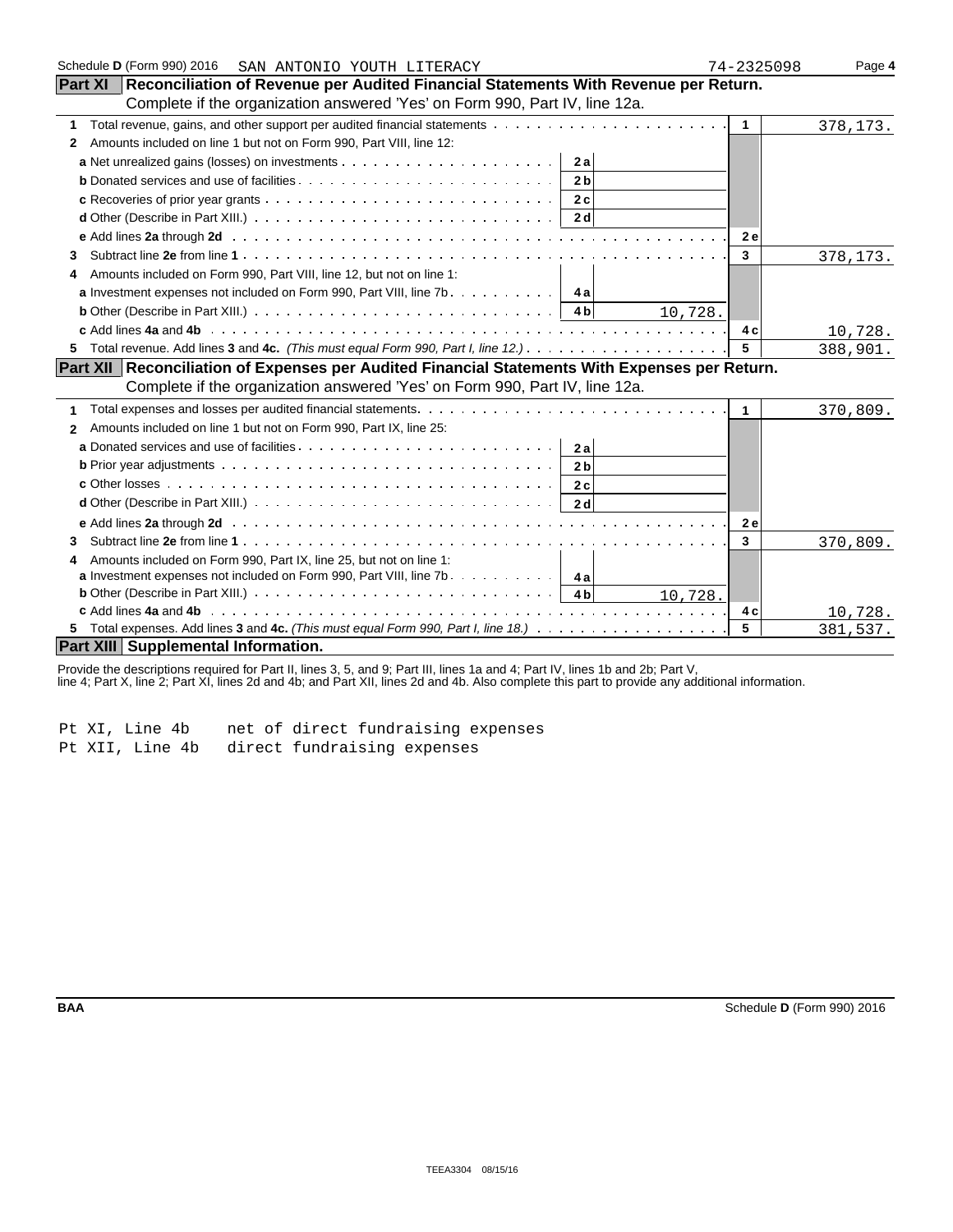| <b>SCHEDULE G</b><br>Complete if the organization answered 'Yes' on Form 990, Part IV, line 17, 18, or 19, or if the<br>2016<br>(Form 990 or 990-EZ)<br>organization entered more than \$15,000 on Form 990-EZ, line 6a.<br>Attach to Form 990 or Form 990-EZ.<br><b>Open to Public</b><br>Department of the Treasury<br><b>Inspection</b><br>Information about Schedule G (Form 990 or 990-EZ) and its instructions is at www.irs.gov/form990.<br>Internal Revenue Service<br><b>Employer identification number</b><br>Name of the organization<br>74-2325098<br>SAN ANTONIO YOUTH LITERACY<br>Fundraising Activities. Complete if the organization answered 'Yes' on Form 990, Part IV, line 17.<br>Part I<br>Form 990-EZ filers are not required to complete this part.<br>Indicate whether the organization raised funds through any of the following activities. Check all that apply.<br>1.<br>Mail solicitations<br>Solicitation of non-government grants<br>е<br>a<br>f<br>Internet and email solicitations<br>Solicitation of government grants<br>b<br>Special fundraising events<br>Phone solicitations<br>c<br>g<br>In-person solicitations<br>d<br>2a Did the organization have a written or oral agreement with any individual (including officers, directors, trustees, or key<br><b>Yes</b><br>No<br>employees listed in Form 990, Part VII) or entity in connection with professional fundraising services?<br>b If 'Yes,' list the 10 highest paid individuals or entities (fundraisers) pursuant to agreements under which the fundraiser is to be<br>compensated at least \$5,000 by the organization.<br>(v) Amount paid to<br>(vi) Amount paid to<br>(iii) Did fundraiser<br>(iv) Gross receipts<br>(i) Name and address of individual<br>(or retained by)<br>(ii) Activity<br>(or retained by)<br>have custody or control<br>from activity<br>or entity (fundraiser)<br>fundraiser listed in<br>of contributions?<br>organization<br>column (i)<br>Yes<br>No<br>1<br>$\mathbf{2}$<br>3<br>4<br>5<br>6<br>7<br>8<br>9<br>10<br>List all states in which the organization is registered or licensed to solicit contributions or has been notified it is exempt from registration<br>3<br>or licensing. |  |  |  |  |  | <b>Supplemental Information Regarding Fundraising or Gaming Activities</b> |  |  | OMB No. 1545-0047 |
|-----------------------------------------------------------------------------------------------------------------------------------------------------------------------------------------------------------------------------------------------------------------------------------------------------------------------------------------------------------------------------------------------------------------------------------------------------------------------------------------------------------------------------------------------------------------------------------------------------------------------------------------------------------------------------------------------------------------------------------------------------------------------------------------------------------------------------------------------------------------------------------------------------------------------------------------------------------------------------------------------------------------------------------------------------------------------------------------------------------------------------------------------------------------------------------------------------------------------------------------------------------------------------------------------------------------------------------------------------------------------------------------------------------------------------------------------------------------------------------------------------------------------------------------------------------------------------------------------------------------------------------------------------------------------------------------------------------------------------------------------------------------------------------------------------------------------------------------------------------------------------------------------------------------------------------------------------------------------------------------------------------------------------------------------------------------------------------------------------------------------------------------------------------------------------------------------------------------------------|--|--|--|--|--|----------------------------------------------------------------------------|--|--|-------------------|
|                                                                                                                                                                                                                                                                                                                                                                                                                                                                                                                                                                                                                                                                                                                                                                                                                                                                                                                                                                                                                                                                                                                                                                                                                                                                                                                                                                                                                                                                                                                                                                                                                                                                                                                                                                                                                                                                                                                                                                                                                                                                                                                                                                                                                             |  |  |  |  |  |                                                                            |  |  |                   |
|                                                                                                                                                                                                                                                                                                                                                                                                                                                                                                                                                                                                                                                                                                                                                                                                                                                                                                                                                                                                                                                                                                                                                                                                                                                                                                                                                                                                                                                                                                                                                                                                                                                                                                                                                                                                                                                                                                                                                                                                                                                                                                                                                                                                                             |  |  |  |  |  |                                                                            |  |  |                   |
|                                                                                                                                                                                                                                                                                                                                                                                                                                                                                                                                                                                                                                                                                                                                                                                                                                                                                                                                                                                                                                                                                                                                                                                                                                                                                                                                                                                                                                                                                                                                                                                                                                                                                                                                                                                                                                                                                                                                                                                                                                                                                                                                                                                                                             |  |  |  |  |  |                                                                            |  |  |                   |
|                                                                                                                                                                                                                                                                                                                                                                                                                                                                                                                                                                                                                                                                                                                                                                                                                                                                                                                                                                                                                                                                                                                                                                                                                                                                                                                                                                                                                                                                                                                                                                                                                                                                                                                                                                                                                                                                                                                                                                                                                                                                                                                                                                                                                             |  |  |  |  |  |                                                                            |  |  |                   |
|                                                                                                                                                                                                                                                                                                                                                                                                                                                                                                                                                                                                                                                                                                                                                                                                                                                                                                                                                                                                                                                                                                                                                                                                                                                                                                                                                                                                                                                                                                                                                                                                                                                                                                                                                                                                                                                                                                                                                                                                                                                                                                                                                                                                                             |  |  |  |  |  |                                                                            |  |  |                   |
|                                                                                                                                                                                                                                                                                                                                                                                                                                                                                                                                                                                                                                                                                                                                                                                                                                                                                                                                                                                                                                                                                                                                                                                                                                                                                                                                                                                                                                                                                                                                                                                                                                                                                                                                                                                                                                                                                                                                                                                                                                                                                                                                                                                                                             |  |  |  |  |  |                                                                            |  |  |                   |
|                                                                                                                                                                                                                                                                                                                                                                                                                                                                                                                                                                                                                                                                                                                                                                                                                                                                                                                                                                                                                                                                                                                                                                                                                                                                                                                                                                                                                                                                                                                                                                                                                                                                                                                                                                                                                                                                                                                                                                                                                                                                                                                                                                                                                             |  |  |  |  |  |                                                                            |  |  |                   |
|                                                                                                                                                                                                                                                                                                                                                                                                                                                                                                                                                                                                                                                                                                                                                                                                                                                                                                                                                                                                                                                                                                                                                                                                                                                                                                                                                                                                                                                                                                                                                                                                                                                                                                                                                                                                                                                                                                                                                                                                                                                                                                                                                                                                                             |  |  |  |  |  |                                                                            |  |  |                   |
|                                                                                                                                                                                                                                                                                                                                                                                                                                                                                                                                                                                                                                                                                                                                                                                                                                                                                                                                                                                                                                                                                                                                                                                                                                                                                                                                                                                                                                                                                                                                                                                                                                                                                                                                                                                                                                                                                                                                                                                                                                                                                                                                                                                                                             |  |  |  |  |  |                                                                            |  |  |                   |
|                                                                                                                                                                                                                                                                                                                                                                                                                                                                                                                                                                                                                                                                                                                                                                                                                                                                                                                                                                                                                                                                                                                                                                                                                                                                                                                                                                                                                                                                                                                                                                                                                                                                                                                                                                                                                                                                                                                                                                                                                                                                                                                                                                                                                             |  |  |  |  |  |                                                                            |  |  |                   |
|                                                                                                                                                                                                                                                                                                                                                                                                                                                                                                                                                                                                                                                                                                                                                                                                                                                                                                                                                                                                                                                                                                                                                                                                                                                                                                                                                                                                                                                                                                                                                                                                                                                                                                                                                                                                                                                                                                                                                                                                                                                                                                                                                                                                                             |  |  |  |  |  |                                                                            |  |  |                   |
|                                                                                                                                                                                                                                                                                                                                                                                                                                                                                                                                                                                                                                                                                                                                                                                                                                                                                                                                                                                                                                                                                                                                                                                                                                                                                                                                                                                                                                                                                                                                                                                                                                                                                                                                                                                                                                                                                                                                                                                                                                                                                                                                                                                                                             |  |  |  |  |  |                                                                            |  |  |                   |
|                                                                                                                                                                                                                                                                                                                                                                                                                                                                                                                                                                                                                                                                                                                                                                                                                                                                                                                                                                                                                                                                                                                                                                                                                                                                                                                                                                                                                                                                                                                                                                                                                                                                                                                                                                                                                                                                                                                                                                                                                                                                                                                                                                                                                             |  |  |  |  |  |                                                                            |  |  |                   |
|                                                                                                                                                                                                                                                                                                                                                                                                                                                                                                                                                                                                                                                                                                                                                                                                                                                                                                                                                                                                                                                                                                                                                                                                                                                                                                                                                                                                                                                                                                                                                                                                                                                                                                                                                                                                                                                                                                                                                                                                                                                                                                                                                                                                                             |  |  |  |  |  |                                                                            |  |  |                   |
|                                                                                                                                                                                                                                                                                                                                                                                                                                                                                                                                                                                                                                                                                                                                                                                                                                                                                                                                                                                                                                                                                                                                                                                                                                                                                                                                                                                                                                                                                                                                                                                                                                                                                                                                                                                                                                                                                                                                                                                                                                                                                                                                                                                                                             |  |  |  |  |  |                                                                            |  |  |                   |
|                                                                                                                                                                                                                                                                                                                                                                                                                                                                                                                                                                                                                                                                                                                                                                                                                                                                                                                                                                                                                                                                                                                                                                                                                                                                                                                                                                                                                                                                                                                                                                                                                                                                                                                                                                                                                                                                                                                                                                                                                                                                                                                                                                                                                             |  |  |  |  |  |                                                                            |  |  |                   |
|                                                                                                                                                                                                                                                                                                                                                                                                                                                                                                                                                                                                                                                                                                                                                                                                                                                                                                                                                                                                                                                                                                                                                                                                                                                                                                                                                                                                                                                                                                                                                                                                                                                                                                                                                                                                                                                                                                                                                                                                                                                                                                                                                                                                                             |  |  |  |  |  |                                                                            |  |  |                   |
|                                                                                                                                                                                                                                                                                                                                                                                                                                                                                                                                                                                                                                                                                                                                                                                                                                                                                                                                                                                                                                                                                                                                                                                                                                                                                                                                                                                                                                                                                                                                                                                                                                                                                                                                                                                                                                                                                                                                                                                                                                                                                                                                                                                                                             |  |  |  |  |  |                                                                            |  |  |                   |
|                                                                                                                                                                                                                                                                                                                                                                                                                                                                                                                                                                                                                                                                                                                                                                                                                                                                                                                                                                                                                                                                                                                                                                                                                                                                                                                                                                                                                                                                                                                                                                                                                                                                                                                                                                                                                                                                                                                                                                                                                                                                                                                                                                                                                             |  |  |  |  |  |                                                                            |  |  |                   |
|                                                                                                                                                                                                                                                                                                                                                                                                                                                                                                                                                                                                                                                                                                                                                                                                                                                                                                                                                                                                                                                                                                                                                                                                                                                                                                                                                                                                                                                                                                                                                                                                                                                                                                                                                                                                                                                                                                                                                                                                                                                                                                                                                                                                                             |  |  |  |  |  |                                                                            |  |  |                   |
|                                                                                                                                                                                                                                                                                                                                                                                                                                                                                                                                                                                                                                                                                                                                                                                                                                                                                                                                                                                                                                                                                                                                                                                                                                                                                                                                                                                                                                                                                                                                                                                                                                                                                                                                                                                                                                                                                                                                                                                                                                                                                                                                                                                                                             |  |  |  |  |  |                                                                            |  |  |                   |
|                                                                                                                                                                                                                                                                                                                                                                                                                                                                                                                                                                                                                                                                                                                                                                                                                                                                                                                                                                                                                                                                                                                                                                                                                                                                                                                                                                                                                                                                                                                                                                                                                                                                                                                                                                                                                                                                                                                                                                                                                                                                                                                                                                                                                             |  |  |  |  |  |                                                                            |  |  |                   |
|                                                                                                                                                                                                                                                                                                                                                                                                                                                                                                                                                                                                                                                                                                                                                                                                                                                                                                                                                                                                                                                                                                                                                                                                                                                                                                                                                                                                                                                                                                                                                                                                                                                                                                                                                                                                                                                                                                                                                                                                                                                                                                                                                                                                                             |  |  |  |  |  |                                                                            |  |  |                   |
|                                                                                                                                                                                                                                                                                                                                                                                                                                                                                                                                                                                                                                                                                                                                                                                                                                                                                                                                                                                                                                                                                                                                                                                                                                                                                                                                                                                                                                                                                                                                                                                                                                                                                                                                                                                                                                                                                                                                                                                                                                                                                                                                                                                                                             |  |  |  |  |  |                                                                            |  |  |                   |
|                                                                                                                                                                                                                                                                                                                                                                                                                                                                                                                                                                                                                                                                                                                                                                                                                                                                                                                                                                                                                                                                                                                                                                                                                                                                                                                                                                                                                                                                                                                                                                                                                                                                                                                                                                                                                                                                                                                                                                                                                                                                                                                                                                                                                             |  |  |  |  |  |                                                                            |  |  |                   |
|                                                                                                                                                                                                                                                                                                                                                                                                                                                                                                                                                                                                                                                                                                                                                                                                                                                                                                                                                                                                                                                                                                                                                                                                                                                                                                                                                                                                                                                                                                                                                                                                                                                                                                                                                                                                                                                                                                                                                                                                                                                                                                                                                                                                                             |  |  |  |  |  |                                                                            |  |  |                   |
|                                                                                                                                                                                                                                                                                                                                                                                                                                                                                                                                                                                                                                                                                                                                                                                                                                                                                                                                                                                                                                                                                                                                                                                                                                                                                                                                                                                                                                                                                                                                                                                                                                                                                                                                                                                                                                                                                                                                                                                                                                                                                                                                                                                                                             |  |  |  |  |  |                                                                            |  |  |                   |
|                                                                                                                                                                                                                                                                                                                                                                                                                                                                                                                                                                                                                                                                                                                                                                                                                                                                                                                                                                                                                                                                                                                                                                                                                                                                                                                                                                                                                                                                                                                                                                                                                                                                                                                                                                                                                                                                                                                                                                                                                                                                                                                                                                                                                             |  |  |  |  |  |                                                                            |  |  |                   |
|                                                                                                                                                                                                                                                                                                                                                                                                                                                                                                                                                                                                                                                                                                                                                                                                                                                                                                                                                                                                                                                                                                                                                                                                                                                                                                                                                                                                                                                                                                                                                                                                                                                                                                                                                                                                                                                                                                                                                                                                                                                                                                                                                                                                                             |  |  |  |  |  |                                                                            |  |  |                   |
|                                                                                                                                                                                                                                                                                                                                                                                                                                                                                                                                                                                                                                                                                                                                                                                                                                                                                                                                                                                                                                                                                                                                                                                                                                                                                                                                                                                                                                                                                                                                                                                                                                                                                                                                                                                                                                                                                                                                                                                                                                                                                                                                                                                                                             |  |  |  |  |  |                                                                            |  |  |                   |
|                                                                                                                                                                                                                                                                                                                                                                                                                                                                                                                                                                                                                                                                                                                                                                                                                                                                                                                                                                                                                                                                                                                                                                                                                                                                                                                                                                                                                                                                                                                                                                                                                                                                                                                                                                                                                                                                                                                                                                                                                                                                                                                                                                                                                             |  |  |  |  |  |                                                                            |  |  |                   |
|                                                                                                                                                                                                                                                                                                                                                                                                                                                                                                                                                                                                                                                                                                                                                                                                                                                                                                                                                                                                                                                                                                                                                                                                                                                                                                                                                                                                                                                                                                                                                                                                                                                                                                                                                                                                                                                                                                                                                                                                                                                                                                                                                                                                                             |  |  |  |  |  |                                                                            |  |  |                   |
|                                                                                                                                                                                                                                                                                                                                                                                                                                                                                                                                                                                                                                                                                                                                                                                                                                                                                                                                                                                                                                                                                                                                                                                                                                                                                                                                                                                                                                                                                                                                                                                                                                                                                                                                                                                                                                                                                                                                                                                                                                                                                                                                                                                                                             |  |  |  |  |  |                                                                            |  |  |                   |
|                                                                                                                                                                                                                                                                                                                                                                                                                                                                                                                                                                                                                                                                                                                                                                                                                                                                                                                                                                                                                                                                                                                                                                                                                                                                                                                                                                                                                                                                                                                                                                                                                                                                                                                                                                                                                                                                                                                                                                                                                                                                                                                                                                                                                             |  |  |  |  |  |                                                                            |  |  |                   |
|                                                                                                                                                                                                                                                                                                                                                                                                                                                                                                                                                                                                                                                                                                                                                                                                                                                                                                                                                                                                                                                                                                                                                                                                                                                                                                                                                                                                                                                                                                                                                                                                                                                                                                                                                                                                                                                                                                                                                                                                                                                                                                                                                                                                                             |  |  |  |  |  |                                                                            |  |  |                   |
|                                                                                                                                                                                                                                                                                                                                                                                                                                                                                                                                                                                                                                                                                                                                                                                                                                                                                                                                                                                                                                                                                                                                                                                                                                                                                                                                                                                                                                                                                                                                                                                                                                                                                                                                                                                                                                                                                                                                                                                                                                                                                                                                                                                                                             |  |  |  |  |  |                                                                            |  |  |                   |
|                                                                                                                                                                                                                                                                                                                                                                                                                                                                                                                                                                                                                                                                                                                                                                                                                                                                                                                                                                                                                                                                                                                                                                                                                                                                                                                                                                                                                                                                                                                                                                                                                                                                                                                                                                                                                                                                                                                                                                                                                                                                                                                                                                                                                             |  |  |  |  |  |                                                                            |  |  |                   |
|                                                                                                                                                                                                                                                                                                                                                                                                                                                                                                                                                                                                                                                                                                                                                                                                                                                                                                                                                                                                                                                                                                                                                                                                                                                                                                                                                                                                                                                                                                                                                                                                                                                                                                                                                                                                                                                                                                                                                                                                                                                                                                                                                                                                                             |  |  |  |  |  |                                                                            |  |  |                   |
|                                                                                                                                                                                                                                                                                                                                                                                                                                                                                                                                                                                                                                                                                                                                                                                                                                                                                                                                                                                                                                                                                                                                                                                                                                                                                                                                                                                                                                                                                                                                                                                                                                                                                                                                                                                                                                                                                                                                                                                                                                                                                                                                                                                                                             |  |  |  |  |  |                                                                            |  |  |                   |
|                                                                                                                                                                                                                                                                                                                                                                                                                                                                                                                                                                                                                                                                                                                                                                                                                                                                                                                                                                                                                                                                                                                                                                                                                                                                                                                                                                                                                                                                                                                                                                                                                                                                                                                                                                                                                                                                                                                                                                                                                                                                                                                                                                                                                             |  |  |  |  |  |                                                                            |  |  |                   |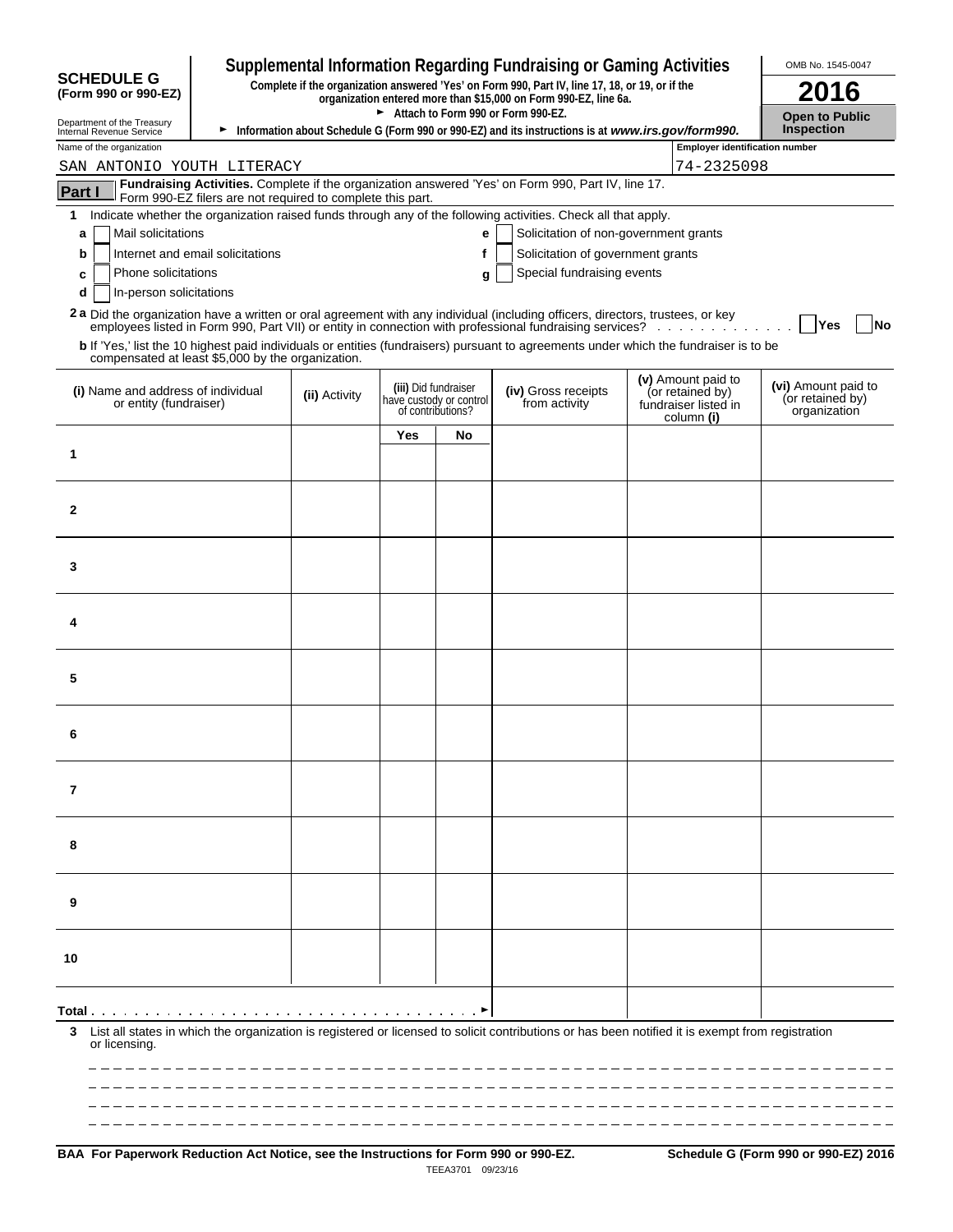**Part II** Fundraising Events. Complete if the organization answered 'Yes' on Form 990, Part IV, line 18, or reported more than \$15,000 of fundraising event contributions and gross income on Form 990-EZ, lines 1 and 6b. List events with gross receipts greater than \$5,000.

|                                                                                                                                                                                                                                                                    |    |                                                                                                                                               | (a) Event $#1$             | $(b)$ Event #2             | (c) Other events | (d) Total events<br>(add column (a)       |  |  |
|--------------------------------------------------------------------------------------------------------------------------------------------------------------------------------------------------------------------------------------------------------------------|----|-----------------------------------------------------------------------------------------------------------------------------------------------|----------------------------|----------------------------|------------------|-------------------------------------------|--|--|
|                                                                                                                                                                                                                                                                    |    |                                                                                                                                               | Fall Event<br>(event type) | (event type)               | (total number)   | through column $(c)$                      |  |  |
| R<br>U<br>V                                                                                                                                                                                                                                                        |    |                                                                                                                                               |                            |                            |                  |                                           |  |  |
| $_{\rm N}^{\rm E}$<br>U                                                                                                                                                                                                                                            | 1  | Gross receipts                                                                                                                                | 86,820.                    |                            |                  | 86,820.                                   |  |  |
| Е                                                                                                                                                                                                                                                                  | 2  | Less: Contributions                                                                                                                           | 10,900.                    |                            |                  | 10,900.                                   |  |  |
|                                                                                                                                                                                                                                                                    | 3  | Gross income (line 1 minus line 2).                                                                                                           | 75,920.                    |                            |                  | 75,920.                                   |  |  |
|                                                                                                                                                                                                                                                                    | 4  |                                                                                                                                               |                            |                            |                  |                                           |  |  |
| D                                                                                                                                                                                                                                                                  | 5  | Noncash prizes                                                                                                                                |                            |                            |                  |                                           |  |  |
| $\mathbf I$                                                                                                                                                                                                                                                        | 6  |                                                                                                                                               | 960.                       |                            |                  | 960.                                      |  |  |
| R<br>E<br>C<br>T                                                                                                                                                                                                                                                   | 7  | Food and beverages $\cdots \cdots \cdots$ 7,576.                                                                                              |                            |                            |                  | 7,576.                                    |  |  |
|                                                                                                                                                                                                                                                                    | 8  | Entertainment                                                                                                                                 |                            |                            |                  |                                           |  |  |
| <b>EXPENSE</b>                                                                                                                                                                                                                                                     | 9  | Other direct expenses                                                                                                                         | 2,192.                     |                            |                  | 2,192.                                    |  |  |
| s                                                                                                                                                                                                                                                                  | 10 |                                                                                                                                               |                            |                            |                  | 10,728.                                   |  |  |
|                                                                                                                                                                                                                                                                    | 11 |                                                                                                                                               |                            |                            |                  | 65,192.                                   |  |  |
| Part III                                                                                                                                                                                                                                                           |    | Gaming. Complete if the organization answered 'Yes' on Form 990, Part IV, line 19, or reported more than<br>\$15,000 on Form 990-EZ, line 6a. |                            |                            |                  |                                           |  |  |
|                                                                                                                                                                                                                                                                    |    |                                                                                                                                               |                            | (b) Pull tabs/instant      |                  | (d) Total gaming                          |  |  |
| R<br>E<br>V<br>Е                                                                                                                                                                                                                                                   |    |                                                                                                                                               | (a) Bingo                  | bingo/progressive<br>bingo | (c) Other gaming | (add column (a)<br>through column $(c)$ ) |  |  |
| $_{\rm U}^{\rm N}$<br>Е                                                                                                                                                                                                                                            | 1  | Gross revenue                                                                                                                                 |                            |                            |                  |                                           |  |  |
|                                                                                                                                                                                                                                                                    |    | 2 Cash prizes                                                                                                                                 |                            |                            |                  |                                           |  |  |
|                                                                                                                                                                                                                                                                    | З  | Noncash prizes                                                                                                                                |                            |                            |                  |                                           |  |  |
|                                                                                                                                                                                                                                                                    | 4  | Rent/facility costs                                                                                                                           |                            |                            |                  |                                           |  |  |
|                                                                                                                                                                                                                                                                    | 5  | Other direct expenses.                                                                                                                        |                            |                            |                  |                                           |  |  |
|                                                                                                                                                                                                                                                                    | 6  |                                                                                                                                               | %<br>Yes<br> No            | နွ<br>Yes<br>No            | နွ<br>Yes<br> No |                                           |  |  |
|                                                                                                                                                                                                                                                                    | 7  |                                                                                                                                               |                            |                            |                  |                                           |  |  |
|                                                                                                                                                                                                                                                                    | 8  |                                                                                                                                               |                            |                            |                  |                                           |  |  |
| Enter the state(s) in which the organization conducts gaming activities:<br>9<br>Yes<br><b>No</b><br>b If 'No,' explain:                                                                                                                                           |    |                                                                                                                                               |                            |                            |                  |                                           |  |  |
| 10 a Were any of the organization's gaming licenses revoked, suspended or terminated during the tax year?<br>10 a Were any of the organization's gaming licenses revoked, suspended or terminated during the tax year?<br>Yes<br><b>No</b><br>b If 'Yes,' explain: |    |                                                                                                                                               |                            |                            |                  |                                           |  |  |

**BAA** TEEA3702 09/23/16 **Schedule G (Form 990 or 990-EZ) 2016**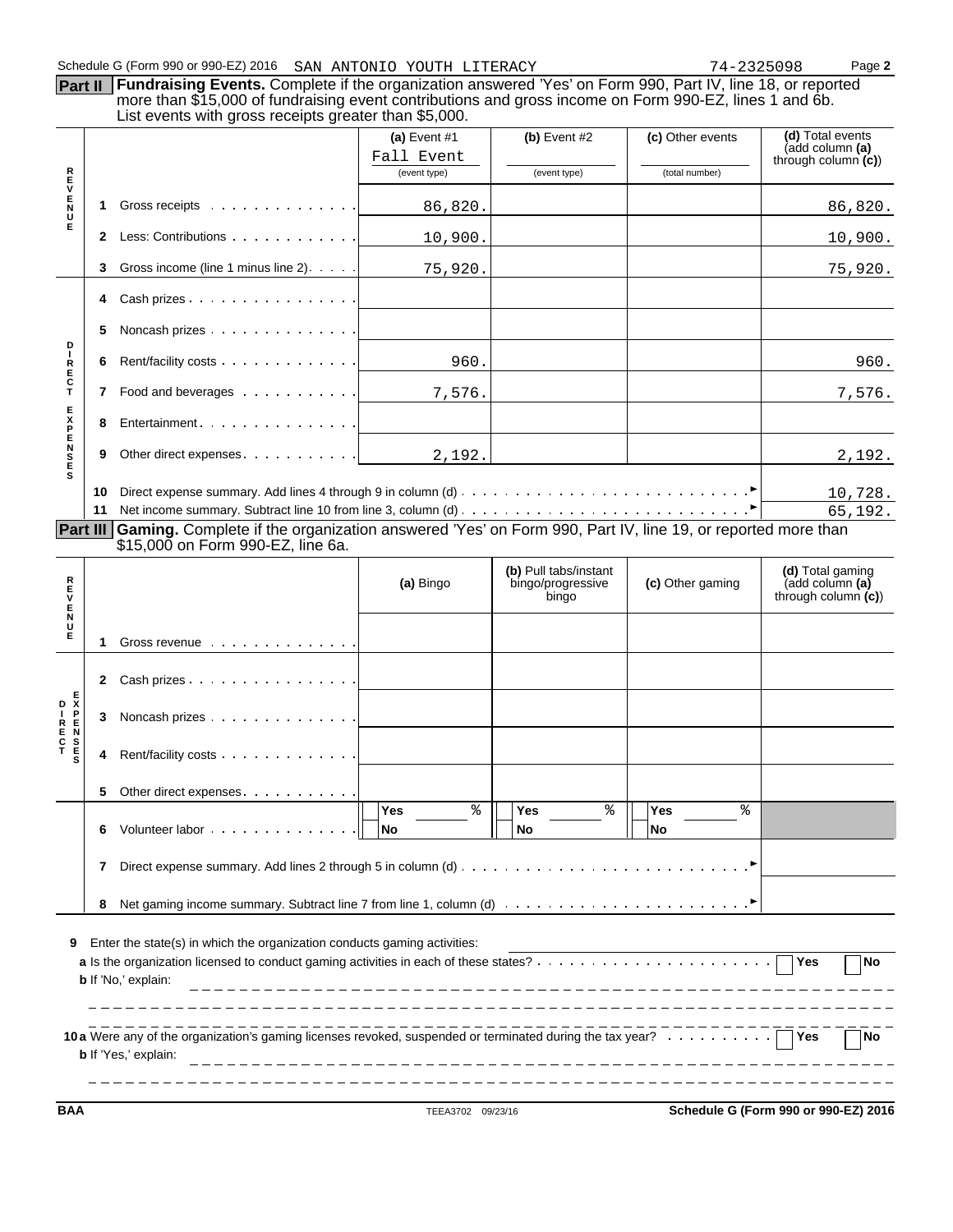|    | Schedule G (Form 990 or 990-EZ) 2016  SAN ANTONIO YOUTH LITERACY                                                                                                                                                                                                                                                                                                                                                                                                                                                                                                                                                                                                                                                                                                                                                                                    | 74-2325098 |     | Page 3    |
|----|-----------------------------------------------------------------------------------------------------------------------------------------------------------------------------------------------------------------------------------------------------------------------------------------------------------------------------------------------------------------------------------------------------------------------------------------------------------------------------------------------------------------------------------------------------------------------------------------------------------------------------------------------------------------------------------------------------------------------------------------------------------------------------------------------------------------------------------------------------|------------|-----|-----------|
|    |                                                                                                                                                                                                                                                                                                                                                                                                                                                                                                                                                                                                                                                                                                                                                                                                                                                     |            | Yes | <b>No</b> |
|    | 12 Is the organization a grantor, beneficiary or trustee of a trust, or a member of a partnership or other entity formed to                                                                                                                                                                                                                                                                                                                                                                                                                                                                                                                                                                                                                                                                                                                         |            | Yes | <b>No</b> |
|    | 13 Indicate the percentage of gaming activity conducted in:                                                                                                                                                                                                                                                                                                                                                                                                                                                                                                                                                                                                                                                                                                                                                                                         |            |     |           |
|    |                                                                                                                                                                                                                                                                                                                                                                                                                                                                                                                                                                                                                                                                                                                                                                                                                                                     |            |     | ఄ         |
|    |                                                                                                                                                                                                                                                                                                                                                                                                                                                                                                                                                                                                                                                                                                                                                                                                                                                     |            |     | °         |
|    | 14 Enter the name and address of the person who prepares the organization's gaming/special events books and records:                                                                                                                                                                                                                                                                                                                                                                                                                                                                                                                                                                                                                                                                                                                                |            |     |           |
|    | Name $\blacktriangleright$                                                                                                                                                                                                                                                                                                                                                                                                                                                                                                                                                                                                                                                                                                                                                                                                                          |            |     |           |
|    | Address ▶                                                                                                                                                                                                                                                                                                                                                                                                                                                                                                                                                                                                                                                                                                                                                                                                                                           |            |     |           |
|    | 15a Does the organization have a contract with a third party from whom the organization receives gaming revenue?   Yes<br><b>b</b> If 'Yes,' enter the amount of gaming revenue received by the organization $\bullet$ $\circ$ $\circ$ $\bullet$ $\circ$ $\circ$ $\circ$ $\circ$ $\circ$ and the amount<br>of gaming revenue retained by the third party $\overrightarrow{S}$ $\overrightarrow{S}$ $\overrightarrow{S}$ $\overrightarrow{S}$ $\overrightarrow{S}$ $\overrightarrow{S}$ $\overrightarrow{S}$ $\overrightarrow{S}$ $\overrightarrow{S}$ $\overrightarrow{S}$ $\overrightarrow{S}$ $\overrightarrow{S}$ $\overrightarrow{S}$ $\overrightarrow{S}$ $\overrightarrow{S}$ $\overrightarrow{S}$ $\overrightarrow{S}$ $\overrightarrow{S}$ $\overrightarrow{S}$ $\overrightarrow$<br>c If 'Yes,' enter name and address of the third party: |            |     | No        |
|    | Name $\blacktriangleright$                                                                                                                                                                                                                                                                                                                                                                                                                                                                                                                                                                                                                                                                                                                                                                                                                          |            |     |           |
|    | Address ►                                                                                                                                                                                                                                                                                                                                                                                                                                                                                                                                                                                                                                                                                                                                                                                                                                           |            |     |           |
| 16 | Gaming manager information:                                                                                                                                                                                                                                                                                                                                                                                                                                                                                                                                                                                                                                                                                                                                                                                                                         |            |     |           |
|    | Name $\blacktriangleright$                                                                                                                                                                                                                                                                                                                                                                                                                                                                                                                                                                                                                                                                                                                                                                                                                          |            |     |           |
|    | $\triangleright$ $\uparrow$ $\downarrow$ $\perp$ $\perp$ $\perp$ $\perp$ $\perp$ $\perp$ $\perp$ $\perp$<br>Gaming manager compensation                                                                                                                                                                                                                                                                                                                                                                                                                                                                                                                                                                                                                                                                                                             |            |     |           |
|    | Description of services provided                                                                                                                                                                                                                                                                                                                                                                                                                                                                                                                                                                                                                                                                                                                                                                                                                    |            |     |           |
|    | Director/officer<br>Employee<br>Independent contractor                                                                                                                                                                                                                                                                                                                                                                                                                                                                                                                                                                                                                                                                                                                                                                                              |            |     |           |
| 17 | Mandatory distributions                                                                                                                                                                                                                                                                                                                                                                                                                                                                                                                                                                                                                                                                                                                                                                                                                             |            |     |           |
|    | a Is the organization required under state law to make charitable distributions from the gaming proceeds to retain the<br>state gaming license?                                                                                                                                                                                                                                                                                                                                                                                                                                                                                                                                                                                                                                                                                                     |            | Yes | <b>No</b> |
|    | <b>b</b> Enter the amount of distributions required under state law to be distributed to other exempt organizations or spent in the                                                                                                                                                                                                                                                                                                                                                                                                                                                                                                                                                                                                                                                                                                                 |            |     |           |
|    | organization's own exempt activities during the tax year<br>\$                                                                                                                                                                                                                                                                                                                                                                                                                                                                                                                                                                                                                                                                                                                                                                                      |            |     |           |
|    | <b>Supplemental Information.</b> Provide the explanations required by Part I, line 2b, columns (iii) and (v);<br><b>Part IV</b><br>and Part III, lines 9, 9b, 10b, 15b, 15c, 16, and 17b, as applicable. Also provide any additional<br>information. See instructions                                                                                                                                                                                                                                                                                                                                                                                                                                                                                                                                                                               |            |     |           |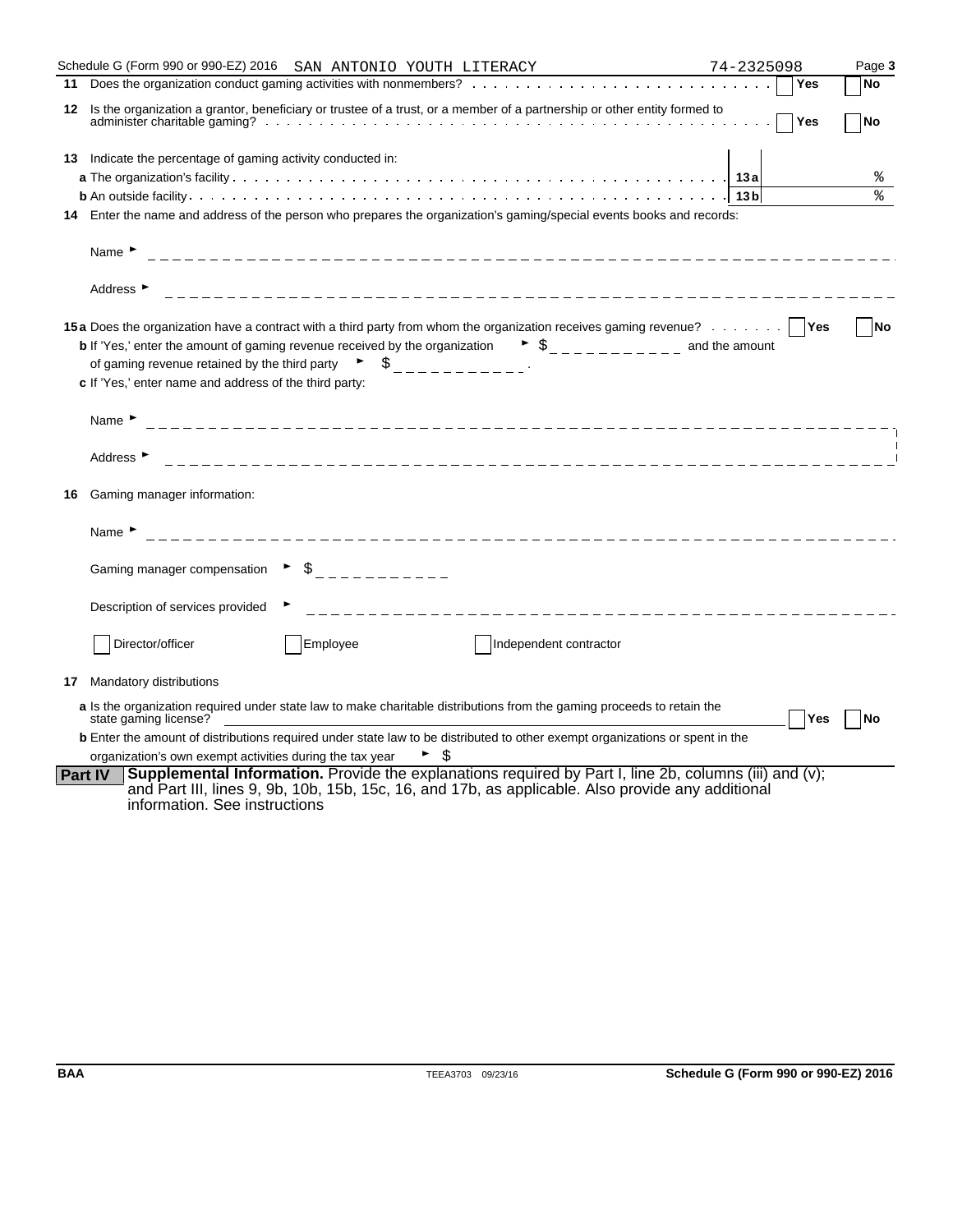| <b>SCHEDULE O</b>                                      | Supplemental Information to Form 990 or 990-EZ                                                                                                                          |                                       | OMB No. 1545-0047                          |  |
|--------------------------------------------------------|-------------------------------------------------------------------------------------------------------------------------------------------------------------------------|---------------------------------------|--------------------------------------------|--|
| (Form 990 or 990-EZ)                                   | Complete to provide information for responses to specific questions on<br>Form 990 or 990-EZ or to provide any additional information.<br>Attach to Form 990 or 990-EZ. |                                       | 2016                                       |  |
| Department of the Treasury<br>Internal Revenue Service | Information about Schedule O (Form 990 or 990-EZ) and its instructions is<br>at www.irs.gov/form990.                                                                    |                                       | <b>Open to Public</b><br><b>Inspection</b> |  |
| Name of the organization                               |                                                                                                                                                                         | <b>Employer identification number</b> |                                            |  |
| SAN ANTONIO YOUTH LITERACY                             |                                                                                                                                                                         | $74 - 2325098$                        |                                            |  |
| Pt VI, Line 11b                                        | The form 990 is reviewed and approved by Board                                                                                                                          |                                       |                                            |  |

Pt VI, Line 19 Documents, policies & financials available upon request.